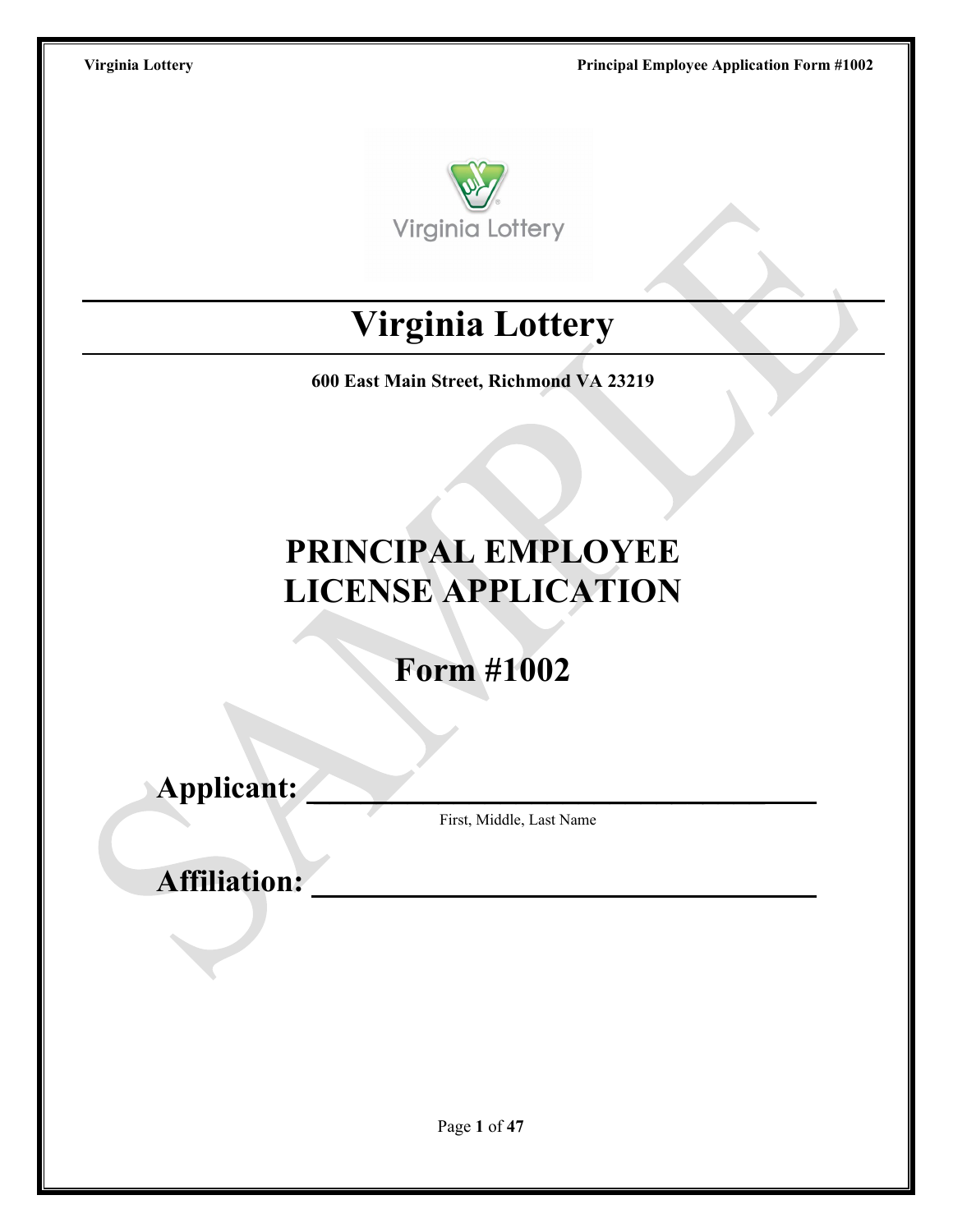# **ELIBIGILITY**

- 1. An applicant for a sports betting Principal Employee License in the Commonwealth of Virginia must file this form **electronically**. **This document is to be used for reference purposes only. All applications must be submitted online through the Department's automated licensing system which will be operational beginning October 15, 2020. Submission of paper applications will not be accepted.**
- 2. 11VAC5-70-10 defines a Principal Employee as:

(a) An individual who, solely or together with the individual's immediate family members, (i) owns or controls, directly or indirectly, five percent or more of the pecuniary interest in any entity that is a permit holder, or (ii) has the power to vote or cause the vote of 5 percent or more of the voting securities or other ownership interests of such entity. Principal includes an individual who is employed in a managerial capacity for a sports betting platform on behalf of a permit holder and for the purposes of this definition, "employed in a managerial capacity" means the Chief Executive Officer of the permit holder and if applicable, its sports betting platform supplier, and any individual who has ultimate responsibility for the operation of the sports betting platform in Virginia.

This application form begins the process by which a person may be licensed by the Department as a Principal Employee.

| <b>FEES AND COSTS</b>                           |               |  |  |  |  |  |  |
|-------------------------------------------------|---------------|--|--|--|--|--|--|
| Initial:                                        |               |  |  |  |  |  |  |
| Initial Application fee                         | \$1,000.00    |  |  |  |  |  |  |
| Non-refundable Background Investigation Deposit | \$49,000.00*  |  |  |  |  |  |  |
| Total                                           | \$50,000.00   |  |  |  |  |  |  |
| <b>Renewal:</b>                                 |               |  |  |  |  |  |  |
| Non-Refundable Background Investigation Deposit | $$50,000.00*$ |  |  |  |  |  |  |

# **\*Background investigation costs**:

The above Non-refundable Background Investigation Deposit is required at the time an Applicant files a Principal Employee License Application. Should the deposit be exhausted prior to the completion of the background investigation, the Applicant will be billed for any additional investigative costs incurred by the Department.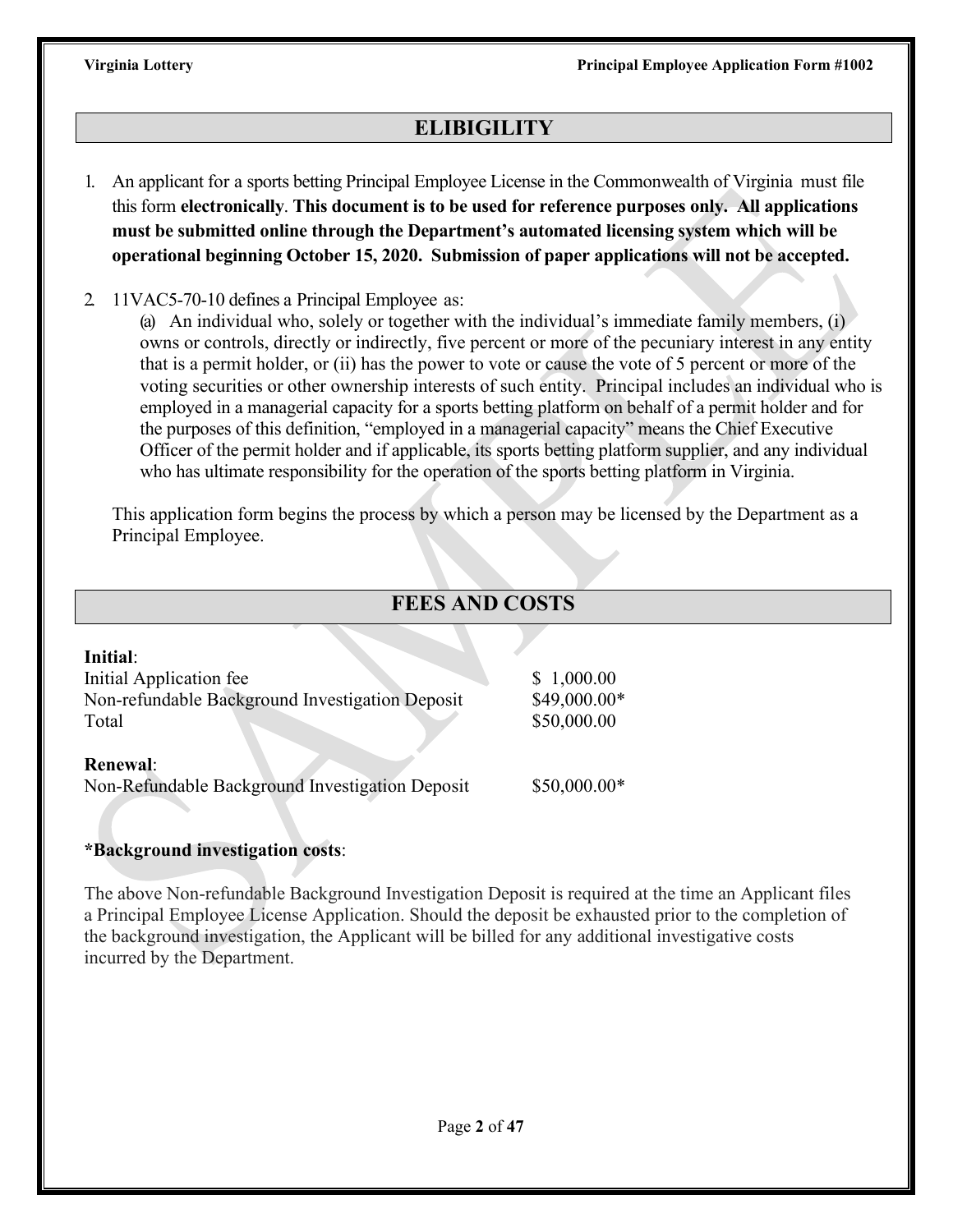# **TERM OF LICENSE, RENEWALS**

# **Term**:

A Virginia Principal Employee license is valid for three years.

# **Renewal process**:

The Department may renew the Principal Employee license if the licensee:

- a. Submits an application for renewal to the Department at least 60 days before the employee's license expires;
- b. Continues to comply with all licensing requirements;
- c. Submits to a background investigation; and
- d. Pays the license renewal costs.

# **REMITTANCE OF FEES AND COSTS**

License and application fees, as well as any subsequent background investigations fees, should be remitted as follows:

# **Wire Payment to:**

- 1. Virginia Lottery Account Number: 4350290874 4
- 2. Name of the Account Gaming License Fees
- 3. Transit Routing 026009593

# **ACH Payment to:**

- 1. Virginia Lottery Account Number: 43502908744
- 2. Name of Account Gaming License Fees
- 3. Transit Routing 051000017

# **TABLE OF CONTENTS**

|  | Page # |
|--|--------|
|  |        |
|  |        |
|  |        |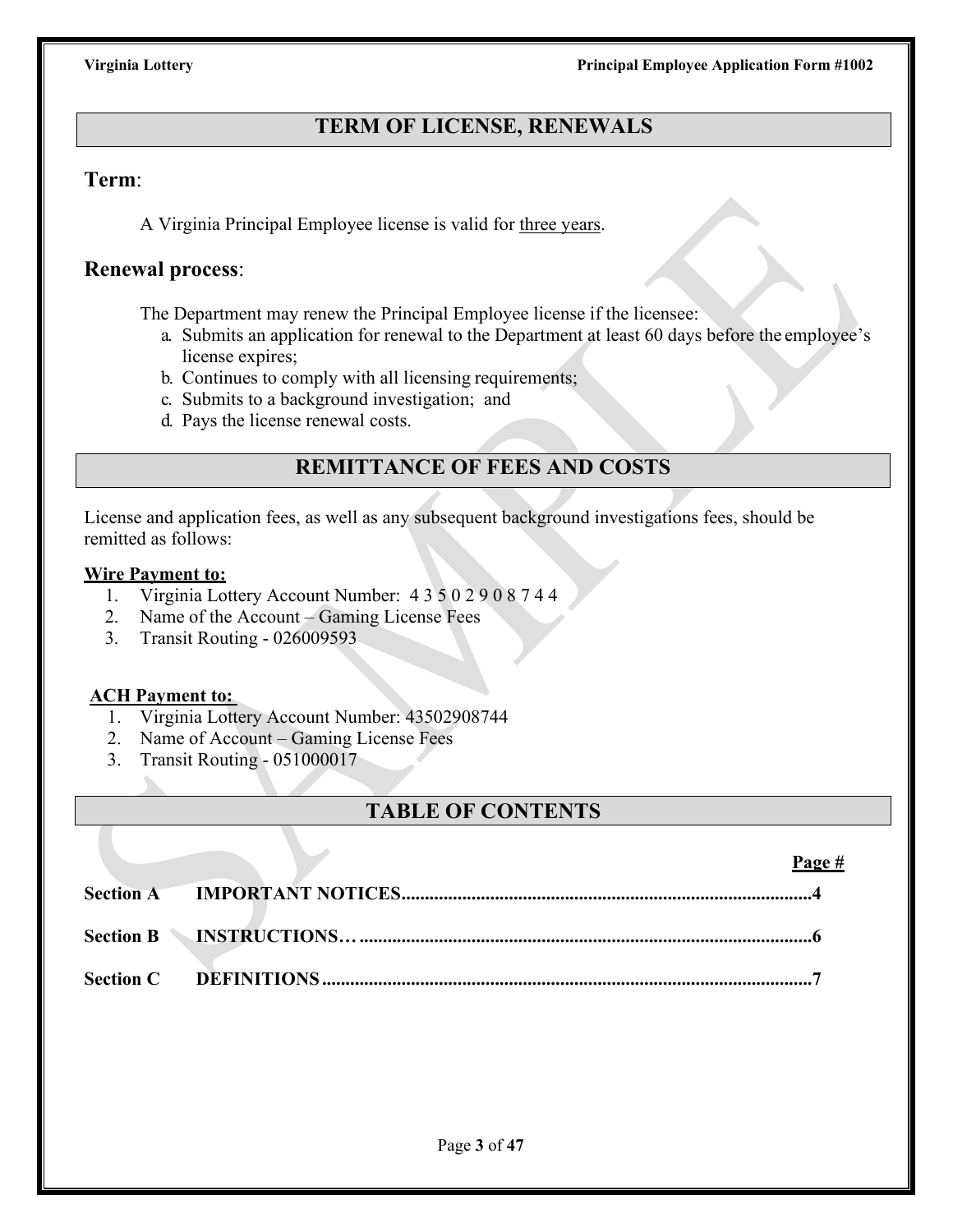| <b>Section D</b> |                     |                                                            | 8  |
|------------------|---------------------|------------------------------------------------------------|----|
|                  |                     |                                                            | 9  |
|                  | <b>Exhibit 1</b>    |                                                            | 10 |
|                  | <b>Exhibit 2</b>    |                                                            | 11 |
|                  | Exhibit $3(a)$      |                                                            | 11 |
|                  | <b>Exhibit 3(b)</b> | Family/Social Data - Domestic Partner(s)                   | 12 |
|                  | Exhibit $3(c)$      |                                                            | 12 |
|                  | Exhibit 3(d)        |                                                            | 13 |
|                  | Exhibit $3(e)$      |                                                            | 13 |
|                  | <b>Exhibit 4</b>    |                                                            | 14 |
|                  | <b>Exhibit 5</b>    |                                                            | 14 |
|                  | <b>Exhibit 6</b>    |                                                            | 15 |
|                  | <b>Exhibit 7</b>    |                                                            | 15 |
|                  | <b>Exhibit 8</b>    |                                                            | 16 |
|                  | <b>Exhibit 9</b>    | Civil, Criminal and Investigatory Proceedings              | 20 |
|                  | <b>Exhibit 10</b>   |                                                            | 24 |
|                  | <b>Exhibit 11</b>   |                                                            | 38 |
|                  | <b>Exhibit 12</b>   | <b>Illegal Use of Controlled Dangerous Substances: Use</b> |    |
|                  |                     | Of Alcohol in the Workplace; Problem Gambling              | 39 |
|                  | <b>Exhibit 13</b>   |                                                            | 39 |
|                  | <b>Exhibit 14</b>   |                                                            | 41 |
|                  | <b>Exhibit 15</b>   | <b>Authorization for Release of Information </b>           | 42 |
|                  | <b>Exhibit 16</b>   |                                                            | 43 |
|                  | <b>Exhibit 17</b>   |                                                            | 44 |
|                  | <b>Exhibit 18</b>   |                                                            | 45 |
|                  | <b>Exhibit 19</b>   |                                                            | 49 |
|                  |                     |                                                            |    |

# **SECTION A - IMPORTANT NOTICES**

- **A.1 This form is an official document of the Department. Failure to complete the application in its entirety may cause your license to be delayed or denied.**
- **A.2** A Virginia Principal Employee license is a privilege. The burden of proving qualifications to receive and hold a license is at all times on the Applicant. The Applicant accepts any and all risk of adverse public notice, embarrassment, criticism, emotional distress or financial loss that may result from any action with respect to this application. The Applicant expressly waives any and all claims for damages as result thereof. Information not called for in this form or in addition to that which is provided in response to this form may be requested. The Applicant shall provide all information, documents, materials and certifications at the Applicant's expense.
- **A.3** You *must* make accurate statements and include all material facts. Any misrepresentations, failure to provide any requested information, or failure to meet any other requirement as set out in law or regulation may result in the denial of the application and may subject you to civil and/or criminal penalties.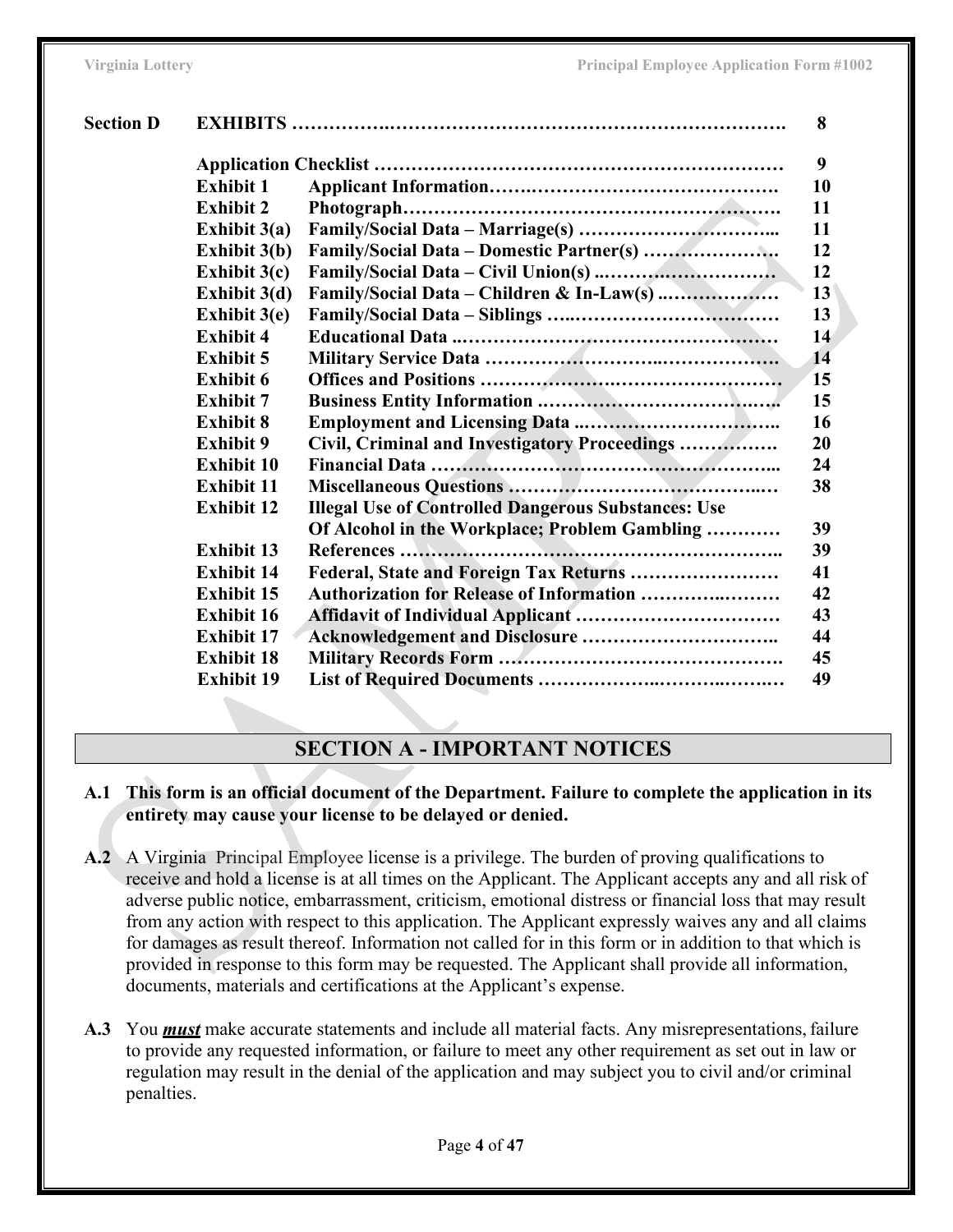- **A.4** The total cost of the investigation conducted pursuant to this application shall be borne by the Applicant. In addition, the Applicant is responsible for the payment of all application fees required under the law and regulations and the posting of a bond that may be required by the Department. The application will not be processed until the fees have been submitted.
- **A.5** The Applicant is under a continuing duty to **promptly** disclose any changes in the information provided in the application, as well as all changes to any of the materials submitted at the request of the Department. The duty to make such additional disclosures shall continue throughout any period of the license that is granted by the Department.
- **A.6** The Applicant shall **promptly** provide written notification to the Department of any corrections or changes to this application once submitted or to any of the materials submitted at the request of the Department.
- **A.7** All notices regarding the application will be sent to the email address provided by the Applicant on this form. The Applicant must immediately notify the Department of any change of address.
- **A.8** All submissions with and for this application become the property of the Department and **will not** be returned.
- **A.9** Once the application has been submitted to the Department, the Applicant **may not** withdraw its application without permission of the Department.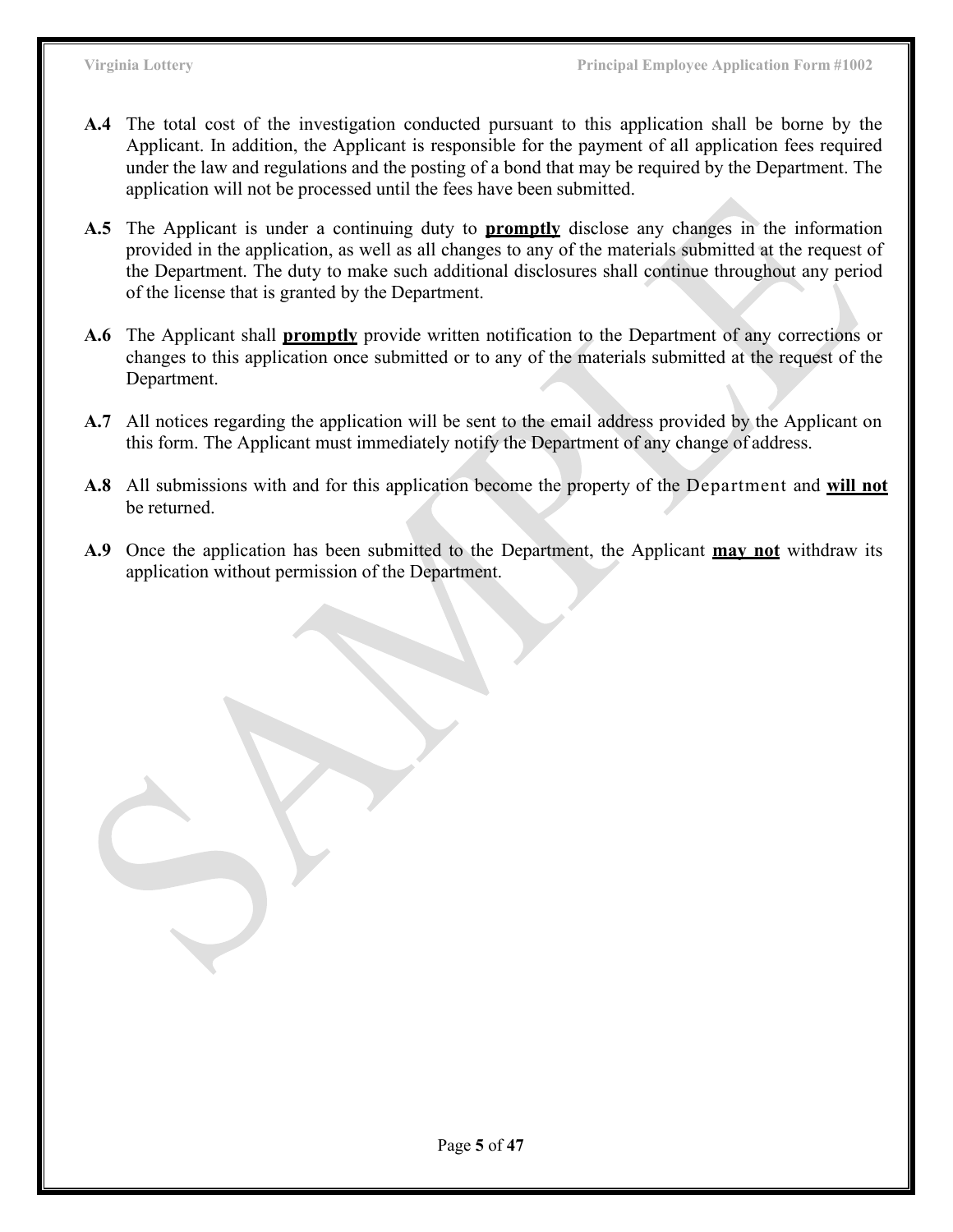# **SECTION B - INSTRUCTIONS**

These instructions are applicable to any Applicant seeking a Virginia Principal Employee license ("license"). If a business entity that applies for a license is a subsidiary or if a business entity holding a license is to become a subsidiary, each holding company and each intermediary company with respect to the Applicant shall, as a condition of the subsidiary acquiring or retaining a license, provide all the information requested by the Department.

- **B.1** Read each question carefully. Answer each and every question completely. If a question does not apply, check "NO".
- **B.2** Do not misstate or omit any material fact(s). All information is subject to verification. False or misleading information is grounds for the Department to deny the application, or to suspend or revoke the license.
- **B.3** All required documentation, such as business formation papers, tax returns and appendices, as well as the application forms that comprise an application package for a license, as listed above, must be submitted to the Account Representative representing your employer to upload into the gaming licensing system.
- **B.4** An applicant should give specific attention to the clear identification of those portions of its application that it deems to be confidential, proprietary commercial information or trade secrets, and provide justification of why such materials, upon request, should not be disclosed by the Commonwealth of Virginia Freedom of Information Act ("FOIA") (Va. Code § 2.2-3700 *et seq.*) and the Virginia Public Procurement Act (Va. Code § 2.2-4300 *et seq*.). Confidential information supplied shall be revealed in the course of the necessary administration of this application. A blanket statement by an applicant that its entire application is confidential, proprietary commercial information or a trade secret is unacceptable. Applications shall be open to public inspection only after award of a license has been made, to the extent permitted by the FOIA. Applicant is advised that, upon request for this information from a third party, the Department will make an independent determination whether the information may be disclosed. An applicant or licensee waives any liability of the Commonwealth of Virginia, and its employees and agents, the Board, and the Virginia Lottery for any damages resulting from any disclosure or publication in any manner.

 When the Department receives a FOIA request, Staff retrieves and compiles all public records that are responsive to the request. "Public records" means all writings, recordings or other form of data compilation, prepared or owned by, or in the possession of a public body or its officers, employees or agents in the transaction of public business. After Staff compiles all responsive records, Department counsel reviews the request and the records, and makes a legal determination as to whether the records may be released.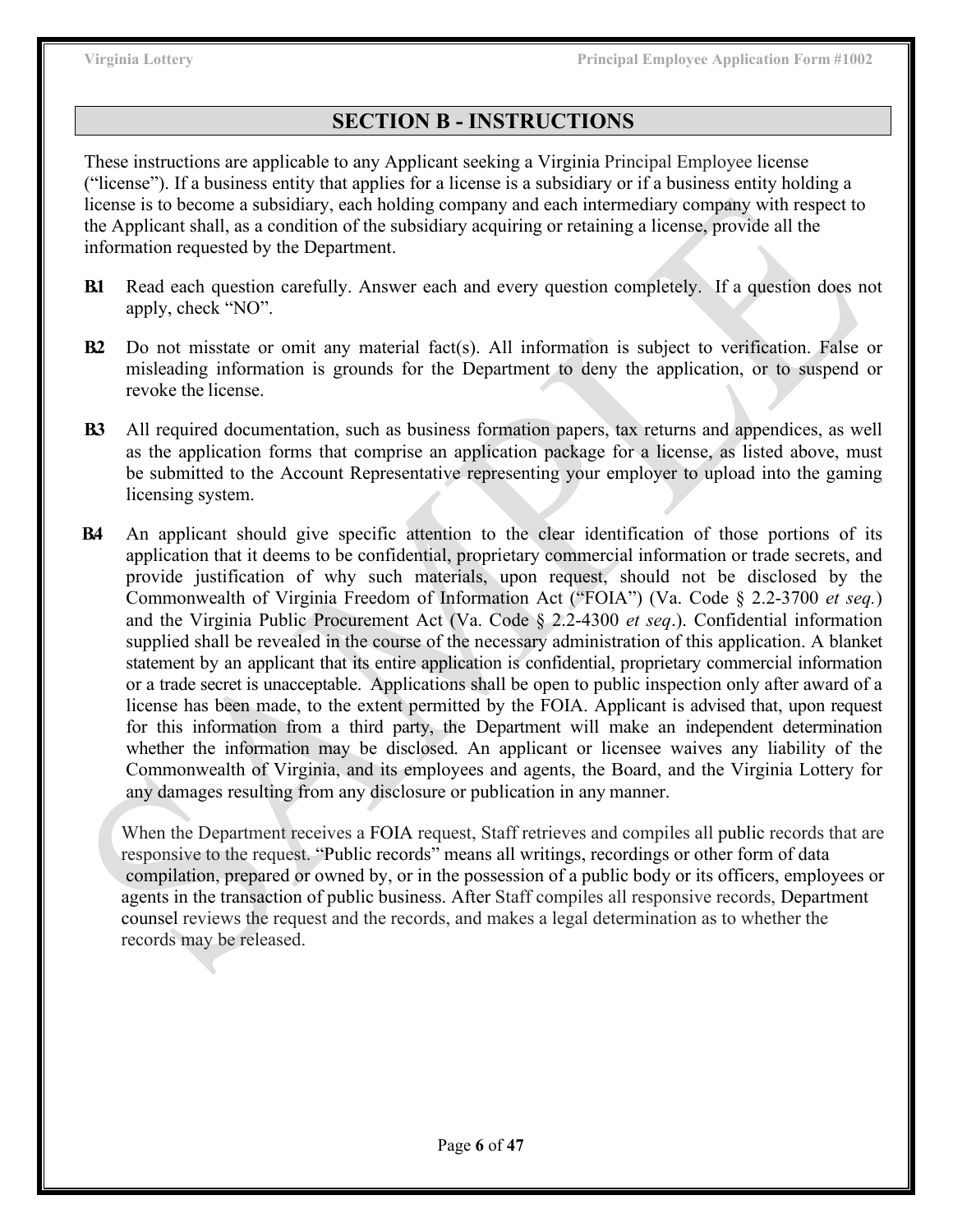- **B.5** Additionally, when the Department receives a request for records of an entity that holds a gamingrelated license, or a vendor registration, Department staff or Department counsel typically advise the entity of the request and our anticipated response. The entity may seek a court order preventing the Department from releasing records it wants kept confidential.
- **B.6** The Department may request additional financial and other information as needed.
- **B.7** The license and application fees described in the "Fees and Costs" section on Page 3 of this form are non-refundable. Additional costs and expenses may be incurred by the Department in its investigation of the Applicant. Background investigation costs will be assessed by the Department and shall be reimbursed to the Department promptly upon receipt of an invoice. The failure to reimburse the Department for background investigation costs is a basis for disqualification of the Applicant.

# **SECTION C - DEFINITIONS**

Please refer to the list of Consolidated Definitions applicable to all sports betting license applications, which is available on the website of the Virginia Lottery : [http://.](http://./)

# **REMAINDER OF PAGE INTENTIONALLY LEFT BLANK**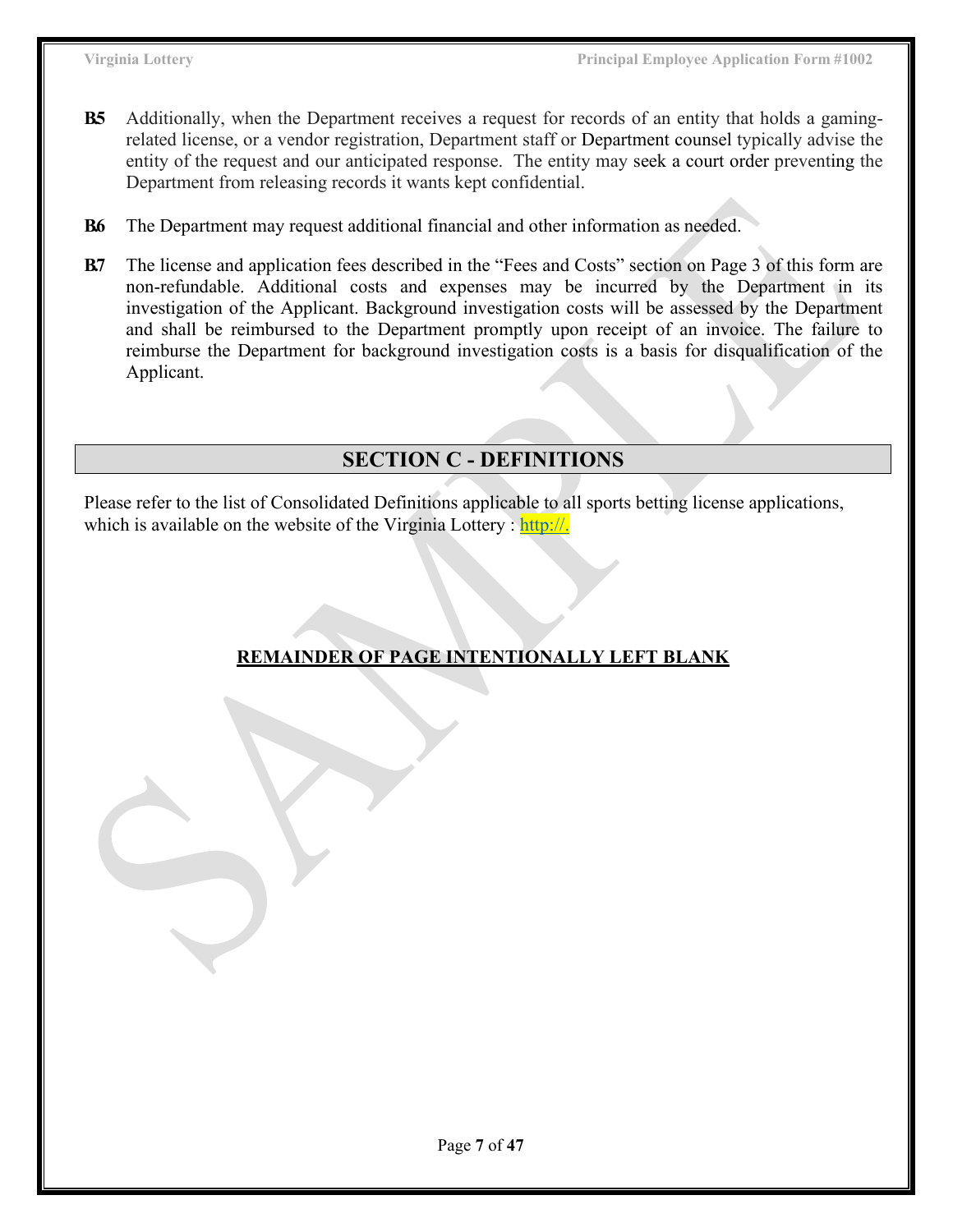# **SECTION D EXHIBITS**

**Principal Employee Application and Personal History Disclosure Form**

Page **8** of **47**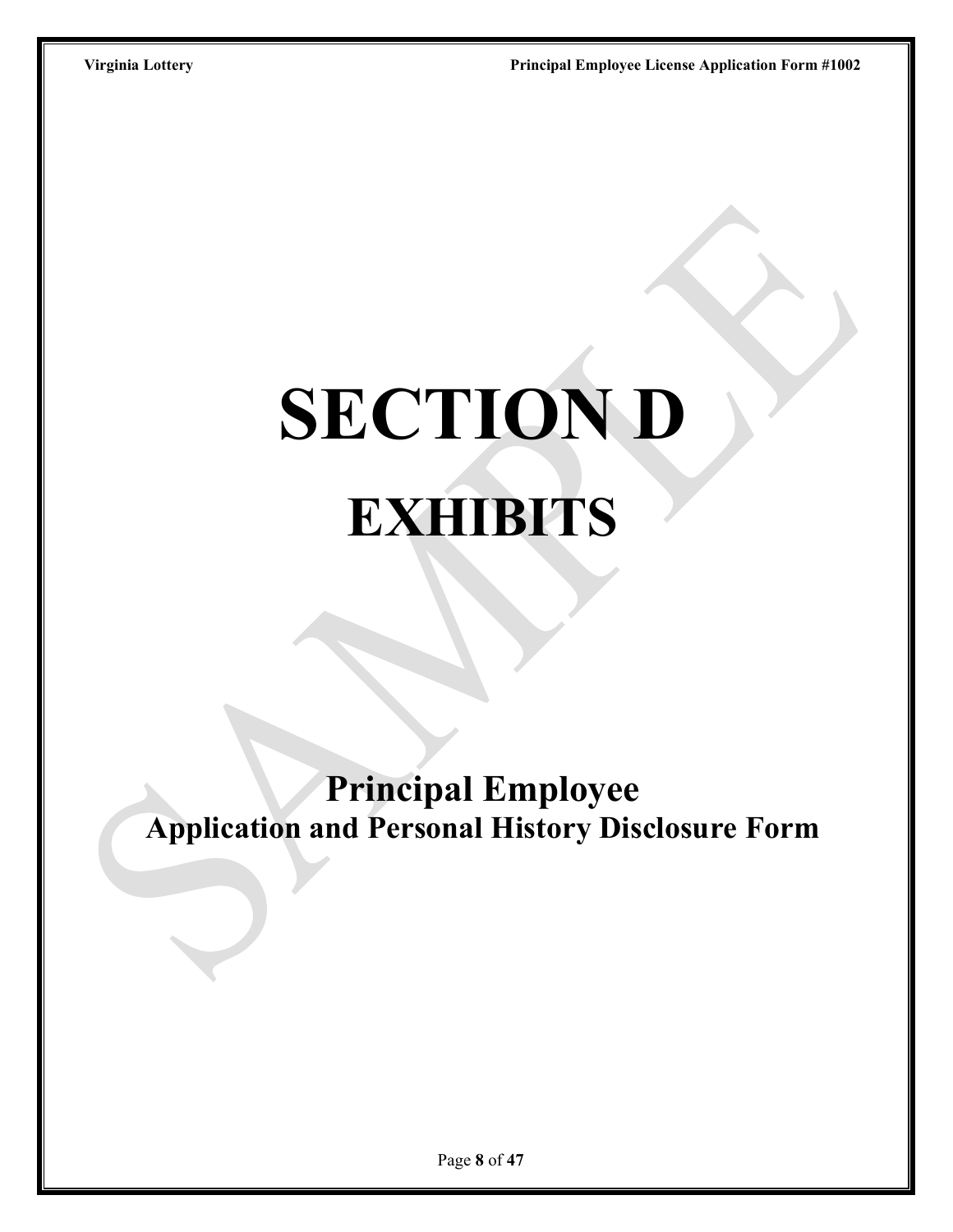# **APPLICATION CHECKLIST**

Use the following list to indicate with an "X" the exhibits that are attached with this application. All attachments are **Mandatory** and need to be submitted. If a question, exhibit or addendum is not applicable, indicate "**Not Applicable**" and **state why it is not applicable**. If any item is missing or not filed according to these directions, the application will be considered incomplete and will not be processed.

| <b>EXHIBIT</b>     | <b>EXHIBIT DESCRIPTION</b>                                                                           | <b>PLACE "X"</b>      |
|--------------------|------------------------------------------------------------------------------------------------------|-----------------------|
| <b>NUMBER</b>      |                                                                                                      | <b>WHEN COMPLETED</b> |
|                    | <b>Applicant Information</b>                                                                         |                       |
| $\overline{2}$     | Photograph                                                                                           |                       |
| 3(a)               | Family/Social Data - Marriage(s)                                                                     |                       |
| 3(b)               | Family/Social Data - Domestic Partner(s)                                                             |                       |
| 3(c)               | Family/Social Data - Civil Union(s)                                                                  |                       |
| 3(d)               | Family/Social Data - Children & In-Laws                                                              |                       |
| $\overline{3}$ (e) | Family/Social Data - Sibling(s)                                                                      |                       |
| $\overline{4}$     | <b>Educational Data</b>                                                                              |                       |
| 5                  | <b>Military Service Data</b>                                                                         |                       |
| 6                  | <b>Offices and Positions</b>                                                                         |                       |
| 7                  | <b>Business Entity Information</b>                                                                   |                       |
| 8                  | <b>Employment and Licensing Data</b>                                                                 |                       |
| 9                  | Civil, Criminal and Investigatory Proceedings                                                        |                       |
| 10                 | <b>Financial Data</b>                                                                                |                       |
| 11                 | Miscellaneous Questions                                                                              |                       |
| 12                 | Illegal Use of Controlled Dangerous Substances; Use of Alcohol in<br>the Workplace; Problem Gambling |                       |
| 13                 | References                                                                                           |                       |
| 14                 | Federal, State and Foreign Tax Returns                                                               |                       |
| $\overline{15}$    | Authorization for Release of Information                                                             |                       |
| 16                 | Affidavit of Individual Applicant                                                                    |                       |
| 17                 | Acknowledgement and Disclosure                                                                       |                       |
| 18                 | <b>Military Records Form</b>                                                                         |                       |
| 19                 | List of Required Documents                                                                           |                       |
|                    |                                                                                                      |                       |

**Note:** Please remember to provide this information to your Account Representative to upload the Exhibits listed on this checklist when submitting your completed application. If any appendices are necessary they must be provided by the Applicant.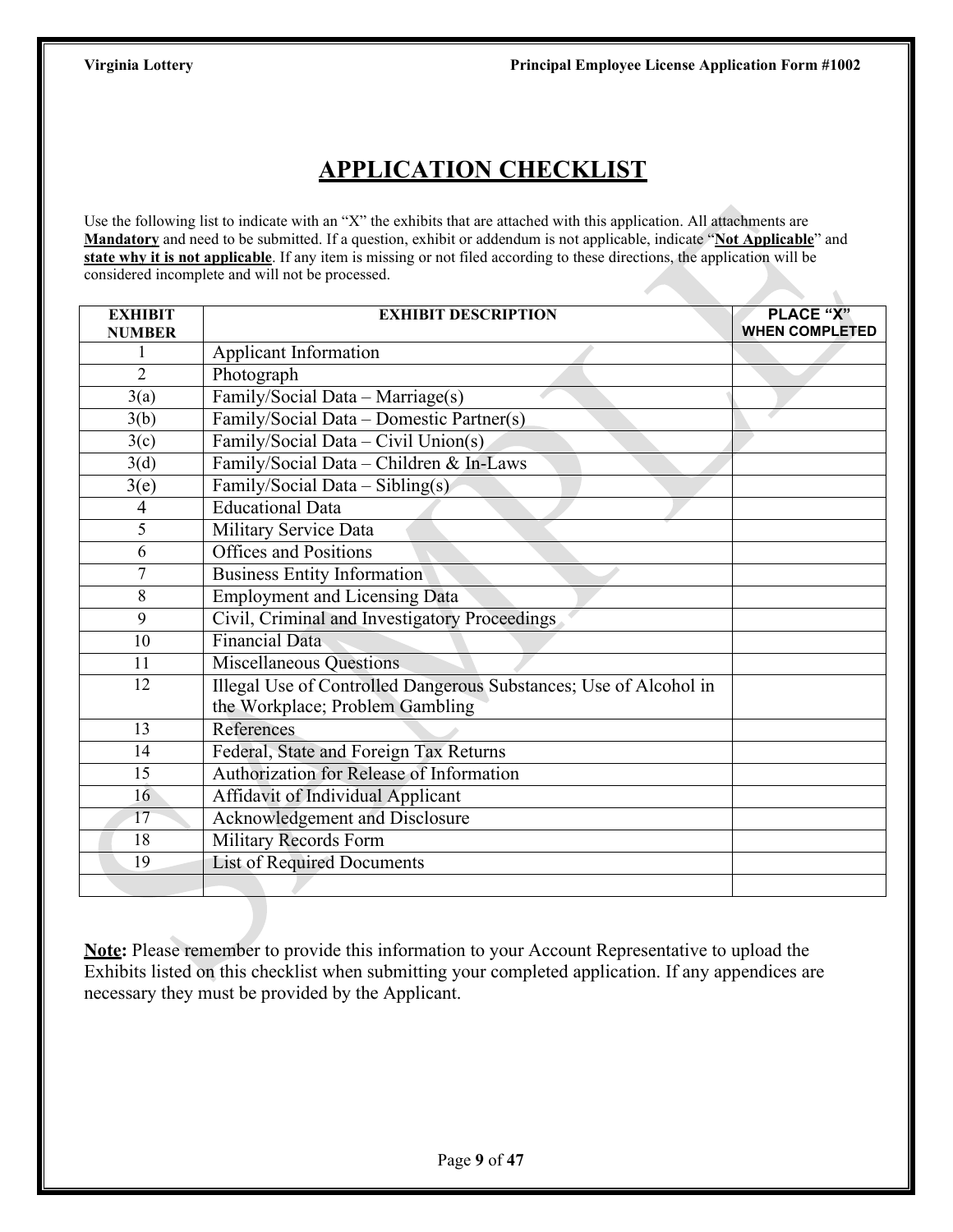|                                                                                                                                                                                                                            |                   |                         |                                                                                                        | <b>Exhibit 1</b>          |                                                                        |                        |                                                                               |                          |                        |
|----------------------------------------------------------------------------------------------------------------------------------------------------------------------------------------------------------------------------|-------------------|-------------------------|--------------------------------------------------------------------------------------------------------|---------------------------|------------------------------------------------------------------------|------------------------|-------------------------------------------------------------------------------|--------------------------|------------------------|
|                                                                                                                                                                                                                            |                   |                         |                                                                                                        |                           | <b>Applicant Information</b>                                           |                        |                                                                               |                          |                        |
| Last Name                                                                                                                                                                                                                  |                   |                         |                                                                                                        | First Name<br>Middle Name |                                                                        |                        |                                                                               | $etc.$ )                 | Suffix (Jr., Sr.,      |
| Mailing Address Line 1                                                                                                                                                                                                     |                   |                         |                                                                                                        | Mailing Address Line 2    |                                                                        |                        |                                                                               |                          |                        |
| City                                                                                                                                                                                                                       |                   |                         | State/Province                                                                                         |                           |                                                                        | Postal Code            |                                                                               |                          |                        |
| Home Address Line 1 (If Different than<br>Mailing)                                                                                                                                                                         |                   |                         |                                                                                                        | Home Address Line 2       |                                                                        |                        |                                                                               |                          |                        |
| City                                                                                                                                                                                                                       |                   |                         | State/Province                                                                                         |                           |                                                                        | Postal Code            |                                                                               |                          |                        |
| Home Phone                                                                                                                                                                                                                 |                   | <b>Business Phone</b>   |                                                                                                        | Cell Phone                |                                                                        |                        | E-mail Address                                                                |                          |                        |
| Date of Birth                                                                                                                                                                                                              |                   | Social Security Number  |                                                                                                        | U.S. Citizen              | $YES \Box NO$                                                          |                        | *If "NO", attach details and indicate Alien<br>Registration Number here:      |                          |                        |
|                                                                                                                                                                                                                            |                   |                         |                                                                                                        | <b>List Other Name(s)</b> |                                                                        |                        |                                                                               |                          |                        |
| Have you been known by any other name(s)? $\Box$ YES $\Box$ NO. If "YES", list all other names below and state dates of use<br>for each. Include Maiden Names, Aliases, Nicknames, other name changes, legal or otherwise. |                   |                         |                                                                                                        |                           |                                                                        |                        |                                                                               |                          |                        |
| <b>Last Name</b><br>(Nickname)                                                                                                                                                                                             | <b>First Name</b> |                         | <b>Middle Name</b>                                                                                     |                           |                                                                        | Suffix (Jr., Sr. etc.) |                                                                               | <b>From Date/To Date</b> |                        |
|                                                                                                                                                                                                                            |                   |                         |                                                                                                        |                           |                                                                        |                        |                                                                               |                          |                        |
|                                                                                                                                                                                                                            |                   |                         |                                                                                                        |                           |                                                                        |                        |                                                                               |                          |                        |
|                                                                                                                                                                                                                            |                   |                         |                                                                                                        |                           |                                                                        |                        |                                                                               |                          |                        |
|                                                                                                                                                                                                                            |                   |                         |                                                                                                        |                           |                                                                        |                        |                                                                               |                          |                        |
| <b>Street and Number</b>                                                                                                                                                                                                   |                   |                         | List all addresses where you have lived during the last 15 years. (Attach separate sheet if necessary) | City/State/Zip            |                                                                        |                        | From: Mo/Yr                                                                   |                          | To: Mo/Yr              |
|                                                                                                                                                                                                                            |                   |                         |                                                                                                        |                           |                                                                        |                        |                                                                               |                          |                        |
|                                                                                                                                                                                                                            |                   |                         |                                                                                                        |                           |                                                                        |                        |                                                                               |                          |                        |
|                                                                                                                                                                                                                            |                   |                         |                                                                                                        |                           |                                                                        |                        |                                                                               |                          |                        |
|                                                                                                                                                                                                                            |                   |                         |                                                                                                        |                           |                                                                        |                        |                                                                               |                          |                        |
|                                                                                                                                                                                                                            |                   |                         |                                                                                                        |                           |                                                                        |                        |                                                                               |                          |                        |
|                                                                                                                                                                                                                            |                   |                         |                                                                                                        |                           |                                                                        |                        |                                                                               |                          |                        |
|                                                                                                                                                                                                                            |                   |                         |                                                                                                        |                           |                                                                        |                        |                                                                               |                          |                        |
|                                                                                                                                                                                                                            |                   |                         |                                                                                                        |                           | <b>Applicant Descriptive Information</b>                               |                        |                                                                               |                          |                        |
| Sex                                                                                                                                                                                                                        |                   | Color of Eyes           | Color of Hair                                                                                          |                           | Height                                                                 | Feet (Inches)          |                                                                               | Weight                   | (lbs)                  |
| Driver License Number                                                                                                                                                                                                      |                   |                         | <b>State Issued</b>                                                                                    |                           |                                                                        |                        | Marital Status (Single, Married, Separated,<br>Divorced, Widowed)             |                          |                        |
| Tattoos, Scars or Distinguishing Marks                                                                                                                                                                                     |                   |                         | Race*                                                                                                  |                           |                                                                        |                        |                                                                               |                          |                        |
| (Please Describe)                                                                                                                                                                                                          |                   |                         |                                                                                                        |                           | Are you of Hispanic/Latino origin? □ Yes □ No                          |                        |                                                                               |                          |                        |
|                                                                                                                                                                                                                            |                   |                         |                                                                                                        |                           |                                                                        |                        | Caucasian   Black/African American   Native Hawaiian/Pacific Islander   Asian |                          |                        |
|                                                                                                                                                                                                                            |                   |                         |                                                                                                        |                           | American Indian/Alaska Native                                          | $\Box$ Other:          |                                                                               |                          |                        |
|                                                                                                                                                                                                                            |                   |                         |                                                                                                        |                           | * Multiracial respondents may select all applicable racial categories. |                        |                                                                               |                          |                        |
| Have you ever been issued a passport?                                                                                                                                                                                      |                   |                         |                                                                                                        | <b>YES</b>                |                                                                        |                        | NO If, yes please complete the following:                                     |                          |                        |
| <b>Passport Number</b>                                                                                                                                                                                                     |                   | <b>Country of Issue</b> |                                                                                                        |                           | <b>Place Issued</b>                                                    |                        | <b>Date Issued</b>                                                            |                          | <b>Expiration Date</b> |
|                                                                                                                                                                                                                            |                   |                         |                                                                                                        |                           |                                                                        |                        |                                                                               |                          |                        |
|                                                                                                                                                                                                                            |                   |                         |                                                                                                        |                           |                                                                        |                        |                                                                               |                          |                        |
|                                                                                                                                                                                                                            |                   |                         |                                                                                                        |                           |                                                                        |                        |                                                                               |                          |                        |
|                                                                                                                                                                                                                            |                   |                         |                                                                                                        |                           |                                                                        |                        |                                                                               |                          |                        |
|                                                                                                                                                                                                                            |                   |                         |                                                                                                        |                           |                                                                        |                        |                                                                               |                          |                        |
|                                                                                                                                                                                                                            |                   |                         |                                                                                                        | Page 10 of 47             |                                                                        |                        |                                                                               |                          |                        |
|                                                                                                                                                                                                                            |                   |                         |                                                                                                        |                           |                                                                        |                        |                                                                               |                          |                        |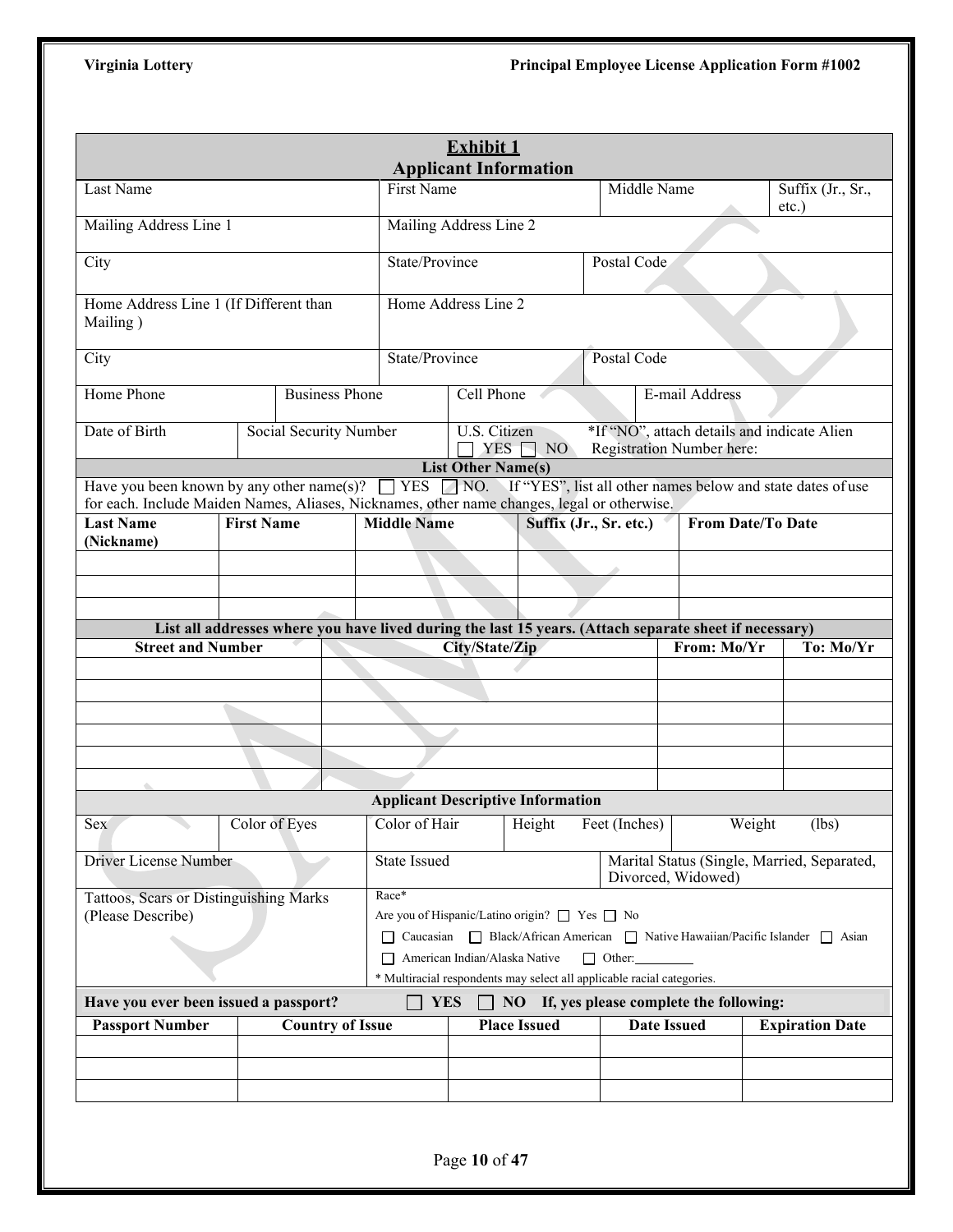# **Exhibit 2 Photograph**

Please upload a **Passport** quality color photograph of you alone that is recent (taken within the last six months), presents a good likeness of you, and is 2x2 (max. 3 x 3) inches in size. The image size measured from the bottom of your chin to the top of your head (including hair) should not be less than 1 inch and not more than 1–3/8 inches. The photographs must be color, clear, with a full front view of your face. The photographs must be taken in street attire, without a hat, head covering, or dark glasses. Photographs retouched so that your appearance is changed are unacceptable.

| Exhibit $3(a)$                                                                                                                                                                                                      |                             |  |                         |                                                          |  |                                  |  |  |
|---------------------------------------------------------------------------------------------------------------------------------------------------------------------------------------------------------------------|-----------------------------|--|-------------------------|----------------------------------------------------------|--|----------------------------------|--|--|
| <b>Family/Social Data - Marriage(s)</b><br><b>Single</b><br><b>Married</b><br><b>Divorced</b><br>Widow/Widower<br>What is your current marital status:<br><b>Separated</b><br>How many times have you been married? |                             |  |                         |                                                          |  |                                  |  |  |
|                                                                                                                                                                                                                     |                             |  |                         | <b>CURRENT MARRIAGE</b>                                  |  |                                  |  |  |
| Name (Last, First, Middle)                                                                                                                                                                                          |                             |  | Date of Birth           |                                                          |  | Date of Marriage                 |  |  |
| Address                                                                                                                                                                                                             |                             |  |                         |                                                          |  |                                  |  |  |
| City                                                                                                                                                                                                                |                             |  | State                   |                                                          |  | Postal Code                      |  |  |
| Where Married:                                                                                                                                                                                                      |                             |  |                         | Place of Birth                                           |  |                                  |  |  |
| Maiden Name:                                                                                                                                                                                                        |                             |  |                         | <b>Phone Number</b>                                      |  |                                  |  |  |
|                                                                                                                                                                                                                     |                             |  |                         | <b>PREVIOUS MARRIAGE (S)</b>                             |  |                                  |  |  |
| <b>Name of Former Spouse</b><br>(include Maiden name)                                                                                                                                                               | Date & Place of<br>Marriage |  | Date of<br><b>Birth</b> | <b>Jurisdiction of Marriage</b><br>and Divorce/Annulment |  | Present address of former spouse |  |  |
|                                                                                                                                                                                                                     |                             |  |                         |                                                          |  |                                  |  |  |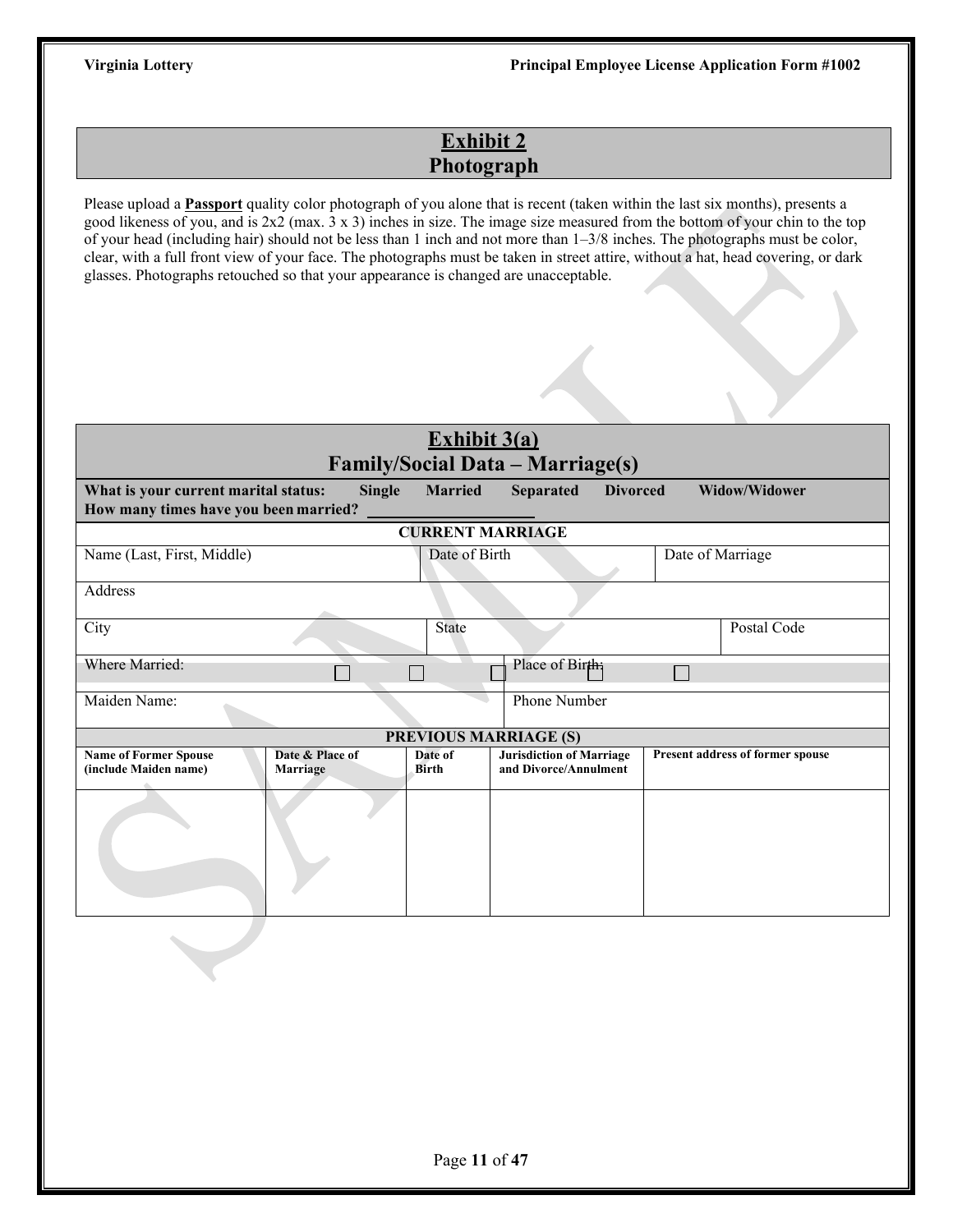**Principal Employee License Application Form #1002** 

| Virginia Lottery |  |  |  |
|------------------|--|--|--|
|                  |  |  |  |

|                                                                                                                             | <b>Family/Social Data – Domestic Partner(s)</b> | <b>Exhibit 3(b)</b>  |                     |                         |                                                             |
|-----------------------------------------------------------------------------------------------------------------------------|-------------------------------------------------|----------------------|---------------------|-------------------------|-------------------------------------------------------------|
| <b>Present and former domestic partner(s)</b> – Provide names, date of birth, phone number and occupation of each domestic  |                                                 |                      |                     |                         |                                                             |
| partner, beginning with the most recent.<br>Name (Last, First, Middle)                                                      |                                                 | Date of Birth        |                     |                         | <b>Present or Former Partner</b>                            |
|                                                                                                                             |                                                 |                      |                     | (indicate one)          |                                                             |
| Address 1                                                                                                                   |                                                 |                      |                     |                         |                                                             |
| Address 2                                                                                                                   |                                                 |                      |                     |                         |                                                             |
| City                                                                                                                        | State                                           |                      |                     |                         | Postal Code                                                 |
| Occupation                                                                                                                  |                                                 |                      | <b>Phone Number</b> |                         |                                                             |
| Name (Last, First, Middle)                                                                                                  |                                                 | Date of Birth        |                     | (indicate one)          | <b>Present or Former Partner</b>                            |
| Address 1                                                                                                                   |                                                 |                      |                     |                         |                                                             |
| Address 2                                                                                                                   |                                                 |                      |                     |                         |                                                             |
| City                                                                                                                        | State                                           |                      |                     |                         | Postal Code                                                 |
| Occupation                                                                                                                  |                                                 |                      | Phone Number        |                         |                                                             |
| <b>Present and former civil union(s)</b> – Provide civil union date, jurisdiction where civil union occurred, and partner's | <b>Family/Social Data – Civil Union(s)</b>      | <b>Exhibit 3(c)</b>  |                     |                         |                                                             |
| name, date of birth, place of birth, home address, phone number and occupation.<br>Date of Civil Union                      | Date of dissolution                             |                      |                     |                         | Where Civil Union Occurred:                                 |
|                                                                                                                             |                                                 |                      |                     |                         |                                                             |
| Name of Partner (Last, First, Middle, Pre-union)                                                                            |                                                 | Partner's Occupation |                     |                         |                                                             |
| Date of Birth (Month, Day, Year                                                                                             |                                                 |                      |                     |                         | Place of Birth (City/Town, County, State/Province, Country) |
| Home Address (City/Town, County, State/Province, Country, Postal Code)                                                      |                                                 |                      |                     | <b>Telephone Number</b> |                                                             |
| Date of Civil Union                                                                                                         | Date of dissolution                             |                      |                     |                         | Where Civil Union Occurred:                                 |
| Name of Partner (Last, First, Middle, Pre-union)                                                                            | Partner Occupation                              |                      |                     |                         |                                                             |
| Date of Birth (Month, Day, Year)                                                                                            |                                                 |                      |                     |                         | Place of Birth (City/Town, County, State/Province, Country) |
| Home Address (City/Town, County, State/Province, Country, Postal Code)                                                      |                                                 |                      |                     | Telephone Number        |                                                             |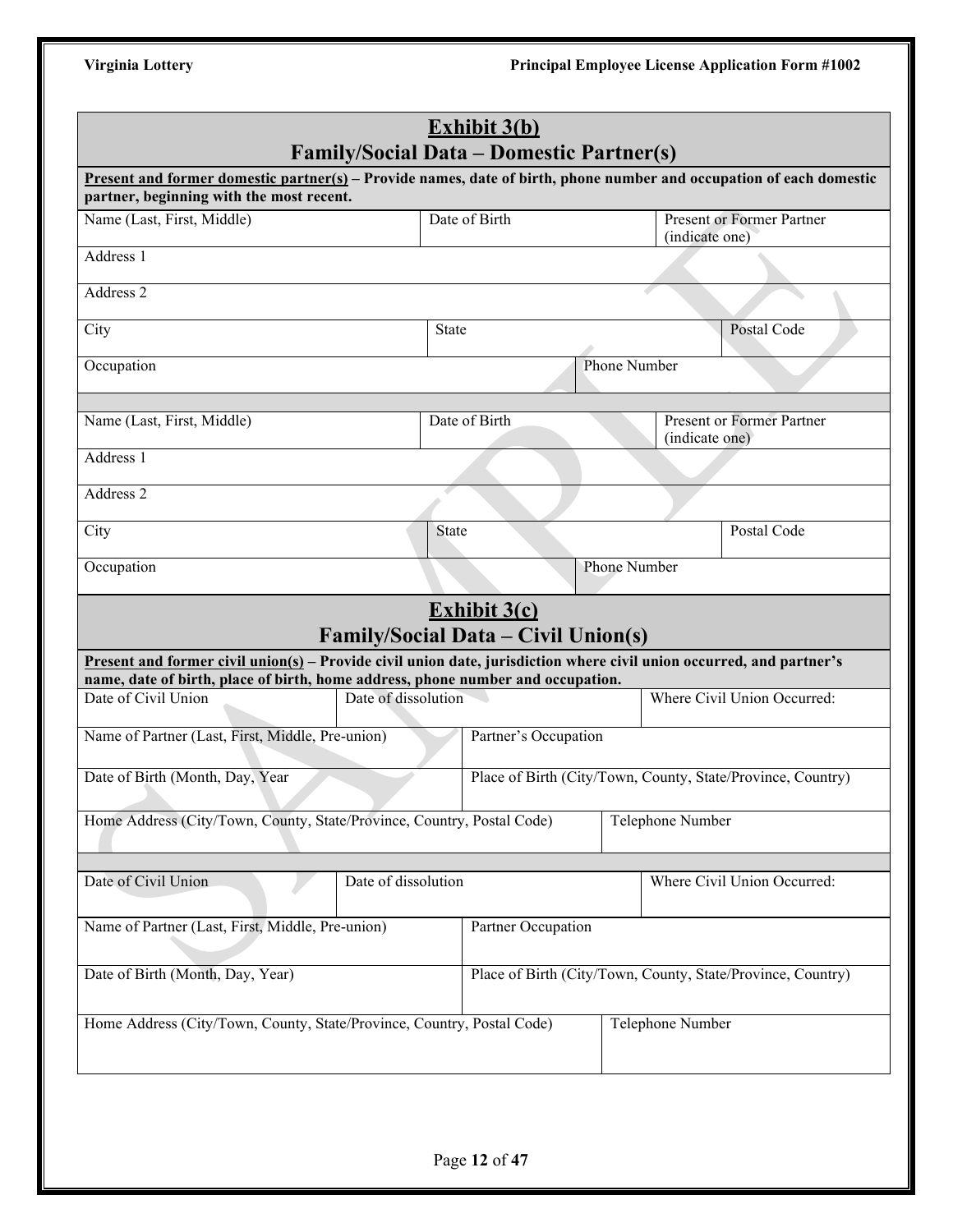|                                                                                |               |                                                               | <b>Exhibit 3(d)</b><br>Family/Social Data – Children & In-Laws                                                                                                                                                                                                                                                                                                              |                               |               |                                 |
|--------------------------------------------------------------------------------|---------------|---------------------------------------------------------------|-----------------------------------------------------------------------------------------------------------------------------------------------------------------------------------------------------------------------------------------------------------------------------------------------------------------------------------------------------------------------------|-------------------------------|---------------|---------------------------------|
|                                                                                |               |                                                               | List the names of all your children, step-children and adopted children and the amount of support, if dependent. Also                                                                                                                                                                                                                                                       |                               |               |                                 |
|                                                                                |               |                                                               | list all other persons who you are supporting or contributing to the support of, and provide the amount of support.<br>Address (No., Street, Apt.,                                                                                                                                                                                                                          |                               |               | Amt. of Support                 |
| Name                                                                           | Date of Birth | <b>Birth Place</b>                                            | City, State, Country, Zip Code)                                                                                                                                                                                                                                                                                                                                             |                               |               | (If a Dependent)                |
|                                                                                |               |                                                               |                                                                                                                                                                                                                                                                                                                                                                             |                               |               |                                 |
|                                                                                |               |                                                               |                                                                                                                                                                                                                                                                                                                                                                             |                               |               |                                 |
|                                                                                |               |                                                               |                                                                                                                                                                                                                                                                                                                                                                             |                               |               |                                 |
|                                                                                |               |                                                               |                                                                                                                                                                                                                                                                                                                                                                             |                               |               |                                 |
| Please mark the appropriate response regarding your child support obligations: |               |                                                               |                                                                                                                                                                                                                                                                                                                                                                             |                               |               |                                 |
|                                                                                |               | I am not subject to a court order for the support of a child. |                                                                                                                                                                                                                                                                                                                                                                             |                               |               |                                 |
| section above); or                                                             |               |                                                               | I am subject to a court order for the support of one or more children and am in compliance with a plan approved by the<br>public agency/court enforcing the order for the repayment of the amount owed pursuant to the order (indicate amount in<br>I am subject to a court order for the support of one or more children and am NOT in compliance with the order or a plan |                               |               |                                 |
|                                                                                |               |                                                               | approved by the public agency/court enforcing the order for the repayment of the amount owed pursuant to the order.                                                                                                                                                                                                                                                         |                               |               |                                 |
|                                                                                |               |                                                               | Identify the public agency/court responsible for enforcing the child support order (if applicable):                                                                                                                                                                                                                                                                         |                               |               |                                 |
| Name                                                                           |               |                                                               | <b>Address</b>                                                                                                                                                                                                                                                                                                                                                              |                               |               | <b>Contact Person and Phone</b> |
|                                                                                |               |                                                               |                                                                                                                                                                                                                                                                                                                                                                             |                               |               |                                 |
|                                                                                |               |                                                               |                                                                                                                                                                                                                                                                                                                                                                             |                               |               |                                 |
|                                                                                |               |                                                               |                                                                                                                                                                                                                                                                                                                                                                             |                               |               |                                 |
|                                                                                |               |                                                               |                                                                                                                                                                                                                                                                                                                                                                             |                               |               |                                 |
|                                                                                |               |                                                               | List names, residence addresses, dates of birth, and most recent occupation of parent, parents-in-law, former parents-                                                                                                                                                                                                                                                      |                               |               |                                 |
|                                                                                |               |                                                               | in-law, or legal guardians, living or deceased. If retired or deceased, list last address and occupation:<br><b>Address</b>                                                                                                                                                                                                                                                 |                               |               |                                 |
| Name<br>(Include Maiden)                                                       |               | Date Of<br><b>Birth</b>                                       | (No., Street, Apt#/Flat#,<br>City/Town, State/Province,                                                                                                                                                                                                                                                                                                                     | <b>Phone</b><br><b>Number</b> |               | Occupation                      |
| Father:                                                                        |               |                                                               | <b>Country, Zip/Postal Code)</b>                                                                                                                                                                                                                                                                                                                                            |                               |               |                                 |
| Mother:                                                                        |               |                                                               |                                                                                                                                                                                                                                                                                                                                                                             |                               |               |                                 |
| Father-in-law:                                                                 |               |                                                               |                                                                                                                                                                                                                                                                                                                                                                             |                               |               |                                 |
| Mother-in-law:                                                                 |               |                                                               |                                                                                                                                                                                                                                                                                                                                                                             |                               |               |                                 |
| Former                                                                         |               |                                                               |                                                                                                                                                                                                                                                                                                                                                                             |                               |               |                                 |
| Parents-in-law*:                                                               |               |                                                               |                                                                                                                                                                                                                                                                                                                                                                             |                               |               |                                 |
| * For former parents-in-law, only provide names                                |               |                                                               |                                                                                                                                                                                                                                                                                                                                                                             |                               |               |                                 |
|                                                                                |               |                                                               | <b>Exhibit 3(e)</b>                                                                                                                                                                                                                                                                                                                                                         |                               |               |                                 |
|                                                                                |               |                                                               | <b>Family/Social Data – Sibling(s)</b><br>List names, dates of birth, home addresses and phone numbers, and the most recent occupations of brothers and sisters                                                                                                                                                                                                             |                               |               |                                 |
| and their respective spouses:                                                  |               |                                                               |                                                                                                                                                                                                                                                                                                                                                                             |                               |               |                                 |
| <b>Name</b>                                                                    | Date of       |                                                               | Address (No., Street, Apt#/Flat#, City/Town,                                                                                                                                                                                                                                                                                                                                |                               | <b>Phone</b>  |                                 |
| (Include Maiden)                                                               | <b>Birth</b>  |                                                               | <b>State/Province, Country, Zip/Postal Code)</b>                                                                                                                                                                                                                                                                                                                            |                               | <b>Number</b> | Occupation                      |
| Sibling:                                                                       |               |                                                               |                                                                                                                                                                                                                                                                                                                                                                             |                               |               |                                 |
| Spouse:                                                                        |               |                                                               |                                                                                                                                                                                                                                                                                                                                                                             |                               |               |                                 |
| Sibling:                                                                       |               |                                                               |                                                                                                                                                                                                                                                                                                                                                                             |                               |               |                                 |
| Spouse:                                                                        |               |                                                               |                                                                                                                                                                                                                                                                                                                                                                             |                               |               |                                 |
| Sibling:<br>Spouse:                                                            |               |                                                               |                                                                                                                                                                                                                                                                                                                                                                             |                               |               |                                 |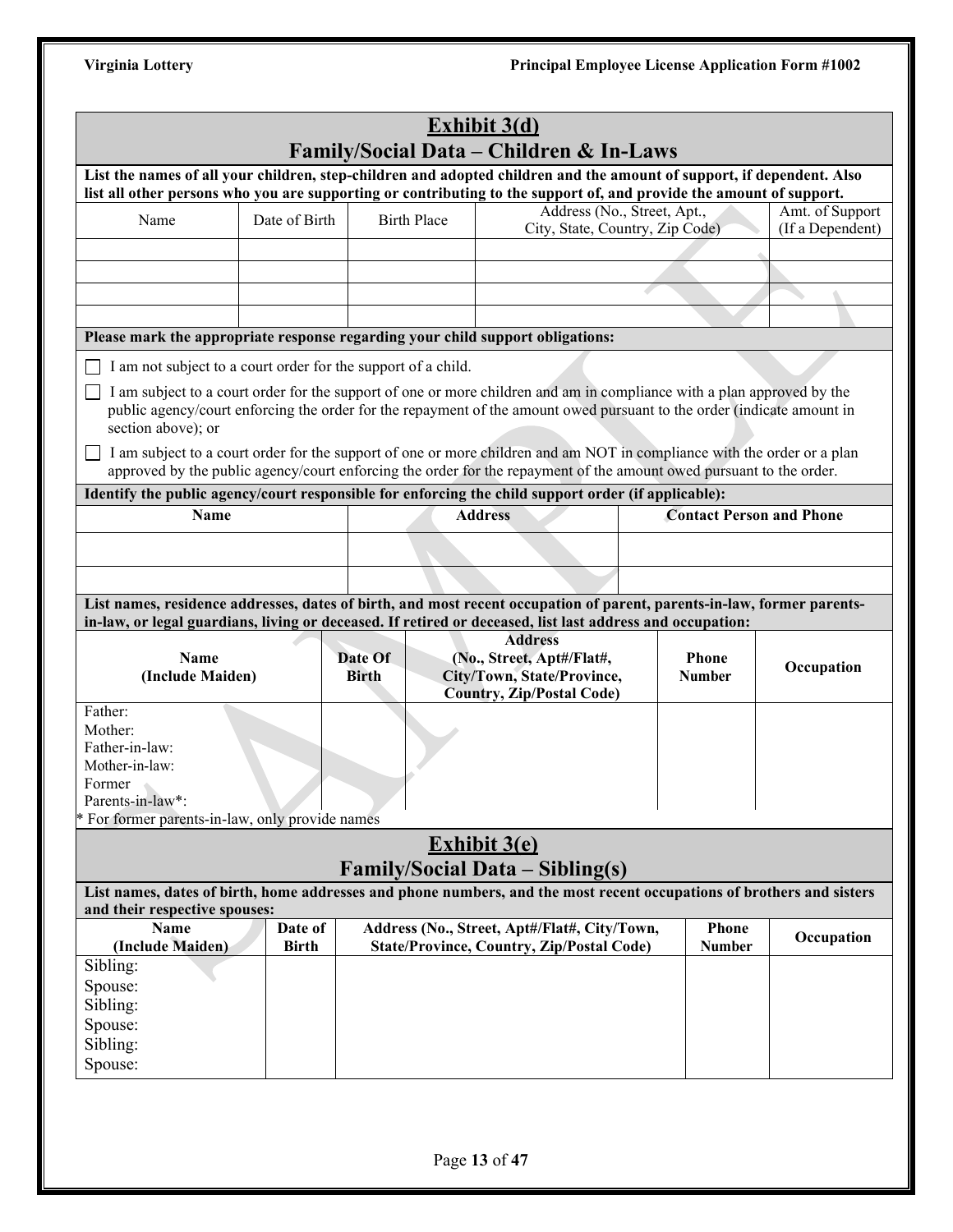# **Exhibit 4**

|                                  |                                     |                                                                                                                                                                                  |                                                    | <u>Exhibit 4</u><br><b>Educational Data</b> |                                                                     |                                                                         |                               |
|----------------------------------|-------------------------------------|----------------------------------------------------------------------------------------------------------------------------------------------------------------------------------|----------------------------------------------------|---------------------------------------------|---------------------------------------------------------------------|-------------------------------------------------------------------------|-------------------------------|
|                                  |                                     | Beginning with secondary school (high school), provide the information listed below with respect to each school, college,<br>graduate or post graduate school you have attended. |                                                    |                                             |                                                                     |                                                                         |                               |
| <b>Dates</b><br>From:<br>(Mo/Yr) | To:<br>(Mo/Yr)                      | Name and Address of School,<br><b>Training Program, Etc.</b>                                                                                                                     |                                                    |                                             | <b>Description of Education</b><br>Program                          | <b>List Any</b><br>Degree or<br><b>Certification</b><br><b>Attained</b> | <b>Graduated</b><br>Yes or No |
|                                  |                                     |                                                                                                                                                                                  |                                                    |                                             |                                                                     |                                                                         |                               |
|                                  |                                     |                                                                                                                                                                                  |                                                    |                                             |                                                                     |                                                                         |                               |
|                                  |                                     |                                                                                                                                                                                  | <b>Military Service Data</b>                       | <b>Exhibit 5</b>                            |                                                                     |                                                                         |                               |
|                                  | reserve force of any country?       | 1. Have you ever served in a military organization of any country or have you been an active or inactive member of a<br>If "YES", provide the following information:             |                                                    |                                             |                                                                     |                                                                         | $\Box$ YES $\Box$ NO          |
| Country of Service:              |                                     |                                                                                                                                                                                  |                                                    |                                             | <b>Branch of Service:</b>                                           |                                                                         |                               |
| Service Serial #:                |                                     |                                                                                                                                                                                  |                                                    |                                             | Highest Rank Held:                                                  |                                                                         |                               |
|                                  | Period(s) of Active Service:        |                                                                                                                                                                                  |                                                    |                                             |                                                                     | To:                                                                     | From:                         |
|                                  |                                     | 2. Date and type of discharge or separation (Honorable, Dishonorable, Honorable Conditions, Medical, etc.) from                                                                  |                                                    |                                             |                                                                     |                                                                         |                               |
|                                  |                                     | Military Service(s). Upload a copy of your military records. If in reserves, please attach a copy of your discharge papers.                                                      |                                                    |                                             |                                                                     |                                                                         |                               |
|                                  | Date of discharge/separation        |                                                                                                                                                                                  |                                                    |                                             | Type of discharge(s)                                                |                                                                         |                               |
|                                  |                                     | 3. Have you ever been tried by military court martial or have you had charges** filed against you?                                                                               |                                                    |                                             |                                                                     |                                                                         | $YES \Box NO$                 |
|                                  | Nature of Charge or<br>Arrest<br>G. | If "YES", complete the following:<br>Date and<br>Location of<br>Charge or Arrest                                                                                                 | Name of Military<br>Organization Filing<br>Charges |                                             | Disposition (Convicted,<br>Acquitted,<br>Dismissed, Pleading, etc.) |                                                                         | Sentence                      |
|                                  |                                     | *In the United States, a military record is called a DD214. If you have served in the U.S. Military, you should provide a copy                                                   |                                                    |                                             |                                                                     |                                                                         |                               |

of this record. If your military service was in another country, you should provide a copy of whatever official documentation was provided to you at the time of your discharge.

\*\*Charges filed against you by the military authorities in any country would fall under the code of military justice applicable to that jurisdiction. In the United States, this includes any charges filed against you under Article 15 of the Uniform Code of Military Justice (summary court, deck court, captain's mast, company punishment, etc.)

Page **14** of **47**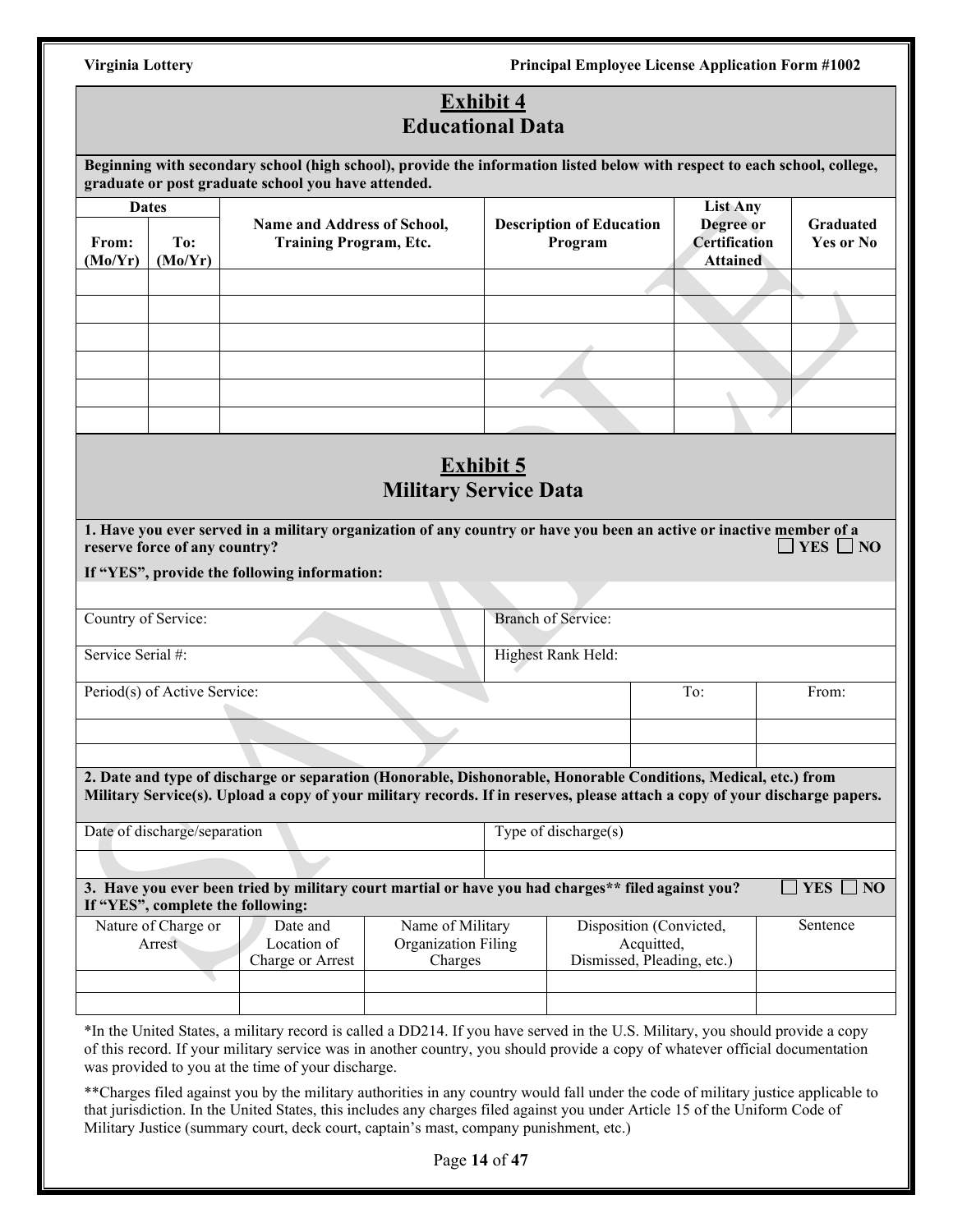|                                                                                                                                                                                                                      | <b>Exhibit 6</b><br><b>Offices and Positions</b>                          |                                                                                                                                                                                                                                                                                                                                                                      |                              |  |  |  |  |  |
|----------------------------------------------------------------------------------------------------------------------------------------------------------------------------------------------------------------------|---------------------------------------------------------------------------|----------------------------------------------------------------------------------------------------------------------------------------------------------------------------------------------------------------------------------------------------------------------------------------------------------------------------------------------------------------------|------------------------------|--|--|--|--|--|
|                                                                                                                                                                                                                      | period. Begin with the most recent and work backward.                     | 1. List all offices, trusteeships, directorships or fiduciary position (including non-profit charitable entities and family<br>trusts) held by you with any firm, corporation, association, partnership or other business entity during the last ten year                                                                                                            |                              |  |  |  |  |  |
| Dates<br>Name and Address of Firm, Corporation,<br>Title of Office or Position<br>Association, Partnership or Other Business<br>To:<br><b>Compensation Received</b><br>From:<br>Held<br>Entity<br>(Mo/Yr)<br>(Mo/Yr) |                                                                           |                                                                                                                                                                                                                                                                                                                                                                      |                              |  |  |  |  |  |
|                                                                                                                                                                                                                      |                                                                           |                                                                                                                                                                                                                                                                                                                                                                      |                              |  |  |  |  |  |
|                                                                                                                                                                                                                      |                                                                           |                                                                                                                                                                                                                                                                                                                                                                      |                              |  |  |  |  |  |
|                                                                                                                                                                                                                      | Begin with the most recent and work backward.                             | 2. List all government positions and offices, whether salaried or unsalaried, held by you during the last ten year period.                                                                                                                                                                                                                                           |                              |  |  |  |  |  |
| Dates<br>To:<br>From:<br>(Mo/Yr)<br>(Mo/Yr)                                                                                                                                                                          | Title of Office or Position<br>Held                                       | Name and Address of Government<br>Agency/Organization                                                                                                                                                                                                                                                                                                                | <b>Compensation Received</b> |  |  |  |  |  |
|                                                                                                                                                                                                                      |                                                                           |                                                                                                                                                                                                                                                                                                                                                                      |                              |  |  |  |  |  |
|                                                                                                                                                                                                                      |                                                                           |                                                                                                                                                                                                                                                                                                                                                                      |                              |  |  |  |  |  |
|                                                                                                                                                                                                                      |                                                                           | <b>Exhibit 7</b><br><b>Business Entity Information</b><br>(Information concerning the Business Entity with which you are a Principal)<br>Business Name - As it is written on the Article of Incorporation, by-laws or other official documents filed with the state<br>or federal government. Supply all names such as "Trade Names" and "Doing Business As" ("DBA") |                              |  |  |  |  |  |
|                                                                                                                                                                                                                      |                                                                           | <b>Principal Address of Business</b>                                                                                                                                                                                                                                                                                                                                 |                              |  |  |  |  |  |
| Address line 1                                                                                                                                                                                                       |                                                                           |                                                                                                                                                                                                                                                                                                                                                                      |                              |  |  |  |  |  |
| Address line 2                                                                                                                                                                                                       |                                                                           |                                                                                                                                                                                                                                                                                                                                                                      |                              |  |  |  |  |  |
| City                                                                                                                                                                                                                 | State                                                                     | Postal Code                                                                                                                                                                                                                                                                                                                                                          |                              |  |  |  |  |  |
|                                                                                                                                                                                                                      | Mailing Address line 3 (if different from above)                          |                                                                                                                                                                                                                                                                                                                                                                      |                              |  |  |  |  |  |
| Address line 4                                                                                                                                                                                                       |                                                                           |                                                                                                                                                                                                                                                                                                                                                                      |                              |  |  |  |  |  |
| City                                                                                                                                                                                                                 | <b>State</b>                                                              | Postal Code                                                                                                                                                                                                                                                                                                                                                          |                              |  |  |  |  |  |
| Telephone Number                                                                                                                                                                                                     | Fax Number                                                                | Web Site Address                                                                                                                                                                                                                                                                                                                                                     |                              |  |  |  |  |  |
| <b>Applicant's Association With Business Entity</b>                                                                                                                                                                  |                                                                           |                                                                                                                                                                                                                                                                                                                                                                      |                              |  |  |  |  |  |
|                                                                                                                                                                                                                      | Name of Business in which I am a Principal                                |                                                                                                                                                                                                                                                                                                                                                                      |                              |  |  |  |  |  |
|                                                                                                                                                                                                                      | Explain Role within Business Entity: Job title and description of duties. |                                                                                                                                                                                                                                                                                                                                                                      |                              |  |  |  |  |  |
|                                                                                                                                                                                                                      |                                                                           |                                                                                                                                                                                                                                                                                                                                                                      |                              |  |  |  |  |  |
|                                                                                                                                                                                                                      |                                                                           |                                                                                                                                                                                                                                                                                                                                                                      |                              |  |  |  |  |  |
|                                                                                                                                                                                                                      |                                                                           |                                                                                                                                                                                                                                                                                                                                                                      |                              |  |  |  |  |  |
|                                                                                                                                                                                                                      |                                                                           | Page 15 of 47                                                                                                                                                                                                                                                                                                                                                        |                              |  |  |  |  |  |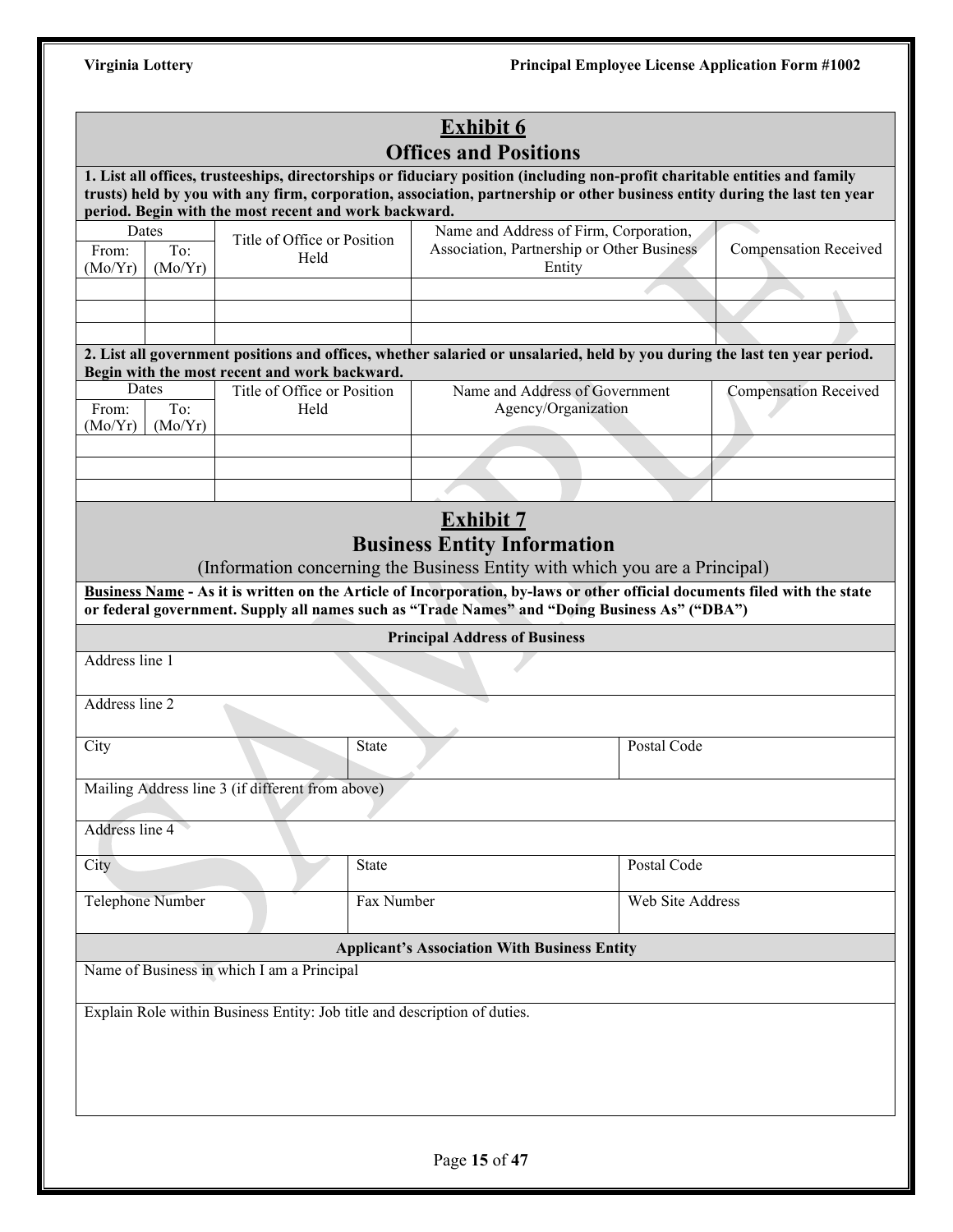# **Exhibit 8 Employment and Licensing Data**

**1. Have you ever been employed by a casino or gaming/gambling related company inany jurisdiction? YES NO** \*Casino or gaming/gambling related company includes any form or type of casino, gaming/gambling related operation, any manufacturer of gaming/gambling equipment, junket enterprise, horse racing, dog racing, pari-mutuel operation, lottery, sports betting, Internet gaming, etc.

| Name of                                                                            | Name.                                                           |                  | Dates          | Title/Position                       | Name of    | Reason for Leaving |
|------------------------------------------------------------------------------------|-----------------------------------------------------------------|------------------|----------------|--------------------------------------|------------|--------------------|
| Gaming/Gambling<br>Related Company and<br>Country/State Where<br>You Were Employed | Mailing<br>Address and<br>Telephone<br>Number of<br>Emplover(s) | From:<br>(Mo/Yr) | To:<br>(Mo/Yr) | Held and<br>Description of<br>Duties | Supervisor |                    |
|                                                                                    |                                                                 |                  |                |                                      |            |                    |
|                                                                                    |                                                                 |                  |                |                                      |            |                    |
|                                                                                    |                                                                 |                  |                |                                      |            |                    |
|                                                                                    |                                                                 |                  |                |                                      |            |                    |

**2. Provide the information regarding your employment for the past twenty (20) years or from age 18, whichever is less. Begin with your present job and work backwards. Give dates of any unemployment between jobs in proper sequence. Include all part-time and full-time employment and any military service. For any casino or gaming/gambling related employment identified in the previous question, you are only required to fill in the dates of employment and the name of the casino or gaming/gambling related company on this chart.**

| Dates            |                | Name, Mailing                                        | Title/Position Held and | Name of Supervisor | Reason for                           |
|------------------|----------------|------------------------------------------------------|-------------------------|--------------------|--------------------------------------|
| From:<br>(Mo/Yr) | To:<br>(Mo/Yr) | Address and<br>Telephone<br>Number of<br>Employer(s) | Description of Duties   |                    | Leaving/Compensation<br>at Departure |
|                  |                |                                                      |                         |                    |                                      |
|                  |                |                                                      |                         |                    |                                      |
|                  |                |                                                      |                         |                    |                                      |
|                  |                |                                                      |                         |                    |                                      |
|                  |                |                                                      |                         |                    |                                      |

**3. With regard to the employment listed in #2:**

**a.** Were you ever discharged, suspended or asked to resign from employment?  $\Box$  YES  $\Box$  NO

**b. During the last ten-year period, were you ever charged with any infraction in relation to any employment which was the subject of any disciplinary action?**  $\Box$  YES  $\Box$  NO

**If yes to either question, complete the following chart as to each such time you were discharged, suspended, asked to resign or disciplined:**

| Date of Discharge,<br>Suspension,<br>Resignation or<br>Disciplinary Action | Name and Address<br>of Employer | Name of Supervisor | Reason for Discharge, Suspension,<br>Resignation or Disciplinary Action |
|----------------------------------------------------------------------------|---------------------------------|--------------------|-------------------------------------------------------------------------|
|                                                                            |                                 |                    |                                                                         |
|                                                                            |                                 |                    |                                                                         |
|                                                                            |                                 |                    |                                                                         |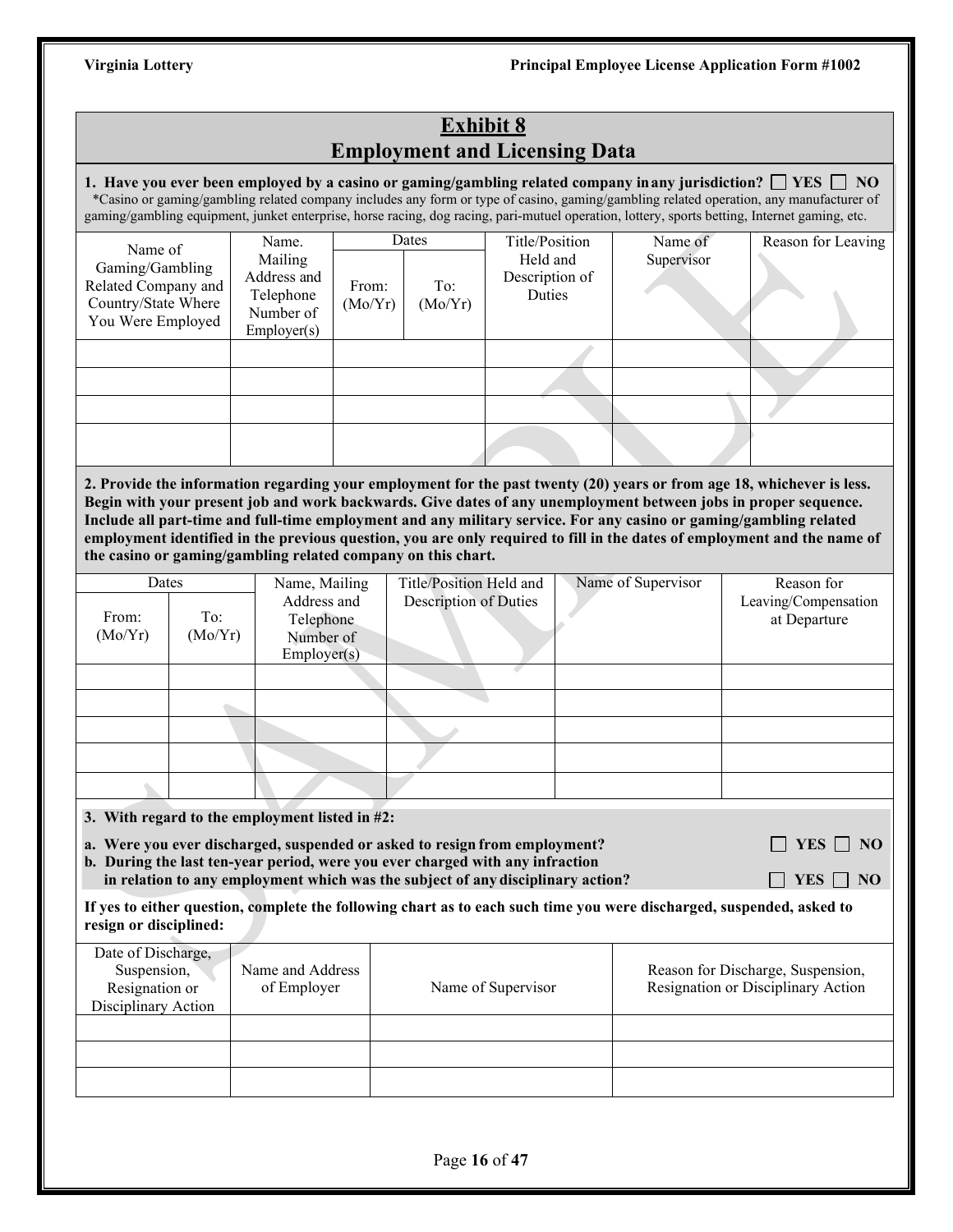|                    |                                    |                                         | 4. List any and all compensated employment, of whatever nature, held by your spouse or domestic partner during the<br>past twelve (12) month period. Begin with the current employer.                                                                                                                                                                                                                                                                                                                                                                                                                                                                                                                                                                                   |                                                         |                                          |
|--------------------|------------------------------------|-----------------------------------------|-------------------------------------------------------------------------------------------------------------------------------------------------------------------------------------------------------------------------------------------------------------------------------------------------------------------------------------------------------------------------------------------------------------------------------------------------------------------------------------------------------------------------------------------------------------------------------------------------------------------------------------------------------------------------------------------------------------------------------------------------------------------------|---------------------------------------------------------|------------------------------------------|
|                    | Dates                              |                                         |                                                                                                                                                                                                                                                                                                                                                                                                                                                                                                                                                                                                                                                                                                                                                                         |                                                         |                                          |
| From:              | To:                                |                                         | Name, Address and Telephone Number of                                                                                                                                                                                                                                                                                                                                                                                                                                                                                                                                                                                                                                                                                                                                   |                                                         | Title/Position Held                      |
| (Mo/Yr)            | (Mo/Yr)                            |                                         | Employer                                                                                                                                                                                                                                                                                                                                                                                                                                                                                                                                                                                                                                                                                                                                                                |                                                         |                                          |
|                    |                                    |                                         |                                                                                                                                                                                                                                                                                                                                                                                                                                                                                                                                                                                                                                                                                                                                                                         |                                                         |                                          |
|                    |                                    |                                         |                                                                                                                                                                                                                                                                                                                                                                                                                                                                                                                                                                                                                                                                                                                                                                         |                                                         |                                          |
|                    |                                    |                                         |                                                                                                                                                                                                                                                                                                                                                                                                                                                                                                                                                                                                                                                                                                                                                                         |                                                         |                                          |
|                    |                                    |                                         |                                                                                                                                                                                                                                                                                                                                                                                                                                                                                                                                                                                                                                                                                                                                                                         |                                                         |                                          |
|                    |                                    |                                         |                                                                                                                                                                                                                                                                                                                                                                                                                                                                                                                                                                                                                                                                                                                                                                         |                                                         |                                          |
|                    |                                    |                                         | 5. To the best of your knowledge, have you or has your spouse or domestic partner served as a trustee or other fiduciary<br>officer in any capacity during the last twelve (12) month period?                                                                                                                                                                                                                                                                                                                                                                                                                                                                                                                                                                           | YES $\Box$ NO                                           |                                          |
|                    |                                    | If "YES", complete the following chart: |                                                                                                                                                                                                                                                                                                                                                                                                                                                                                                                                                                                                                                                                                                                                                                         |                                                         |                                          |
|                    | Dates                              |                                         |                                                                                                                                                                                                                                                                                                                                                                                                                                                                                                                                                                                                                                                                                                                                                                         |                                                         |                                          |
| From:<br>(Mo/Yr)   | To:                                | Capacity                                | Nature Of Trust Or Other Fund                                                                                                                                                                                                                                                                                                                                                                                                                                                                                                                                                                                                                                                                                                                                           | Income Received                                         | For Whom Held                            |
|                    | (Yr/Mo)                            |                                         |                                                                                                                                                                                                                                                                                                                                                                                                                                                                                                                                                                                                                                                                                                                                                                         |                                                         |                                          |
|                    |                                    |                                         |                                                                                                                                                                                                                                                                                                                                                                                                                                                                                                                                                                                                                                                                                                                                                                         |                                                         |                                          |
|                    |                                    |                                         |                                                                                                                                                                                                                                                                                                                                                                                                                                                                                                                                                                                                                                                                                                                                                                         |                                                         |                                          |
|                    |                                    |                                         |                                                                                                                                                                                                                                                                                                                                                                                                                                                                                                                                                                                                                                                                                                                                                                         |                                                         |                                          |
|                    |                                    |                                         |                                                                                                                                                                                                                                                                                                                                                                                                                                                                                                                                                                                                                                                                                                                                                                         |                                                         |                                          |
|                    |                                    |                                         |                                                                                                                                                                                                                                                                                                                                                                                                                                                                                                                                                                                                                                                                                                                                                                         |                                                         |                                          |
| fiduciary officer? |                                    | $YES \Box NO$<br>YES $\Box$             | 6b. Have you, or your spouse or domestic partner, ever been suspended or removed from a position as a trustee or other<br>NO                                                                                                                                                                                                                                                                                                                                                                                                                                                                                                                                                                                                                                            |                                                         |                                          |
|                    |                                    |                                         | If yes to either question, complete the following chart:                                                                                                                                                                                                                                                                                                                                                                                                                                                                                                                                                                                                                                                                                                                |                                                         |                                          |
| Date               |                                    | Capacity                                | Nature of Trust or Other Office                                                                                                                                                                                                                                                                                                                                                                                                                                                                                                                                                                                                                                                                                                                                         |                                                         |                                          |
|                    |                                    |                                         |                                                                                                                                                                                                                                                                                                                                                                                                                                                                                                                                                                                                                                                                                                                                                                         |                                                         |                                          |
|                    |                                    |                                         |                                                                                                                                                                                                                                                                                                                                                                                                                                                                                                                                                                                                                                                                                                                                                                         |                                                         | Reason for Denial, Suspension or Removal |
|                    |                                    |                                         |                                                                                                                                                                                                                                                                                                                                                                                                                                                                                                                                                                                                                                                                                                                                                                         |                                                         |                                          |
|                    | withdrawn or is currently pending. |                                         | 7. Have you, or your spouse or domestic partner, ever made application for, or held, any NON-GAMING professional or<br>occupational license, permit or certification, in any jurisdiction, including but not limited to the following: real estate<br>broker or salesman, accountant, attorney, medical, boxing promoter, manager, race horse owner, trainer or manager,<br>jockey, race dog owner, securities dealer, contractor, pilot, insurance or any other type of professional license. (Do not<br>include alcoholic beverage or driver's license). You must answer "YES" to this question if you or your domestic partner<br>ever applied and your application was granted, denied, returned to you by the licensing agency for any reason,<br><b>YES</b><br>NO |                                                         |                                          |
|                    |                                    | If "YES", complete the following chart: |                                                                                                                                                                                                                                                                                                                                                                                                                                                                                                                                                                                                                                                                                                                                                                         |                                                         |                                          |
|                    | Name on License                    | Type of License                         | Dates<br>To:<br>From:<br>(Mo/Yr)<br>(Mo/Yr)                                                                                                                                                                                                                                                                                                                                                                                                                                                                                                                                                                                                                                                                                                                             | Name and Address of<br>Licensing<br>Agency/Organization | Disposition of the<br>Application        |
|                    |                                    |                                         |                                                                                                                                                                                                                                                                                                                                                                                                                                                                                                                                                                                                                                                                                                                                                                         |                                                         |                                          |
|                    |                                    |                                         |                                                                                                                                                                                                                                                                                                                                                                                                                                                                                                                                                                                                                                                                                                                                                                         |                                                         |                                          |
|                    |                                    |                                         |                                                                                                                                                                                                                                                                                                                                                                                                                                                                                                                                                                                                                                                                                                                                                                         |                                                         |                                          |
|                    |                                    |                                         |                                                                                                                                                                                                                                                                                                                                                                                                                                                                                                                                                                                                                                                                                                                                                                         |                                                         |                                          |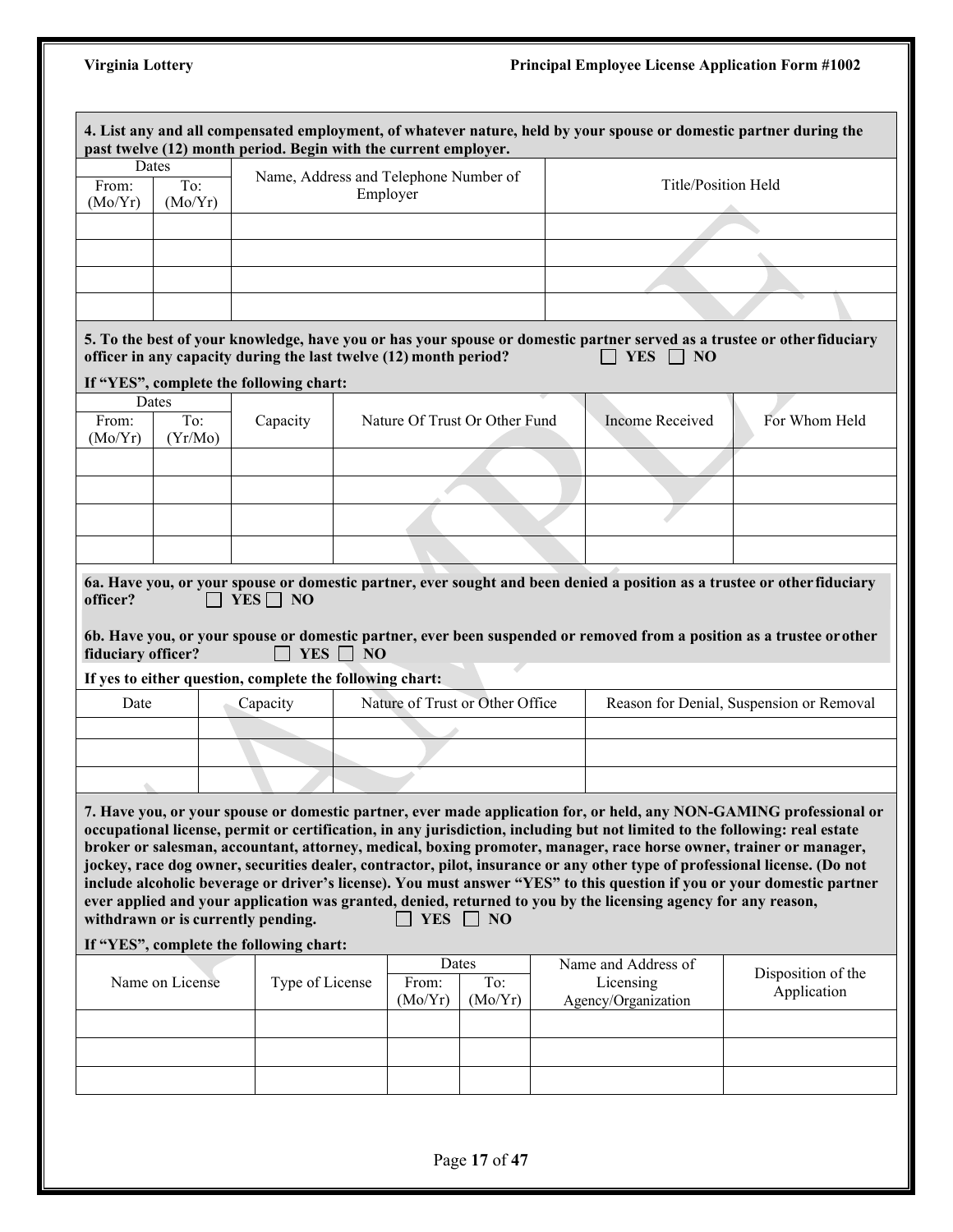# **Principal Employee License Application Form #1002**

|                  | $\exists$ YES $\Box$ NO                                            |                                           |                                                           |                                                                                     |                            |            | 8. Have any of the licenses, permits or certifications applied for, or held by you or your spouse, as identified in the<br>previous question ever been denied, suspended, revoked or subject to any conditions in any jurisdictions? |                                |                   |                                                                                                                                                                                                                                                                                                                                                                                                                                                                                                                                                                                                                                             |
|------------------|--------------------------------------------------------------------|-------------------------------------------|-----------------------------------------------------------|-------------------------------------------------------------------------------------|----------------------------|------------|--------------------------------------------------------------------------------------------------------------------------------------------------------------------------------------------------------------------------------------|--------------------------------|-------------------|---------------------------------------------------------------------------------------------------------------------------------------------------------------------------------------------------------------------------------------------------------------------------------------------------------------------------------------------------------------------------------------------------------------------------------------------------------------------------------------------------------------------------------------------------------------------------------------------------------------------------------------------|
|                  |                                                                    |                                           |                                                           |                                                                                     |                            |            | If "YES", complete the following chart as to each denial, suspension, revocation or conditions:                                                                                                                                      |                                |                   |                                                                                                                                                                                                                                                                                                                                                                                                                                                                                                                                                                                                                                             |
|                  | Type of License, Permit<br>or Certificate                          |                                           | Name & Address of<br>Governmental<br>Agency/Organization  |                                                                                     |                            |            | Date of Denial,<br>Suspension, Revocation<br>or Condition                                                                                                                                                                            |                                |                   | Reason(s) for Denial, Suspension,<br>or Revocation                                                                                                                                                                                                                                                                                                                                                                                                                                                                                                                                                                                          |
|                  |                                                                    |                                           |                                                           |                                                                                     |                            |            |                                                                                                                                                                                                                                      |                                |                   |                                                                                                                                                                                                                                                                                                                                                                                                                                                                                                                                                                                                                                             |
|                  |                                                                    |                                           |                                                           |                                                                                     |                            |            |                                                                                                                                                                                                                                      |                                |                   |                                                                                                                                                                                                                                                                                                                                                                                                                                                                                                                                                                                                                                             |
|                  |                                                                    |                                           |                                                           |                                                                                     |                            |            |                                                                                                                                                                                                                                      |                                |                   |                                                                                                                                                                                                                                                                                                                                                                                                                                                                                                                                                                                                                                             |
|                  |                                                                    |                                           |                                                           |                                                                                     |                            |            |                                                                                                                                                                                                                                      |                                |                   |                                                                                                                                                                                                                                                                                                                                                                                                                                                                                                                                                                                                                                             |
|                  |                                                                    |                                           |                                                           |                                                                                     |                            |            |                                                                                                                                                                                                                                      |                                |                   |                                                                                                                                                                                                                                                                                                                                                                                                                                                                                                                                                                                                                                             |
|                  |                                                                    |                                           | denied, suspended, revoked, or subject to any conditions? | If "YES", complete the following chart as to each denial, suspension or revocation: |                            | $\Box$ YES | $\Box$ NO                                                                                                                                                                                                                            |                                |                   | 9. Has any entity in which you, your spouse, or your domestic partner is/was a director, officer, partner or an owner of<br>a 5% or greater interest ever had a license, permit or certificate issued by a governmental agency in any jurisdiction                                                                                                                                                                                                                                                                                                                                                                                          |
|                  |                                                                    | <b>Position Held</b>                      |                                                           |                                                                                     |                            |            |                                                                                                                                                                                                                                      |                                |                   |                                                                                                                                                                                                                                                                                                                                                                                                                                                                                                                                                                                                                                             |
|                  | Name of Entity                                                     | by You,<br>Spouse,<br>domestic<br>partner |                                                           | Type of License, Permit<br>or Certificate                                           | Type of<br>Action<br>Taken |            | Name and Address<br>of Government<br>Agency/Organization<br><b>Taking Action</b>                                                                                                                                                     |                                | Date of<br>Action | Reason(s)<br>for Action                                                                                                                                                                                                                                                                                                                                                                                                                                                                                                                                                                                                                     |
|                  |                                                                    |                                           |                                                           |                                                                                     |                            |            |                                                                                                                                                                                                                                      |                                |                   |                                                                                                                                                                                                                                                                                                                                                                                                                                                                                                                                                                                                                                             |
|                  |                                                                    |                                           |                                                           |                                                                                     |                            |            |                                                                                                                                                                                                                                      |                                |                   |                                                                                                                                                                                                                                                                                                                                                                                                                                                                                                                                                                                                                                             |
|                  |                                                                    |                                           |                                                           |                                                                                     |                            |            |                                                                                                                                                                                                                                      |                                |                   |                                                                                                                                                                                                                                                                                                                                                                                                                                                                                                                                                                                                                                             |
| From:<br>(Mo/Yr) | corporations in which you owned stock.)<br>Dates<br>To:<br>(Mo/Yr) | Name(s) $&$<br>Address(es)<br>of          | <b>Current Status</b><br>of<br>Business(es)               | % Interest Held<br>by You                                                           |                            |            | Name $(s)$ of<br>Other Owners                                                                                                                                                                                                        | Address(es) of<br>Other Owners |                   | 10. List any group, firm, partnership, corporation or any other businesses in which you have held an ownership interest<br>of 5% or more for the past twenty (15) years, or since the age of 18, whichever is less. (Do not include publicly traded<br>State/Province<br>and Country of<br>Organization or                                                                                                                                                                                                                                                                                                                                  |
|                  |                                                                    | Business(es)                              |                                                           |                                                                                     |                            |            |                                                                                                                                                                                                                                      |                                |                   | Incorporation                                                                                                                                                                                                                                                                                                                                                                                                                                                                                                                                                                                                                               |
|                  |                                                                    |                                           |                                                           |                                                                                     |                            |            |                                                                                                                                                                                                                                      |                                |                   |                                                                                                                                                                                                                                                                                                                                                                                                                                                                                                                                                                                                                                             |
|                  |                                                                    |                                           |                                                           |                                                                                     |                            |            |                                                                                                                                                                                                                                      |                                |                   |                                                                                                                                                                                                                                                                                                                                                                                                                                                                                                                                                                                                                                             |
|                  |                                                                    |                                           |                                                           |                                                                                     |                            |            |                                                                                                                                                                                                                                      |                                |                   |                                                                                                                                                                                                                                                                                                                                                                                                                                                                                                                                                                                                                                             |
|                  |                                                                    |                                           |                                                           |                                                                                     |                            |            |                                                                                                                                                                                                                                      |                                |                   |                                                                                                                                                                                                                                                                                                                                                                                                                                                                                                                                                                                                                                             |
|                  |                                                                    |                                           |                                                           |                                                                                     |                            |            |                                                                                                                                                                                                                                      |                                |                   |                                                                                                                                                                                                                                                                                                                                                                                                                                                                                                                                                                                                                                             |
|                  |                                                                    |                                           |                                                           |                                                                                     |                            |            |                                                                                                                                                                                                                                      |                                |                   |                                                                                                                                                                                                                                                                                                                                                                                                                                                                                                                                                                                                                                             |
|                  |                                                                    |                                           |                                                           |                                                                                     |                            |            |                                                                                                                                                                                                                                      |                                |                   |                                                                                                                                                                                                                                                                                                                                                                                                                                                                                                                                                                                                                                             |
|                  | If "YES", complete the following chart:                            |                                           |                                                           | gaming agency for any reason, withdrawn or is currently pending.                    |                            |            | $\neg$ YES                                                                                                                                                                                                                           | $\blacksquare$ NO              |                   | 11. Have you, your spouse, or domestic partner ever made application for, or held, a license, permit, registration, finding<br>or suitability, qualification or other authorization to participate in any form or type of casino, gaming/gambling related<br>operation (including any manufacturer of gaming/gambling equipment, junket operation, horse racing, dog racing, pari-<br>mutuel operation, lottery, sports betting, Internet gaming, etc.) or alcoholic beverage operation in any jurisdiction? You<br>must answer "YES" to this question if you ever applied and your application was granted, denied, returned to you by the |
|                  |                                                                    |                                           |                                                           | Page 18 of 47                                                                       |                            |            |                                                                                                                                                                                                                                      |                                |                   |                                                                                                                                                                                                                                                                                                                                                                                                                                                                                                                                                                                                                                             |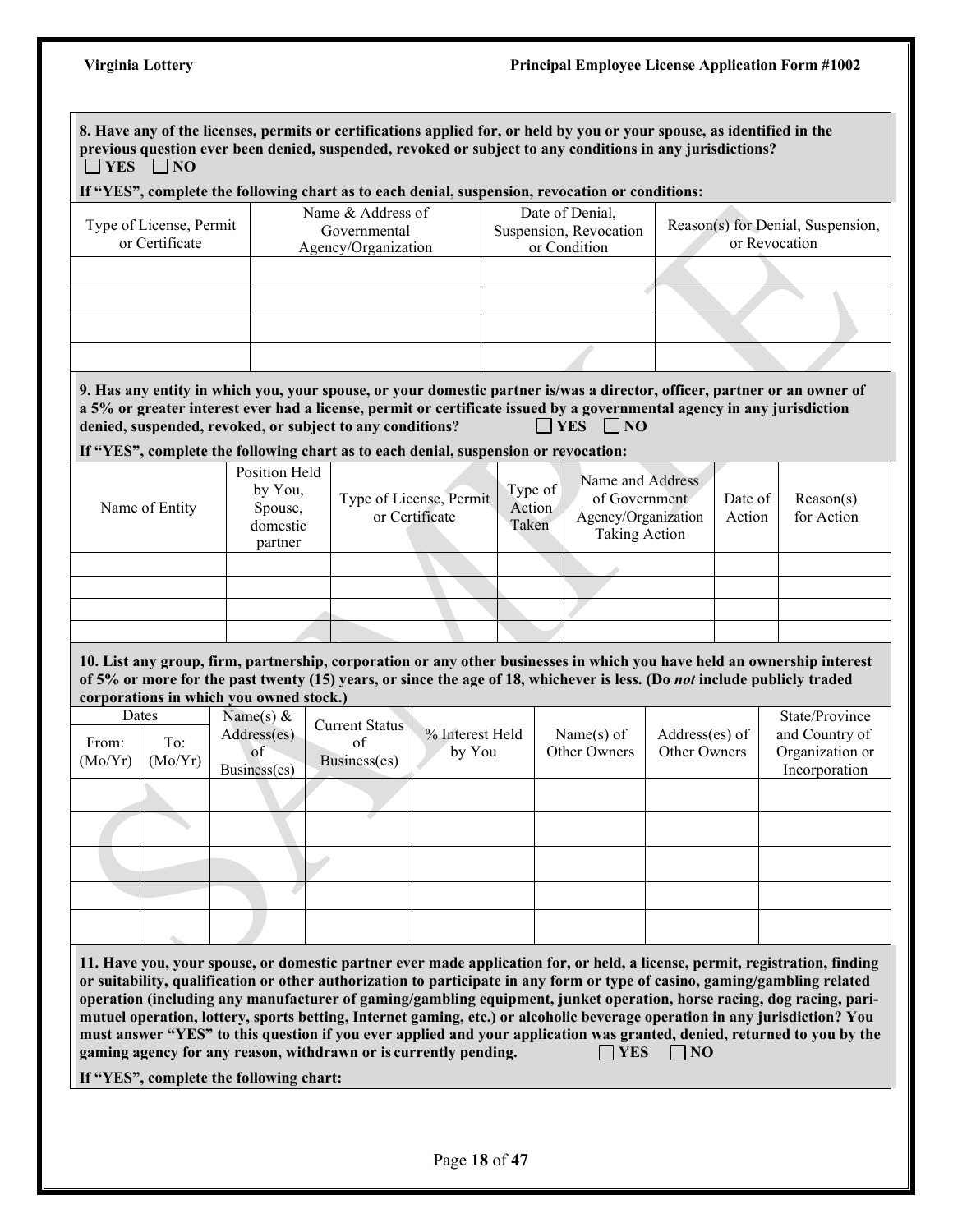| Name and Address of<br>Licensing<br>Agency/Organization<br>(Including Country,<br>State/Province, County,<br>Municipality/Town) | Type of License,<br>Permit, Approval or<br>Registration | Date of Application | Disposition (Granted,<br>Denied, Pending, etc.) | License, Permit, Approval<br>or Registration Number |
|---------------------------------------------------------------------------------------------------------------------------------|---------------------------------------------------------|---------------------|-------------------------------------------------|-----------------------------------------------------|
|                                                                                                                                 |                                                         |                     |                                                 |                                                     |
|                                                                                                                                 |                                                         |                     |                                                 |                                                     |
|                                                                                                                                 |                                                         |                     |                                                 |                                                     |
|                                                                                                                                 |                                                         |                     |                                                 |                                                     |
|                                                                                                                                 |                                                         |                     |                                                 |                                                     |
|                                                                                                                                 |                                                         |                     |                                                 |                                                     |

**12. For each casino, gaming/gambling related or alcoholic beverage operation application, license, permit, registration, finding or suitability, qualification or other authorization identified in the previous question, were you, your spouse, or domestic partner ever called to appear to testify, or otherwise participate in a hearing or proceeding, before the licensing agency or commission to which you were applying? <br>NO agency** or commission to which you were applying?

### **If "YES", complete the following chart:**

| Name and Address of Licensing<br>Agency or Commission | Date of<br>$\text{Appearance(s)}$ | Nature of Hearing<br>Was Testimony Given? |
|-------------------------------------------------------|-----------------------------------|-------------------------------------------|
|                                                       |                                   |                                           |
|                                                       |                                   |                                           |
|                                                       |                                   |                                           |
|                                                       |                                   |                                           |

**13. To the best of your knowledge, in the past twenty (20) years or since the age of 18, whichever is less, have you held a direct or indirect financial or ownership interest in any group, firm, corporation, partnership or other business entity that has applied to any licensing agency in any jurisdiction for any license, permit, registration, finding or suitability, or qualification in connection with any form or type of a casino, gaming/gambling related operation (including any manufacturer of gaming/gambling equipment, junket operation, horse racing, dog racing, pari-mutuel operation, lottery, sports betting, Internet gaming, etc.), or alcoholic beverage operation? (Do not include publicly traded corporations or entities in which you held less than 1% of the stock.) <br>NO entities in which you held less than 1% of the stock.)** 

### **If "YES" complete the following chart:**

| Name and Address of<br><b>Business Entity</b> | Nature of Your<br>Interest | Date of<br>Application | Name & Address of<br>Licensing Agency to<br>which Application<br>was Made | Type of License<br>Applied For | Disposition Of<br>Application |
|-----------------------------------------------|----------------------------|------------------------|---------------------------------------------------------------------------|--------------------------------|-------------------------------|
|                                               |                            |                        |                                                                           |                                |                               |
|                                               |                            |                        |                                                                           |                                |                               |
|                                               |                            |                        |                                                                           |                                |                               |
|                                               |                            |                        |                                                                           |                                |                               |
|                                               |                            |                        |                                                                           |                                |                               |
|                                               |                            |                        |                                                                           |                                |                               |
|                                               |                            |                        |                                                                           |                                |                               |
|                                               |                            |                        |                                                                           |                                |                               |
|                                               |                            |                        |                                                                           |                                |                               |
|                                               |                            |                        |                                                                           |                                |                               |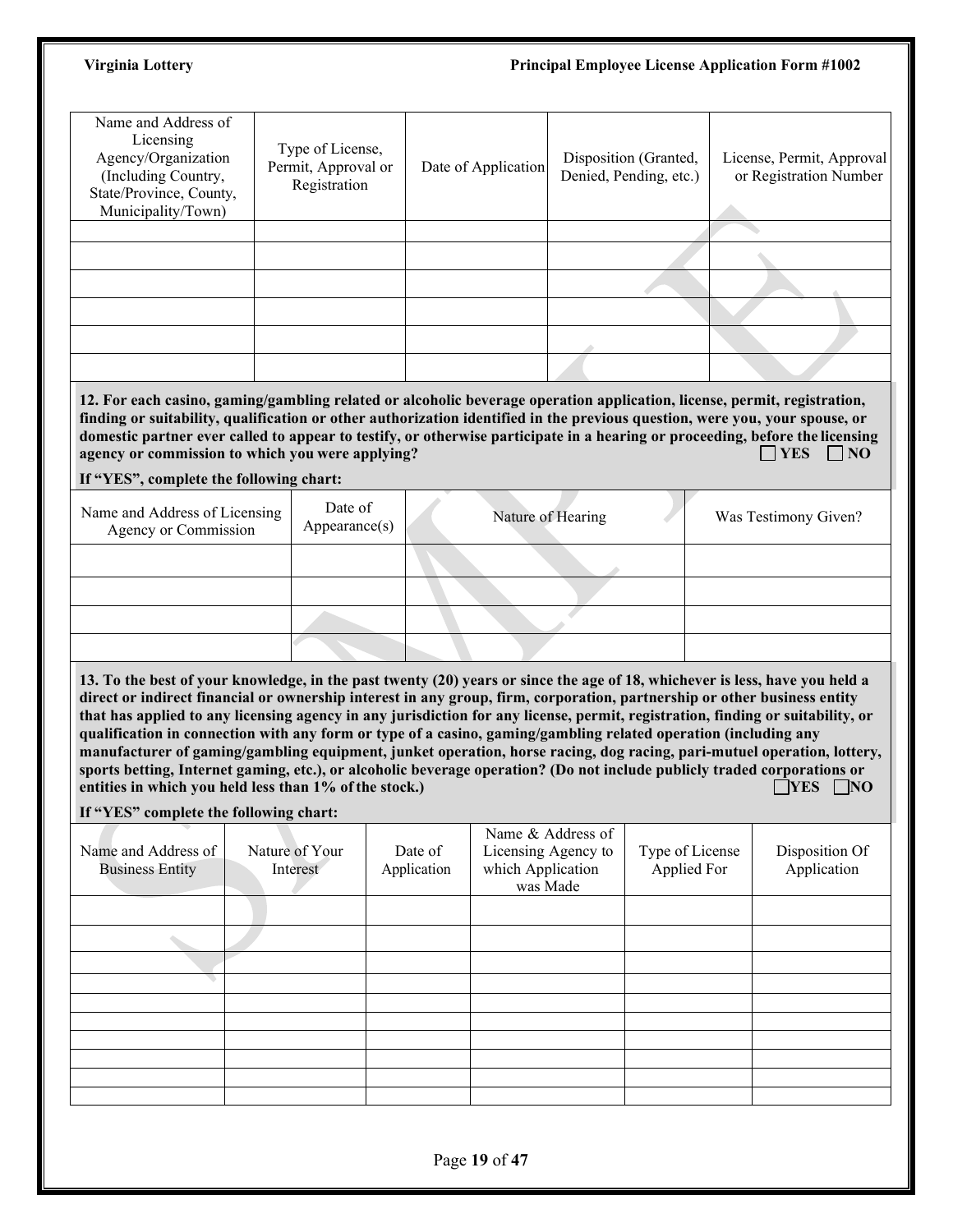**14a. Are any members of your family (spouse, domestic partner, parents, grandparents, children, grandchildren, siblings, uncles, aunts, nephews, nieces, fathers-in-law, mothers-in-law, sons-in-law, daughters-in-law, brothers-in-law, and sisters-in-law whether by whole or half blood, by marriage, adoption or natural relationship) associated with or employed in any form or type of casino or gaming/gambling related operation as defined in the previous question in any jurisdiction?**  $\Box$  YES  $\Box$  NO

**14b. Do you or any members of your family (spouse, parents, grandparents, children, grandchildren, siblings, uncles, aunts, nephews, nieces, fathers-in-law, mothers-in-law, sons-in-law, daughters-in-law, brothers-in-law, and sisters-in-law whether by whole or half blood, by marriage, adoption or natural relationship) have an ownership interest in any alcoholic beverage entity in any jurisdiction?**  $\Box$  YES  $\Box$  NO

|                | If "YES" to either question, complete the following chart: |                                                                                 |                           |
|----------------|------------------------------------------------------------|---------------------------------------------------------------------------------|---------------------------|
| Name of Person | Relationship                                               | Name of Gaming/Gambling<br>or Alcoholic Beverage<br><b>Business and Address</b> | <b>Business Telephone</b> |
|                |                                                            |                                                                                 |                           |
|                |                                                            |                                                                                 |                           |
|                |                                                            |                                                                                 |                           |
|                |                                                            |                                                                                 |                           |
|                |                                                            |                                                                                 |                           |
|                |                                                            |                                                                                 |                           |
|                |                                                            |                                                                                 |                           |
|                |                                                            |                                                                                 |                           |
|                |                                                            |                                                                                 |                           |
|                |                                                            |                                                                                 |                           |
|                |                                                            |                                                                                 |                           |
|                |                                                            |                                                                                 |                           |
|                |                                                            |                                                                                 |                           |
|                |                                                            |                                                                                 |                           |
|                |                                                            |                                                                                 |                           |
|                |                                                            |                                                                                 |                           |

# **Exhibit 9 Civil, Criminal and Investigatory Proceedings**

# **IMPORTANT**:

The Department *will make inquiries* to establish whether the individuals and subsidiaries listed in this application have had any involvement with law enforcement agencies. Failure to disclose any such involvement will be taken into account when assessing the Applicant's character, honesty and integrity.

This section asks about any arrests, offenses or charges against the Applicant, the Applicant's Spouse or Domestic Partner and the Applicant's Children.

*Prior* **to answering this question, carefully review the definitions and instructions which follow.**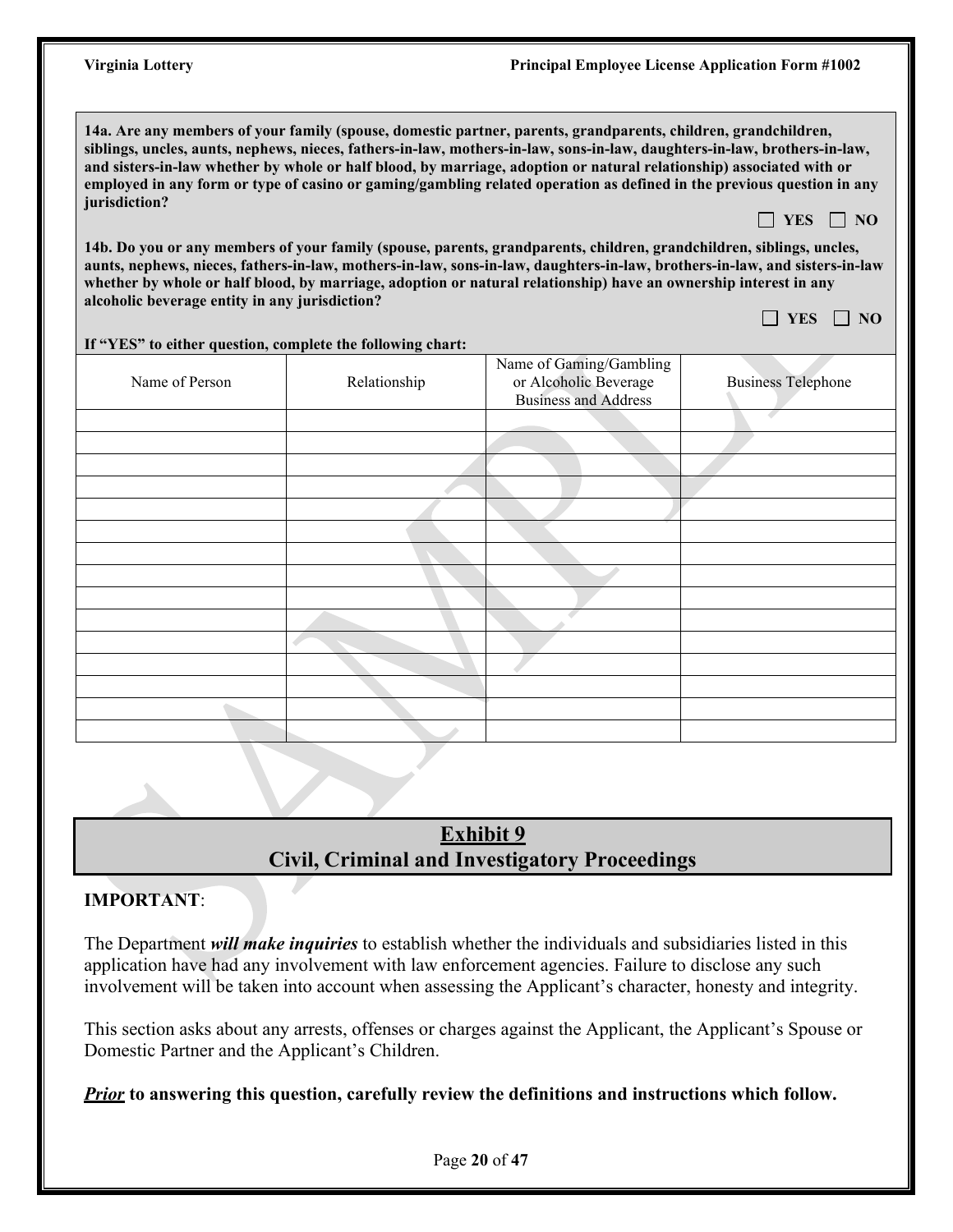**DEFINITIONS:** For purposes of this question:

- A. "**Arrest**" includes any time that you were stopped by any law enforcement officer and advised that you were under arrest, detained, held for questioning or were requested by a law enforcement officer to come to a law enforcement office or facility and answer questions. "Arrest" also includes any circumstances in which you were taken into custody by any law enforcement officer, fingerprinted, detained in any jail or detention center, or otherwise been the subject of a court order to appear in a judicial proceeding in which you were accused of a "crime or offense" as defined in subsection C.
- B. "**Charge**" includes any indictment, complaint, information, summons, or other notice of the alleged commission of any "offense."
- C. "**Offense**" includes all felonies, misdemeanors, and summary offenses that may have required you to appear before any municipal, state, or federal grand jury, court, or any other judicial tribunal except juvenile court. "Offense" also includes all driving-related charges or offense which carry any period of incarceration.

# **INSTRUCTIONS:**

- 1) Answer "**Yes**" and provide *all* information to the best of your ability **EVEN IF:**
	- A. You did not commit the offense charged;
	- B. The charges were dismissed or downgraded to a lesser charge;
	- C. You completed a pretrial intervention or other rehabilitation or diversionary program;
	- D. You were not convicted;
	- E. You did not serve any time in a correctional facility;
	- F. The charges or offenses happened a long time ago; or
	- G. You were not arrested for the charge.
- 2) Answer "**No**" if:
	- A. You have never been charged with or arrested for any crime or offense;
	- B. You were arrested or charged when you were under eighteen (18) years of age and your arrest or charge, including any sentence that a court imposed, was adjudicated entirely in juvenile court;
	- C. The records of the charge or arrest have been expunged pursuant to an order of court or otherwise sealed by a court of competent jurisdiction.

# **Question:**

Has the Applicant;

Has the Applicant's Spouse;

Has the Applicant's domestic partner; or

| Have any of the Applicant's children ever been indicted, arrested, charged with, or convicted of, a  |                            |  |
|------------------------------------------------------------------------------------------------------|----------------------------|--|
| criminal offense or been a party to or named as an unindicted conspirator in any criminal proceeding |                            |  |
| in this state or any other jurisdiction?                                                             | $\bigcap$ Yes $\bigcap$ No |  |

If "**Yes**", use the chart below to provide information concerning criminal history.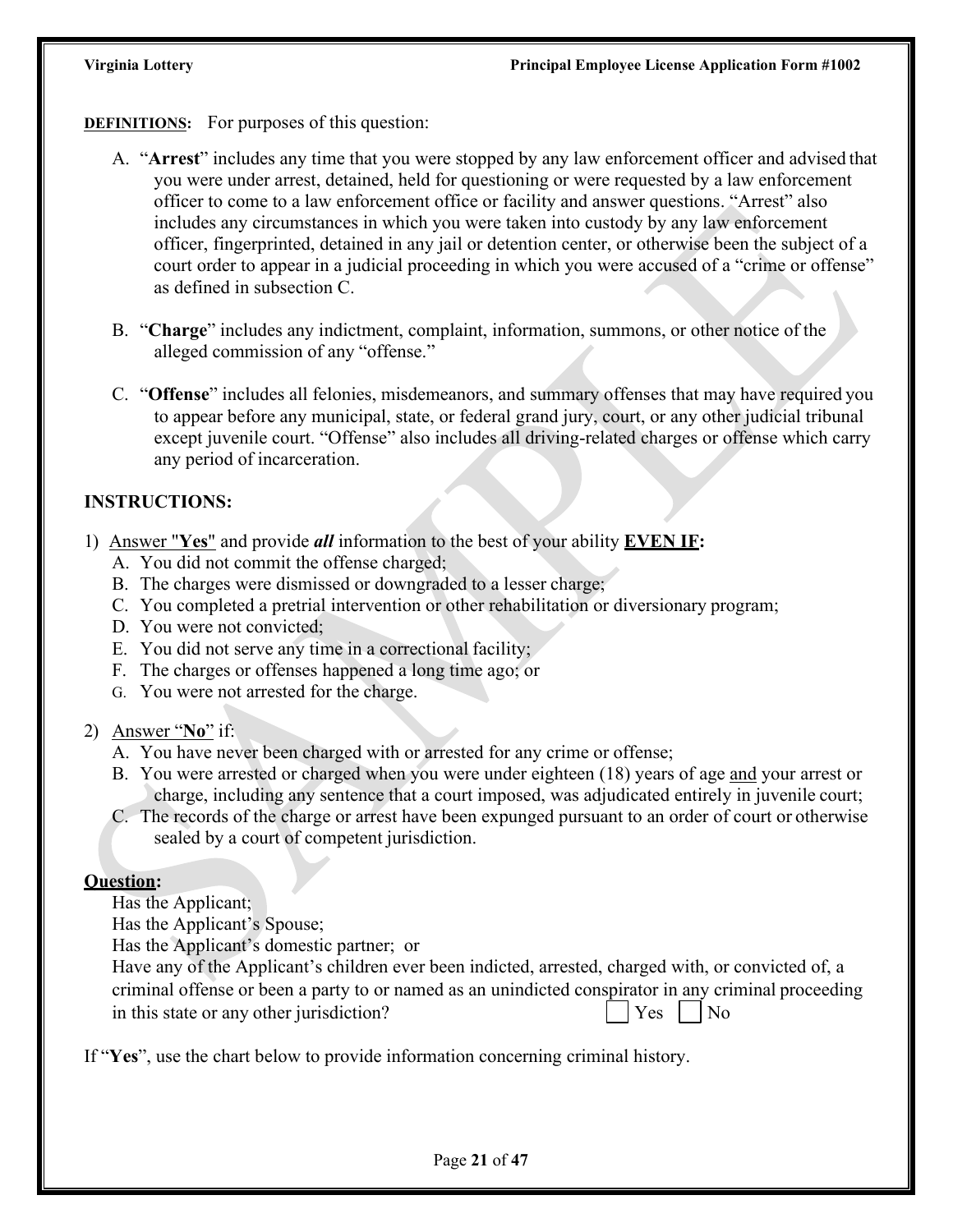| 1. As defined above, has the Applicant; the Applicant's Spouse; the Applicant's domestic partner; or any of the<br>Applicant's children ever been arrested or charged with any offense in any jurisdiction?<br>If "YES", complete the following chart:                                                                                                                                                                                                                                                                                                                                                                                                           |                              |                                          |                                                                       |                                                                              |                     | <b>YES</b><br>$\overline{\phantom{0}}$ NO   |
|------------------------------------------------------------------------------------------------------------------------------------------------------------------------------------------------------------------------------------------------------------------------------------------------------------------------------------------------------------------------------------------------------------------------------------------------------------------------------------------------------------------------------------------------------------------------------------------------------------------------------------------------------------------|------------------------------|------------------------------------------|-----------------------------------------------------------------------|------------------------------------------------------------------------------|---------------------|---------------------------------------------|
| Nature of Charge or<br>Offense/Location of Where<br>Incident Occurred                                                                                                                                                                                                                                                                                                                                                                                                                                                                                                                                                                                            | Date of Charge or<br>Offense |                                          | Name and Address<br>of Law Enforcement<br>Agency or Court<br>Involved | Disposition (Convicted,<br>Acquitted, Dismissed,<br>Pending, Pardoned, etc.) |                     | Sentence<br>(if any)                        |
|                                                                                                                                                                                                                                                                                                                                                                                                                                                                                                                                                                                                                                                                  |                              |                                          |                                                                       |                                                                              |                     |                                             |
|                                                                                                                                                                                                                                                                                                                                                                                                                                                                                                                                                                                                                                                                  |                              |                                          |                                                                       |                                                                              |                     |                                             |
|                                                                                                                                                                                                                                                                                                                                                                                                                                                                                                                                                                                                                                                                  |                              |                                          |                                                                       |                                                                              |                     |                                             |
|                                                                                                                                                                                                                                                                                                                                                                                                                                                                                                                                                                                                                                                                  |                              |                                          |                                                                       |                                                                              |                     |                                             |
|                                                                                                                                                                                                                                                                                                                                                                                                                                                                                                                                                                                                                                                                  |                              |                                          |                                                                       |                                                                              |                     |                                             |
|                                                                                                                                                                                                                                                                                                                                                                                                                                                                                                                                                                                                                                                                  |                              |                                          |                                                                       |                                                                              |                     |                                             |
| 2. To the best of your knowledge, has a criminal indictment, information or complaint ever been filed or returned against<br>you, or named you as an unindicted party or unindicted co-conspirator in any criminal proceeding in any jurisdiction?<br>$\Box$ YES $\Box$ NO<br>If "YES", complete the following chart:                                                                                                                                                                                                                                                                                                                                            |                              |                                          |                                                                       |                                                                              |                     |                                             |
| Name and Address of Governmental<br>Agency/Organization Involved                                                                                                                                                                                                                                                                                                                                                                                                                                                                                                                                                                                                 |                              |                                          | Nature of Proceeding                                                  |                                                                              | Outcome/Disposition | Date                                        |
|                                                                                                                                                                                                                                                                                                                                                                                                                                                                                                                                                                                                                                                                  |                              |                                          |                                                                       |                                                                              |                     |                                             |
|                                                                                                                                                                                                                                                                                                                                                                                                                                                                                                                                                                                                                                                                  |                              |                                          |                                                                       |                                                                              |                     |                                             |
|                                                                                                                                                                                                                                                                                                                                                                                                                                                                                                                                                                                                                                                                  |                              |                                          |                                                                       |                                                                              |                     |                                             |
|                                                                                                                                                                                                                                                                                                                                                                                                                                                                                                                                                                                                                                                                  |                              |                                          |                                                                       |                                                                              |                     |                                             |
|                                                                                                                                                                                                                                                                                                                                                                                                                                                                                                                                                                                                                                                                  |                              |                                          |                                                                       |                                                                              |                     |                                             |
| 3. To the best of your knowledge, have you ever been the subject of an investigation conducted by any governmental<br>agency/organization, court, commission, committee, grand jury or investigatory body (local, state, county, provincial,<br>federal, national, etc.) other than in connection with a traffic summons?<br>If "YES", complete the following chart:                                                                                                                                                                                                                                                                                             |                              |                                          |                                                                       | $\Box$ YES $\Box$ NO                                                         |                     |                                             |
| Name and Address of Court or<br>Other Agency                                                                                                                                                                                                                                                                                                                                                                                                                                                                                                                                                                                                                     |                              | Nature of Proceeding<br>or Investigation | Was<br>Testimony<br>Given?                                            | Date on which<br>Testimony was<br>Given                                      |                     | Approximate Time Period of<br>Investigation |
|                                                                                                                                                                                                                                                                                                                                                                                                                                                                                                                                                                                                                                                                  |                              |                                          |                                                                       |                                                                              |                     |                                             |
|                                                                                                                                                                                                                                                                                                                                                                                                                                                                                                                                                                                                                                                                  |                              |                                          |                                                                       |                                                                              |                     |                                             |
|                                                                                                                                                                                                                                                                                                                                                                                                                                                                                                                                                                                                                                                                  |                              |                                          |                                                                       |                                                                              |                     |                                             |
| 4a. Have you ever been called to testify before, or otherwise been questioned, interviewed, deposed, or requested to take a<br>polygraph exam, by any governmental agency/organization, court, commission, committee, grand jury or investigative<br>body (local, state, county, provincial, federal, national, etc.) in any jurisdiction other than in connection with a traffic<br>summons?<br>$\Box$ YES<br>4b. Have you ever been subpoenaed to appear or testify before a federal, national, state, county grand jury, or othercivil<br>or criminal investigatory agency, body, board or commission, at any civil, criminal or administrative proceeding or | $\vert$   NO                 |                                          |                                                                       |                                                                              |                     |                                             |
| $\top$ YES $\Box$ NO<br>hearing?                                                                                                                                                                                                                                                                                                                                                                                                                                                                                                                                                                                                                                 |                              |                                          |                                                                       |                                                                              |                     |                                             |
| If "YES" to either question, complete the following chart:                                                                                                                                                                                                                                                                                                                                                                                                                                                                                                                                                                                                       |                              |                                          |                                                                       |                                                                              |                     |                                             |
|                                                                                                                                                                                                                                                                                                                                                                                                                                                                                                                                                                                                                                                                  |                              |                                          | Page 22 of 47                                                         |                                                                              |                     |                                             |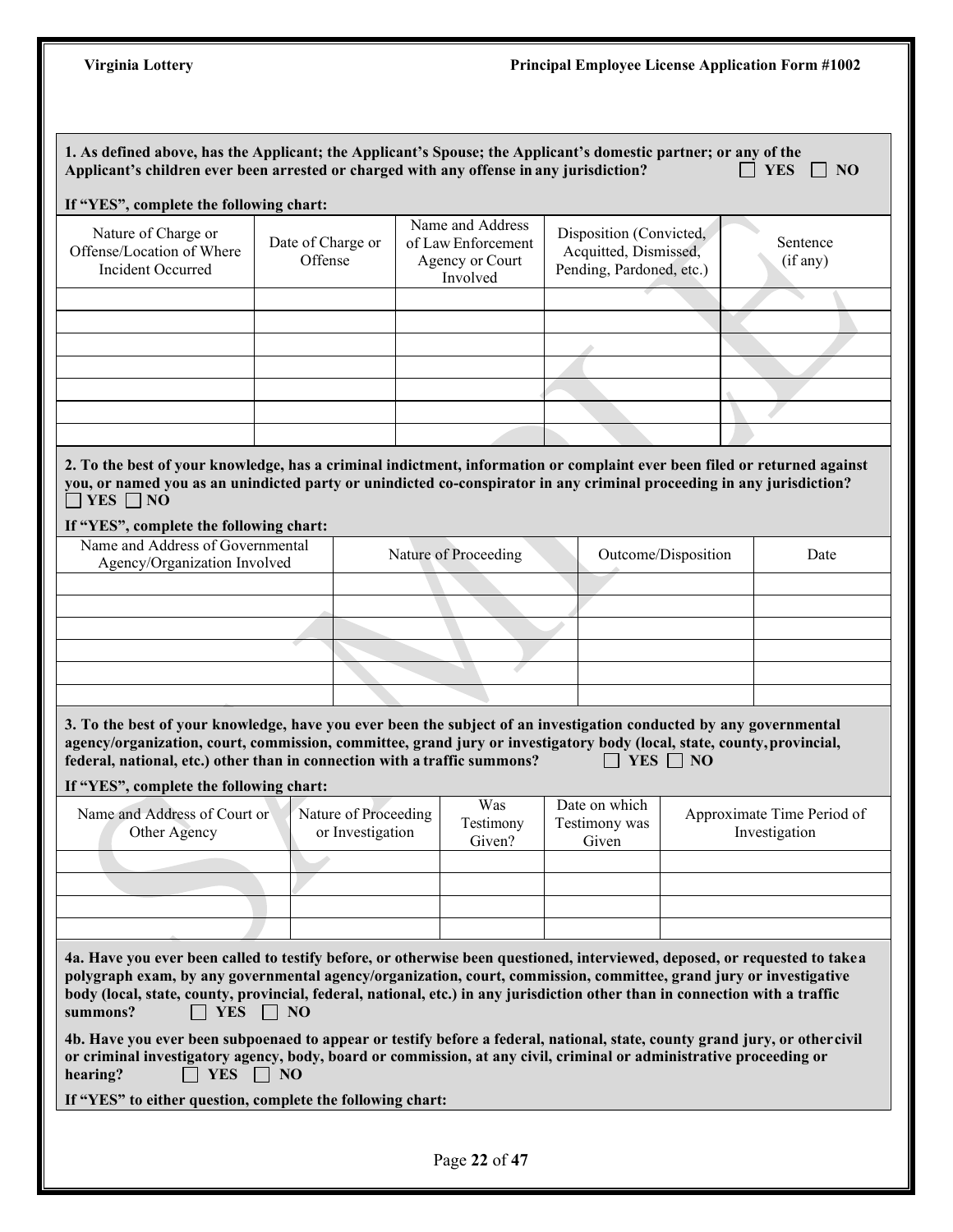|                                                                                                                                                                                                                                                                                                                                                                                                                       |                            | <b>Principal Employee License Application Form #1002</b> |                                 |                                                                     |                                         |  |                                                                                                          |                      |  |
|-----------------------------------------------------------------------------------------------------------------------------------------------------------------------------------------------------------------------------------------------------------------------------------------------------------------------------------------------------------------------------------------------------------------------|----------------------------|----------------------------------------------------------|---------------------------------|---------------------------------------------------------------------|-----------------------------------------|--|----------------------------------------------------------------------------------------------------------|----------------------|--|
| Name and Address of Court or<br>Other Agency/Organization                                                                                                                                                                                                                                                                                                                                                             |                            | Nature of Proceeding or<br>Investigation                 |                                 | Was<br>Testimony<br>Given?                                          | Date on which<br>Testimony was<br>Given |  | Approximate Time Period<br>of Investigation                                                              |                      |  |
|                                                                                                                                                                                                                                                                                                                                                                                                                       |                            |                                                          |                                 |                                                                     |                                         |  |                                                                                                          |                      |  |
|                                                                                                                                                                                                                                                                                                                                                                                                                       |                            |                                                          |                                 |                                                                     |                                         |  |                                                                                                          |                      |  |
| 5. Have you ever received a pardon, or has any government agency/organization dismissed, suspended or deferred any<br>criminal investigation or prosecution against you for any criminal offense?                                                                                                                                                                                                                     |                            |                                                          |                                 |                                                                     |                                         |  | <b>YES</b>                                                                                               | $\parallel$ NO       |  |
| If "YES", complete the following chart:                                                                                                                                                                                                                                                                                                                                                                               |                            |                                                          |                                 |                                                                     |                                         |  |                                                                                                          |                      |  |
| Date of Pardon, Dismissal,<br>Suspension or Deferral                                                                                                                                                                                                                                                                                                                                                                  |                            | Type of Action Taken                                     |                                 |                                                                     |                                         |  | Name and Address of Government Agency/Organization Granting<br>Pardon, Dismissal, Suspension or Deferral |                      |  |
|                                                                                                                                                                                                                                                                                                                                                                                                                       |                            |                                                          |                                 |                                                                     |                                         |  |                                                                                                          |                      |  |
|                                                                                                                                                                                                                                                                                                                                                                                                                       |                            |                                                          |                                 |                                                                     |                                         |  |                                                                                                          |                      |  |
|                                                                                                                                                                                                                                                                                                                                                                                                                       |                            |                                                          |                                 |                                                                     |                                         |  |                                                                                                          |                      |  |
|                                                                                                                                                                                                                                                                                                                                                                                                                       |                            |                                                          |                                 |                                                                     |                                         |  |                                                                                                          |                      |  |
| 6. Has your spouse, domestic partner, children, step-children or adopted children ever been arrested or charged with any<br>offense in any jurisdiction?<br>If "YES", complete the following chart:                                                                                                                                                                                                                   |                            | <b>YES</b>                                               | $\Box$ NO                       |                                                                     |                                         |  |                                                                                                          |                      |  |
| Name of Person                                                                                                                                                                                                                                                                                                                                                                                                        | Relationship               | Nature<br>of<br>Charge<br>or                             | Date of<br>Charge or<br>Offense | Name & Address of<br>Law Enforcement<br>Agency or Court<br>Involved |                                         |  | Disposition<br>(Convicted, Acquitted,<br>Dismissed, Pending,<br>Pardoned, etc.)                          | Sentence<br>(if any) |  |
|                                                                                                                                                                                                                                                                                                                                                                                                                       |                            | Offense                                                  |                                 |                                                                     |                                         |  |                                                                                                          |                      |  |
|                                                                                                                                                                                                                                                                                                                                                                                                                       |                            |                                                          |                                 |                                                                     |                                         |  |                                                                                                          |                      |  |
|                                                                                                                                                                                                                                                                                                                                                                                                                       |                            |                                                          |                                 |                                                                     |                                         |  |                                                                                                          |                      |  |
|                                                                                                                                                                                                                                                                                                                                                                                                                       |                            |                                                          |                                 |                                                                     |                                         |  |                                                                                                          |                      |  |
| <b>YES</b><br>NO<br>$\mathbf{I}$                                                                                                                                                                                                                                                                                                                                                                                      |                            |                                                          |                                 |                                                                     |                                         |  |                                                                                                          |                      |  |
| Date Filed                                                                                                                                                                                                                                                                                                                                                                                                            | Name & Address<br>of Court | Docket/Case<br>Number                                    |                                 | Other Parties to<br>Suit                                            | Nature of Suit                          |  | Disposition                                                                                              | Date of              |  |
|                                                                                                                                                                                                                                                                                                                                                                                                                       |                            |                                                          |                                 |                                                                     |                                         |  |                                                                                                          |                      |  |
| 7. In the past fifteen (15) years, have you as an individual, member of a partnership, or owner, director, or officer of a<br>corporation, ever been a party to a lawsuit, as either a plaintiff or defendant or an arbitration as either a claimant or<br>defendant? (Include matrimonial, negligence, auto accident, contract, collection, debt, and bankruptcy matters)<br>If "YES", complete the following chart: |                            |                                                          |                                 |                                                                     |                                         |  |                                                                                                          | Disposition          |  |
|                                                                                                                                                                                                                                                                                                                                                                                                                       |                            |                                                          |                                 |                                                                     |                                         |  |                                                                                                          |                      |  |
| 8. In the past fifteen (15) years, has any general partnership, business venture, sole proprietorship or closely held<br>corporation, which you were associated with as an owner, officer, director or partner, been a party to a lawsuit, arbitration<br>or bankruptcy?<br>If "YES", complete the following chart:                                                                                                   |                            |                                                          |                                 |                                                                     |                                         |  | <b>YES</b><br>$\Box$ NO                                                                                  |                      |  |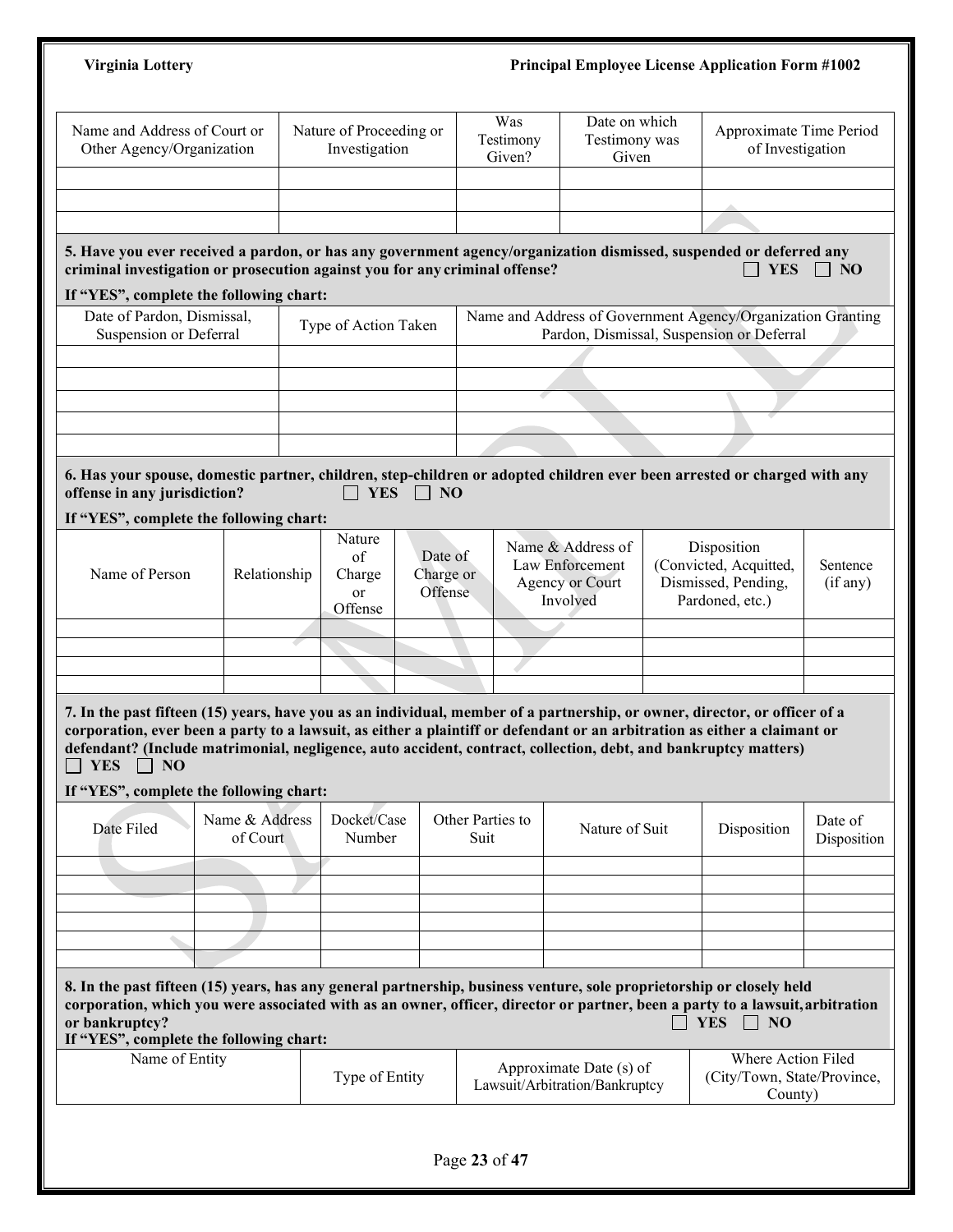| <b>Virginia Lottery</b>                                                                                                                                                                                                                                                                      |                                                                     |      | <b>Principal Employee License Application Form #1002</b>                     |
|----------------------------------------------------------------------------------------------------------------------------------------------------------------------------------------------------------------------------------------------------------------------------------------------|---------------------------------------------------------------------|------|------------------------------------------------------------------------------|
|                                                                                                                                                                                                                                                                                              |                                                                     |      |                                                                              |
|                                                                                                                                                                                                                                                                                              |                                                                     |      |                                                                              |
|                                                                                                                                                                                                                                                                                              |                                                                     |      |                                                                              |
|                                                                                                                                                                                                                                                                                              |                                                                     |      |                                                                              |
|                                                                                                                                                                                                                                                                                              |                                                                     |      |                                                                              |
|                                                                                                                                                                                                                                                                                              |                                                                     |      |                                                                              |
| 9. In the past ten (15) years, have you been cited or charged with, or formally accused of, any violation of a statute,<br>regulation or code of any local, state, county, municipal, provincial, federal or national government other than a criminal,<br>summary or motor vehicle offense? | $\Box$ YES $\Box$ NO                                                |      |                                                                              |
| If "YES", complete the following chart:                                                                                                                                                                                                                                                      |                                                                     |      |                                                                              |
| Governmental Agency/Organization                                                                                                                                                                                                                                                             | Nature of Charge                                                    | Date | Disposition                                                                  |
|                                                                                                                                                                                                                                                                                              |                                                                     |      |                                                                              |
|                                                                                                                                                                                                                                                                                              |                                                                     |      |                                                                              |
|                                                                                                                                                                                                                                                                                              |                                                                     |      |                                                                              |
|                                                                                                                                                                                                                                                                                              |                                                                     |      |                                                                              |
| If "YES", complete the following chart:<br>Gaming/Gambling Agency                                                                                                                                                                                                                            | Date of Exclusion                                                   |      | Reason for Exclusion                                                         |
|                                                                                                                                                                                                                                                                                              |                                                                     |      |                                                                              |
|                                                                                                                                                                                                                                                                                              |                                                                     |      |                                                                              |
|                                                                                                                                                                                                                                                                                              |                                                                     |      |                                                                              |
|                                                                                                                                                                                                                                                                                              |                                                                     |      |                                                                              |
|                                                                                                                                                                                                                                                                                              | <b>Exhibit 10</b><br><b>Financial Data</b>                          |      |                                                                              |
|                                                                                                                                                                                                                                                                                              | <b>Applicant Ownership Interest</b>                                 |      |                                                                              |
| 1. Do you have an ownership interest, financial interest or financial investment in the business entity for which you are a<br><b>Principal employee?</b>                                                                                                                                    |                                                                     |      | $\Box$ YES $\Box$ NO                                                         |
| If "YES", list all debt and equity holdings in the business entity. (If necessary, copy exhibit and attach to application.)                                                                                                                                                                  |                                                                     |      |                                                                              |
|                                                                                                                                                                                                                                                                                              | List Number of Shares or Units held and Holding/Investment/Interest |      | Percentage of Interest<br>in all Outstanding<br>Shares in Business<br>Entity |
|                                                                                                                                                                                                                                                                                              |                                                                     |      |                                                                              |
|                                                                                                                                                                                                                                                                                              |                                                                     |      |                                                                              |
|                                                                                                                                                                                                                                                                                              |                                                                     |      |                                                                              |
|                                                                                                                                                                                                                                                                                              |                                                                     |      |                                                                              |
| 2. Have any individual, local, city, county, provincial, state, federal, national, or any other governmental liens/debts been<br>filed against you as an individual, sole proprietor, member of a partnership, or owner of a corporation in any jurisdiction?<br><b>YES</b><br>$\vert$   NO  |                                                                     |      |                                                                              |
|                                                                                                                                                                                                                                                                                              |                                                                     |      |                                                                              |
|                                                                                                                                                                                                                                                                                              |                                                                     |      |                                                                              |
|                                                                                                                                                                                                                                                                                              | Page 24 of 47                                                       |      |                                                                              |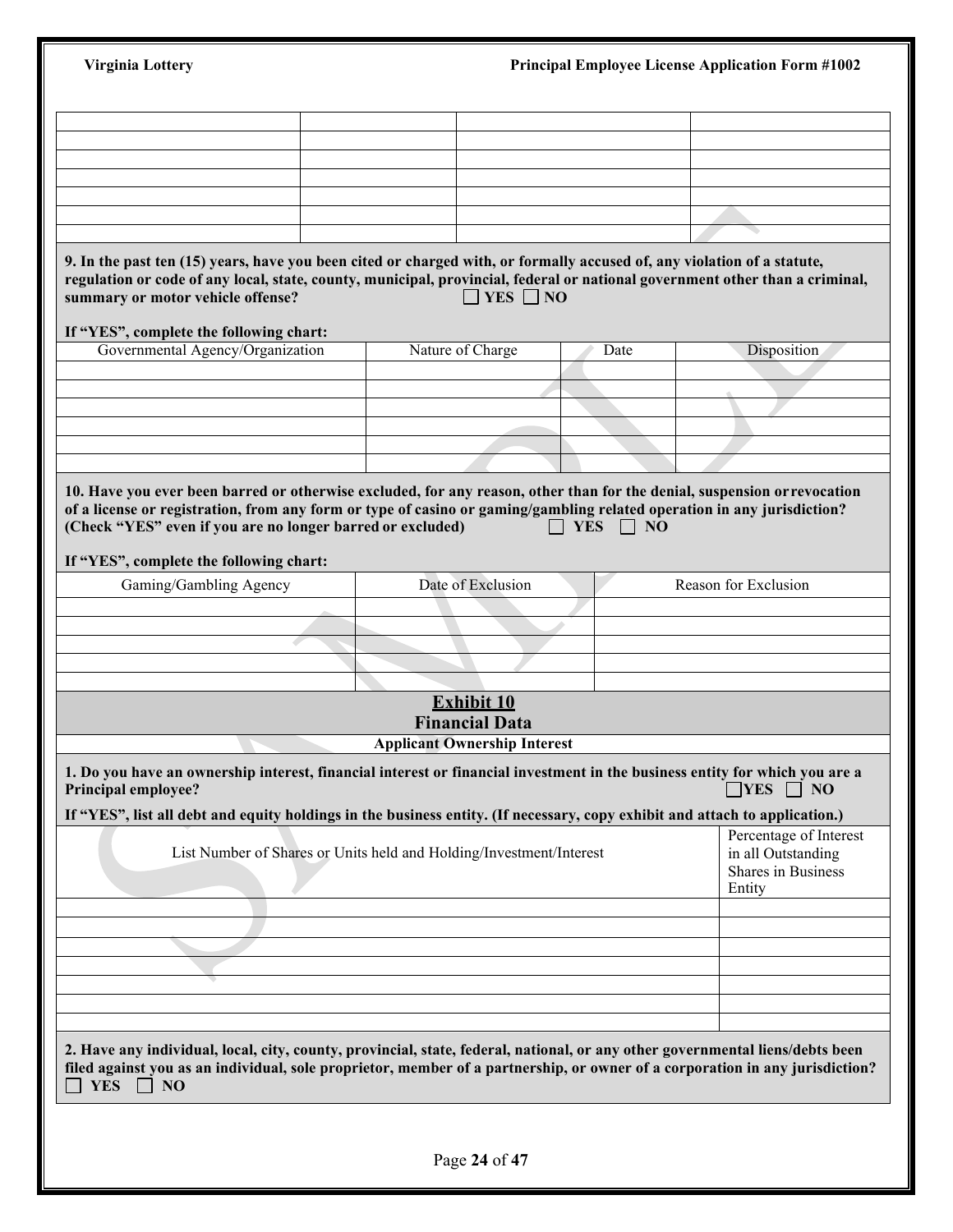|                                                                                                                          |                     | If "YES", complete the following chart:                                                                                                                                                                                                          |                                                         |                                                              |            |                                                             |
|--------------------------------------------------------------------------------------------------------------------------|---------------------|--------------------------------------------------------------------------------------------------------------------------------------------------------------------------------------------------------------------------------------------------|---------------------------------------------------------|--------------------------------------------------------------|------------|-------------------------------------------------------------|
|                                                                                                                          | Nature of Lien/Debt | When Filed                                                                                                                                                                                                                                       |                                                         | <b>Where Filed</b>                                           |            | Current<br><b>Status</b>                                    |
|                                                                                                                          |                     |                                                                                                                                                                                                                                                  |                                                         |                                                              |            |                                                             |
|                                                                                                                          |                     |                                                                                                                                                                                                                                                  |                                                         |                                                              |            |                                                             |
|                                                                                                                          |                     |                                                                                                                                                                                                                                                  |                                                         |                                                              |            |                                                             |
|                                                                                                                          |                     |                                                                                                                                                                                                                                                  |                                                         |                                                              |            |                                                             |
| If "YES", complete the following chart:                                                                                  |                     | 3. Have you personally ever been adjudicated bankrupt or filed a petition for any type of bankruptcy, insolvency or<br>liquidation under any bankruptcy or insolvency law in any jurisdiction?                                                   |                                                         |                                                              |            | <b>YES</b><br>$\Box$ NO                                     |
| Date Adjudicated/Filed                                                                                                   |                     | Docket/Case Number                                                                                                                                                                                                                               |                                                         | Name and Address of Court                                    |            | Name and Address<br>of Trustee                              |
|                                                                                                                          |                     |                                                                                                                                                                                                                                                  |                                                         |                                                              |            |                                                             |
|                                                                                                                          |                     |                                                                                                                                                                                                                                                  |                                                         |                                                              |            |                                                             |
|                                                                                                                          |                     |                                                                                                                                                                                                                                                  |                                                         |                                                              |            |                                                             |
|                                                                                                                          |                     |                                                                                                                                                                                                                                                  |                                                         |                                                              |            |                                                             |
|                                                                                                                          |                     | 4. In the past twenty (20) years or since the age of 18, whichever is less, has any business entity in which you held a 5% or                                                                                                                    |                                                         |                                                              |            |                                                             |
| If "YES", complete the following chart:                                                                                  |                     |                                                                                                                                                                                                                                                  |                                                         |                                                              |            |                                                             |
| Date                                                                                                                     | Docket/Case         | Name and Address of                                                                                                                                                                                                                              |                                                         | Name and Address of Filing                                   |            | Name and Address of                                         |
|                                                                                                                          | Number              | Court                                                                                                                                                                                                                                            |                                                         | Party                                                        |            | Trustee                                                     |
|                                                                                                                          |                     |                                                                                                                                                                                                                                                  |                                                         |                                                              |            |                                                             |
|                                                                                                                          |                     |                                                                                                                                                                                                                                                  |                                                         |                                                              |            |                                                             |
|                                                                                                                          |                     | 5. Have you as an individual, member of a partnership, or owner, director or officer of a corporation ever been in a<br>business entity that has been in liquidation, receivership or been placed under some form of governmental administration |                                                         |                                                              | <b>YES</b> | N <sub>O</sub>                                              |
| Adjudicated/Filed<br>or monitoring?<br>If "YES", complete the following chart:<br>Name and Address of Business<br>Entity |                     | Your Relationship to<br><b>Business Entity</b>                                                                                                                                                                                                   | Date Placed Under<br>Liquidation,<br>Receivership, etc. | Reason Placed<br>Under Liquidation,<br>Receivership,<br>etc. |            | <b>Present Status</b>                                       |
|                                                                                                                          |                     |                                                                                                                                                                                                                                                  |                                                         |                                                              |            |                                                             |
|                                                                                                                          |                     | 6. Have your wages, earnings, or other income been subject to garnishment, attachment, charging order, voluntary wage<br>execution or the like during the past ten (10) year period?                                                             |                                                         |                                                              |            | $\square$ YES                                               |
|                                                                                                                          | Docket/Case         | Name and Address of                                                                                                                                                                                                                              | Nature of                                               | Amount of                                                    |            |                                                             |
| If "YES", complete the following chart:<br>Date of order                                                                 | Number              | Court                                                                                                                                                                                                                                            | Obligation                                              | Obligation                                                   |            | $\square$ No<br>Name and Address of Holder of<br>Obligation |
|                                                                                                                          |                     |                                                                                                                                                                                                                                                  |                                                         |                                                              |            |                                                             |
|                                                                                                                          |                     |                                                                                                                                                                                                                                                  |                                                         |                                                              |            |                                                             |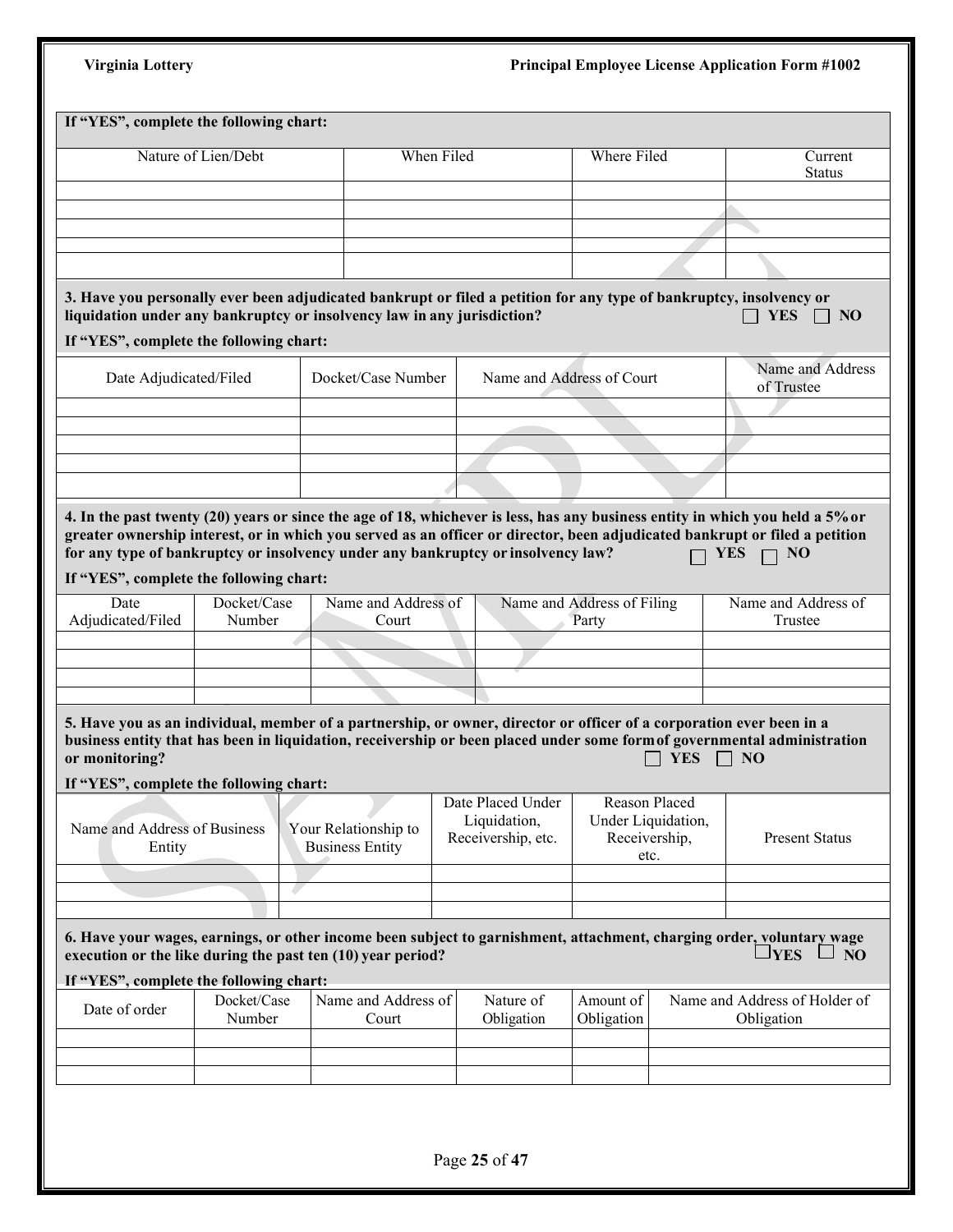|                           | If "YES", complete the following chart:                                                |                      |                                                                                                                                                                                                                                                                                                                                                                                |                    |                                                         |                                                                       |                                                                  |
|---------------------------|----------------------------------------------------------------------------------------|----------------------|--------------------------------------------------------------------------------------------------------------------------------------------------------------------------------------------------------------------------------------------------------------------------------------------------------------------------------------------------------------------------------|--------------------|---------------------------------------------------------|-----------------------------------------------------------------------|------------------------------------------------------------------|
|                           | Type of Property                                                                       |                      | Date Repossessed                                                                                                                                                                                                                                                                                                                                                               |                    | Name and Address of<br>Company Repossessing<br>Property |                                                                       | Reason for Repossession                                          |
|                           |                                                                                        |                      |                                                                                                                                                                                                                                                                                                                                                                                |                    |                                                         |                                                                       |                                                                  |
|                           |                                                                                        |                      |                                                                                                                                                                                                                                                                                                                                                                                |                    |                                                         |                                                                       |                                                                  |
|                           |                                                                                        |                      | 8. During the last ten (10) year period, have you been:<br>a. An executor(trix), administrator or other fiduciary of any estate;<br>b. A beneficiary or legatee under a will or received anything of value under an intestacy statute; or<br>c. A settler/grantor, beneficiary or trustee of any trust?<br>If "YES", complete the following chart as to each estate and trust: |                    |                                                         |                                                                       | <b>YES</b><br>- NO                                               |
|                           | Name and Location of<br>Estate/Trust                                                   |                      | Position/Interest<br>Held                                                                                                                                                                                                                                                                                                                                                      |                    | Date(s) on which Positions<br>were Held or Interest was |                                                                       | Amount of Compensation or Nature<br>and Value of Benefit         |
|                           |                                                                                        |                      |                                                                                                                                                                                                                                                                                                                                                                                |                    | Received                                                |                                                                       | Granted/Received                                                 |
|                           |                                                                                        |                      |                                                                                                                                                                                                                                                                                                                                                                                |                    |                                                         |                                                                       |                                                                  |
|                           | If "YES", complete the following chart:<br><b>Description of Trust</b>                 |                      | <b>Location of Trust</b>                                                                                                                                                                                                                                                                                                                                                       | Name of Trustee(s) |                                                         |                                                                       | Names of Other (s) with Interests in Your Trust                  |
|                           |                                                                                        |                      |                                                                                                                                                                                                                                                                                                                                                                                |                    |                                                         |                                                                       |                                                                  |
|                           |                                                                                        |                      | 10. Do you hold, manage or control in trust, or otherwise, any assets or liabilities for another person or entity in any<br>jurisdiction? (You may exclude those assets or liabilities disclosed in the previous questions.)                                                                                                                                                   |                    |                                                         |                                                                       | <b>YES</b><br>NO                                                 |
|                           | If "YES", complete the following chart:                                                | Description of Trust |                                                                                                                                                                                                                                                                                                                                                                                | Location of Trust  |                                                         |                                                                       |                                                                  |
|                           |                                                                                        |                      |                                                                                                                                                                                                                                                                                                                                                                                |                    |                                                         |                                                                       |                                                                  |
|                           |                                                                                        |                      |                                                                                                                                                                                                                                                                                                                                                                                |                    |                                                         |                                                                       |                                                                  |
|                           |                                                                                        |                      |                                                                                                                                                                                                                                                                                                                                                                                |                    |                                                         |                                                                       | Names of Other (s) with Interest in Trust                        |
|                           | 11a. Please state your country of residence<br>If "YES", complete the following chart: |                      | 11b. During the last ten (10) year period, have you had any right of ownership in, control over or interest in any bank<br>account(s), which are located outside the country of residence identified in 11a. above?                                                                                                                                                            |                    |                                                         |                                                                       | <b>YES</b><br>$\vert$   NO                                       |
| Dates<br>From:<br>(Mo/Yr) | To:<br>(Mo/Yr)                                                                         |                      | Name and Address of<br><b>Institution Holding Account</b>                                                                                                                                                                                                                                                                                                                      | Account<br>Number  |                                                         | Name and Address of Each<br>Person/Entity Appearing on<br>the Account | Present Amount<br>Held/Amount Held<br><b>Before Closing Acct</b> |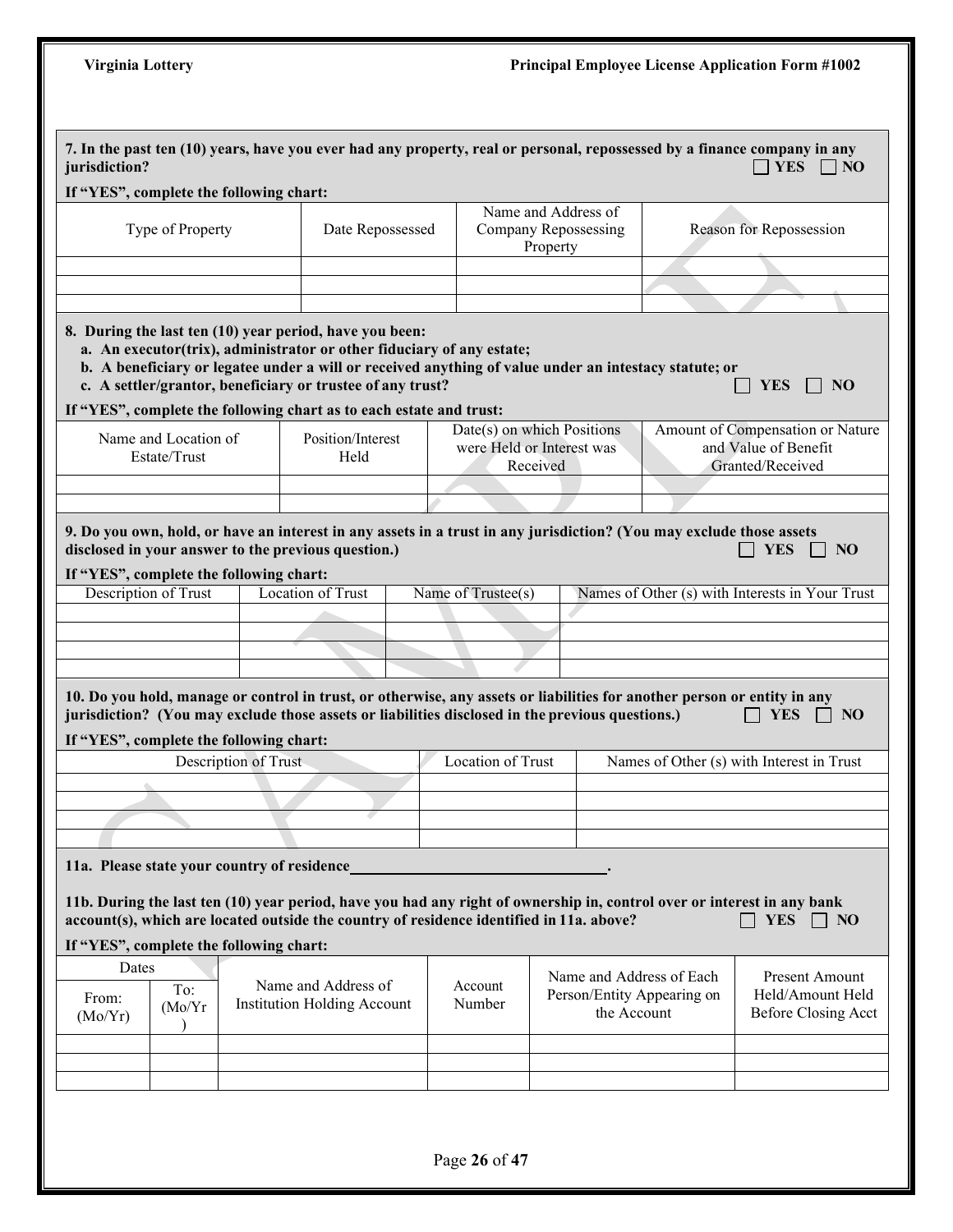|                       |                 | If "YES", complete the following chart:                                |                                                                                                                                                                                                                                |                                         |                                       |                               |                            |                                                                 |                             |
|-----------------------|-----------------|------------------------------------------------------------------------|--------------------------------------------------------------------------------------------------------------------------------------------------------------------------------------------------------------------------------|-----------------------------------------|---------------------------------------|-------------------------------|----------------------------|-----------------------------------------------------------------|-----------------------------|
|                       |                 |                                                                        | Description of Asset/Liability                                                                                                                                                                                                 |                                         |                                       |                               |                            | Location of Asset/Liability                                     |                             |
|                       |                 |                                                                        |                                                                                                                                                                                                                                |                                         |                                       |                               |                            |                                                                 |                             |
|                       |                 |                                                                        |                                                                                                                                                                                                                                |                                         |                                       |                               |                            |                                                                 |                             |
|                       |                 |                                                                        |                                                                                                                                                                                                                                |                                         |                                       |                               |                            |                                                                 |                             |
|                       |                 |                                                                        | 13. During the last ten (10) year period, have you or has your spouse, domestic partner, or any of your children, while<br>dependent, received a loan in excess of \$25,000? $\Box$ YES                                        |                                         | $\vert$   NO                          |                               |                            |                                                                 |                             |
|                       |                 | If "YES", complete the following chart:                                |                                                                                                                                                                                                                                |                                         |                                       |                               |                            |                                                                 |                             |
| Date Received<br>Loan |                 | Name and Address<br>of Lender                                          |                                                                                                                                                                                                                                | Name of Borrower and all Co-<br>Signers |                                       |                               | Original Amount<br>of Loan | Interest<br>Rate $(\% )$                                        | Termination<br>Date of Loan |
|                       |                 |                                                                        |                                                                                                                                                                                                                                |                                         |                                       |                               |                            |                                                                 |                             |
|                       |                 |                                                                        |                                                                                                                                                                                                                                |                                         |                                       |                               |                            |                                                                 |                             |
|                       |                 |                                                                        |                                                                                                                                                                                                                                |                                         |                                       |                               |                            |                                                                 |                             |
| Date of<br>Loan       |                 | Name and Address of<br><b>Borrower</b>                                 | Parties to<br>Loan                                                                                                                                                                                                             | Name of<br>Lender                       |                                       | Original<br>Amount of<br>Loan | Interest<br>Rate $(\% )$   | Date of<br>Loan                                                 | Security<br>Pledged         |
|                       |                 |                                                                        |                                                                                                                                                                                                                                |                                         |                                       |                               |                            |                                                                 |                             |
| <b>YES</b>            | $\Box$ NO       | If "YES", complete the following chart:<br>Date and Amount of Exchange | Location Where<br><b>Exchange Made</b>                                                                                                                                                                                         |                                         |                                       | Reason for Exchange           |                            | Did You Fill Out or File Any<br>Governmental Reporting Document |                             |
|                       |                 |                                                                        |                                                                                                                                                                                                                                |                                         |                                       |                               |                            |                                                                 |                             |
|                       |                 |                                                                        |                                                                                                                                                                                                                                |                                         |                                       |                               |                            |                                                                 |                             |
|                       |                 |                                                                        |                                                                                                                                                                                                                                |                                         |                                       |                               |                            |                                                                 |                             |
|                       |                 | If "YES", complete the following chart:                                | 16. Do you maintain a brokerage or margin account with any securities or commodities dealer?                                                                                                                                   |                                         |                                       |                               |                            | $\Box$ YES                                                      | N <sub>O</sub>              |
|                       | Type of Account |                                                                        |                                                                                                                                                                                                                                | Name and Address of Dealer              |                                       |                               |                            | <b>Amount of Margin</b>                                         |                             |
|                       |                 |                                                                        | 17. Have you, your spouse, domestic partner, or dependent children filed any claims in excess of \$100,000 under any fire,<br>theft, automobile or insurance policy within the past ten (10) year period? $\Box$ YES $\Box$ NO |                                         |                                       |                               |                            |                                                                 |                             |
| Date of Claim         |                 | If "YES", complete the following chart:                                | Nature of Claim                                                                                                                                                                                                                |                                         | Name and Address of Insurance Carrier |                               |                            | Disposition                                                     |                             |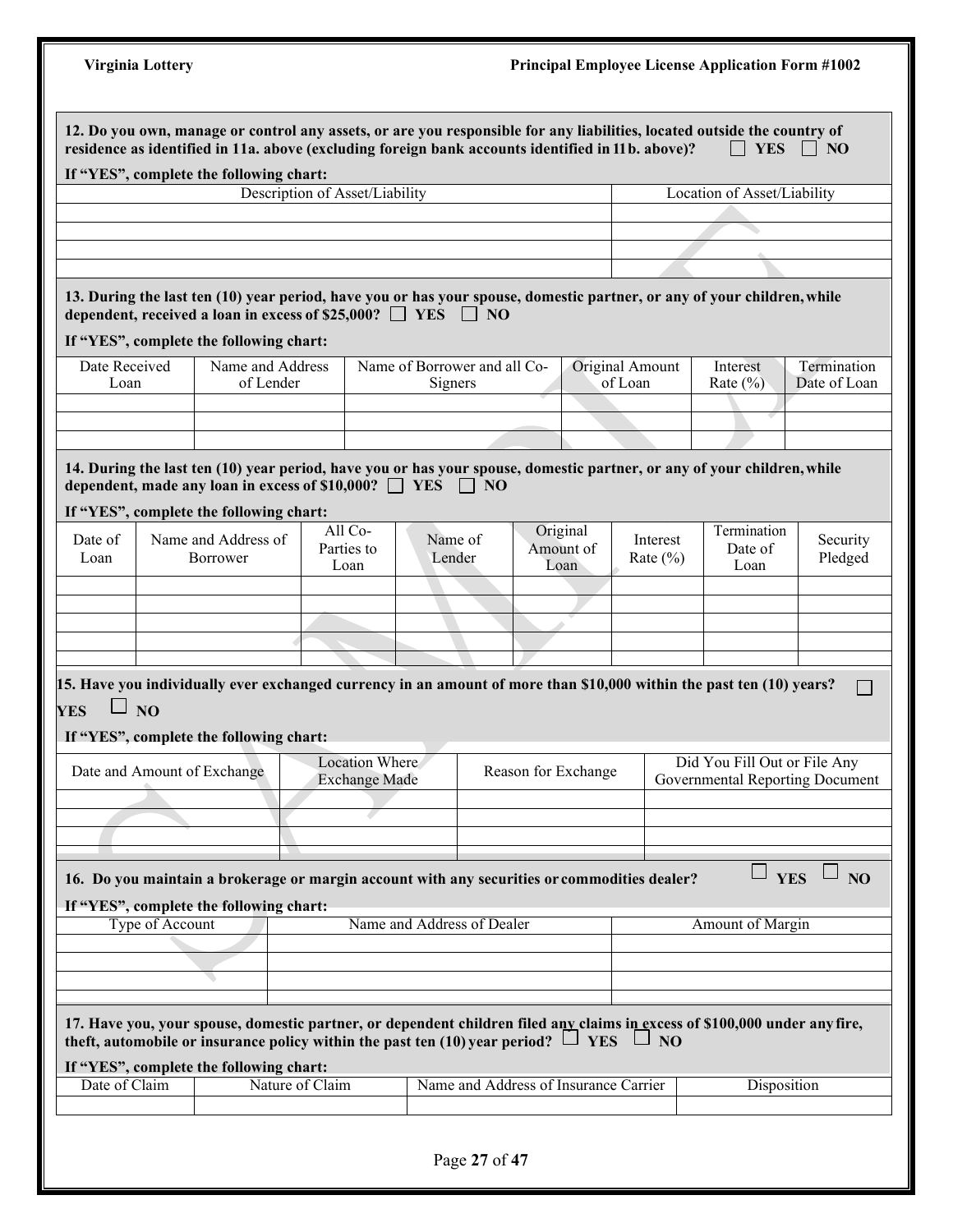| 18. During the last five (5) year period, have you, your spouse, domestic partner or dependent children given or received<br>any gift or gifts, whether tangible or intangible which either individually or in the aggregate exceeded \$10,000USD in value<br><b>YES</b><br>If "YES", complete the following chart as to each gift:<br>Name of the Donor or Donee<br>Date Gift Given/Received<br>Description of Gift<br>Approximate Value<br>19a. Do you have any safe deposit boxes in your name in any jurisdiction?<br><b>YES</b><br>NO<br>19b. Do you have access to the funds in any other safe deposit boxes in any jurisdiction?<br><b>YES</b><br>N <sub>O</sub><br>If "YES" to either question, complete the following chart:<br>Type of Account<br>Name and Address of Bank or Other<br>Name(s) in which Account(s) or<br>(Savings, Checking,<br>Safe Deposit<br>Safe Deposit Box(es) Held<br>Institution/Business Where Located<br>Safe Deposit, etc.)<br>Box No.<br>$20$ . In the past ten (10) years, or since the age of 18, whichever is less, have you received any referral or finder's fee in<br>excess of \$10,000?<br>YES $\Box$ NO<br>If "YES", complete the following chart:<br>Date<br>Name and Address of All Parties Involved<br>Nature of Goods or Services Provided<br><b>Amount Received</b><br>Received<br>21. Have you, in the past ten (10) years or since the age of 18, whichever is less, given a guarantee, co-signed or otherwise<br>insured payment of a loan, debt or other financial obligation in any jurisdiction?<br><b>YES</b><br>If "YES", complete the following chart:<br>Nature of Obligation (Personal<br>Name(s) of Person<br><b>Status of Underlying</b><br>Date Obligation Made<br>Responsible for Obligation<br>Guarantee, etc.)<br>Obligation |                         |  |  |                |
|---------------------------------------------------------------------------------------------------------------------------------------------------------------------------------------------------------------------------------------------------------------------------------------------------------------------------------------------------------------------------------------------------------------------------------------------------------------------------------------------------------------------------------------------------------------------------------------------------------------------------------------------------------------------------------------------------------------------------------------------------------------------------------------------------------------------------------------------------------------------------------------------------------------------------------------------------------------------------------------------------------------------------------------------------------------------------------------------------------------------------------------------------------------------------------------------------------------------------------------------------------------------------------------------------------------------------------------------------------------------------------------------------------------------------------------------------------------------------------------------------------------------------------------------------------------------------------------------------------------------------------------------------------------------------------------------------------------------------------------------------------------------------------------------------|-------------------------|--|--|----------------|
|                                                                                                                                                                                                                                                                                                                                                                                                                                                                                                                                                                                                                                                                                                                                                                                                                                                                                                                                                                                                                                                                                                                                                                                                                                                                                                                                                                                                                                                                                                                                                                                                                                                                                                                                                                                                   |                         |  |  |                |
|                                                                                                                                                                                                                                                                                                                                                                                                                                                                                                                                                                                                                                                                                                                                                                                                                                                                                                                                                                                                                                                                                                                                                                                                                                                                                                                                                                                                                                                                                                                                                                                                                                                                                                                                                                                                   |                         |  |  |                |
|                                                                                                                                                                                                                                                                                                                                                                                                                                                                                                                                                                                                                                                                                                                                                                                                                                                                                                                                                                                                                                                                                                                                                                                                                                                                                                                                                                                                                                                                                                                                                                                                                                                                                                                                                                                                   | in any one year period? |  |  | $\vert$   NO   |
|                                                                                                                                                                                                                                                                                                                                                                                                                                                                                                                                                                                                                                                                                                                                                                                                                                                                                                                                                                                                                                                                                                                                                                                                                                                                                                                                                                                                                                                                                                                                                                                                                                                                                                                                                                                                   |                         |  |  |                |
|                                                                                                                                                                                                                                                                                                                                                                                                                                                                                                                                                                                                                                                                                                                                                                                                                                                                                                                                                                                                                                                                                                                                                                                                                                                                                                                                                                                                                                                                                                                                                                                                                                                                                                                                                                                                   |                         |  |  |                |
|                                                                                                                                                                                                                                                                                                                                                                                                                                                                                                                                                                                                                                                                                                                                                                                                                                                                                                                                                                                                                                                                                                                                                                                                                                                                                                                                                                                                                                                                                                                                                                                                                                                                                                                                                                                                   |                         |  |  |                |
|                                                                                                                                                                                                                                                                                                                                                                                                                                                                                                                                                                                                                                                                                                                                                                                                                                                                                                                                                                                                                                                                                                                                                                                                                                                                                                                                                                                                                                                                                                                                                                                                                                                                                                                                                                                                   |                         |  |  |                |
|                                                                                                                                                                                                                                                                                                                                                                                                                                                                                                                                                                                                                                                                                                                                                                                                                                                                                                                                                                                                                                                                                                                                                                                                                                                                                                                                                                                                                                                                                                                                                                                                                                                                                                                                                                                                   |                         |  |  |                |
|                                                                                                                                                                                                                                                                                                                                                                                                                                                                                                                                                                                                                                                                                                                                                                                                                                                                                                                                                                                                                                                                                                                                                                                                                                                                                                                                                                                                                                                                                                                                                                                                                                                                                                                                                                                                   |                         |  |  | Account No. or |
|                                                                                                                                                                                                                                                                                                                                                                                                                                                                                                                                                                                                                                                                                                                                                                                                                                                                                                                                                                                                                                                                                                                                                                                                                                                                                                                                                                                                                                                                                                                                                                                                                                                                                                                                                                                                   |                         |  |  |                |
|                                                                                                                                                                                                                                                                                                                                                                                                                                                                                                                                                                                                                                                                                                                                                                                                                                                                                                                                                                                                                                                                                                                                                                                                                                                                                                                                                                                                                                                                                                                                                                                                                                                                                                                                                                                                   |                         |  |  |                |
|                                                                                                                                                                                                                                                                                                                                                                                                                                                                                                                                                                                                                                                                                                                                                                                                                                                                                                                                                                                                                                                                                                                                                                                                                                                                                                                                                                                                                                                                                                                                                                                                                                                                                                                                                                                                   |                         |  |  |                |
|                                                                                                                                                                                                                                                                                                                                                                                                                                                                                                                                                                                                                                                                                                                                                                                                                                                                                                                                                                                                                                                                                                                                                                                                                                                                                                                                                                                                                                                                                                                                                                                                                                                                                                                                                                                                   |                         |  |  |                |
|                                                                                                                                                                                                                                                                                                                                                                                                                                                                                                                                                                                                                                                                                                                                                                                                                                                                                                                                                                                                                                                                                                                                                                                                                                                                                                                                                                                                                                                                                                                                                                                                                                                                                                                                                                                                   |                         |  |  |                |
|                                                                                                                                                                                                                                                                                                                                                                                                                                                                                                                                                                                                                                                                                                                                                                                                                                                                                                                                                                                                                                                                                                                                                                                                                                                                                                                                                                                                                                                                                                                                                                                                                                                                                                                                                                                                   |                         |  |  |                |
|                                                                                                                                                                                                                                                                                                                                                                                                                                                                                                                                                                                                                                                                                                                                                                                                                                                                                                                                                                                                                                                                                                                                                                                                                                                                                                                                                                                                                                                                                                                                                                                                                                                                                                                                                                                                   |                         |  |  |                |
|                                                                                                                                                                                                                                                                                                                                                                                                                                                                                                                                                                                                                                                                                                                                                                                                                                                                                                                                                                                                                                                                                                                                                                                                                                                                                                                                                                                                                                                                                                                                                                                                                                                                                                                                                                                                   |                         |  |  |                |
|                                                                                                                                                                                                                                                                                                                                                                                                                                                                                                                                                                                                                                                                                                                                                                                                                                                                                                                                                                                                                                                                                                                                                                                                                                                                                                                                                                                                                                                                                                                                                                                                                                                                                                                                                                                                   |                         |  |  |                |
|                                                                                                                                                                                                                                                                                                                                                                                                                                                                                                                                                                                                                                                                                                                                                                                                                                                                                                                                                                                                                                                                                                                                                                                                                                                                                                                                                                                                                                                                                                                                                                                                                                                                                                                                                                                                   |                         |  |  | $\Box$ NO      |
|                                                                                                                                                                                                                                                                                                                                                                                                                                                                                                                                                                                                                                                                                                                                                                                                                                                                                                                                                                                                                                                                                                                                                                                                                                                                                                                                                                                                                                                                                                                                                                                                                                                                                                                                                                                                   |                         |  |  |                |
|                                                                                                                                                                                                                                                                                                                                                                                                                                                                                                                                                                                                                                                                                                                                                                                                                                                                                                                                                                                                                                                                                                                                                                                                                                                                                                                                                                                                                                                                                                                                                                                                                                                                                                                                                                                                   |                         |  |  |                |
|                                                                                                                                                                                                                                                                                                                                                                                                                                                                                                                                                                                                                                                                                                                                                                                                                                                                                                                                                                                                                                                                                                                                                                                                                                                                                                                                                                                                                                                                                                                                                                                                                                                                                                                                                                                                   |                         |  |  |                |
|                                                                                                                                                                                                                                                                                                                                                                                                                                                                                                                                                                                                                                                                                                                                                                                                                                                                                                                                                                                                                                                                                                                                                                                                                                                                                                                                                                                                                                                                                                                                                                                                                                                                                                                                                                                                   |                         |  |  |                |
|                                                                                                                                                                                                                                                                                                                                                                                                                                                                                                                                                                                                                                                                                                                                                                                                                                                                                                                                                                                                                                                                                                                                                                                                                                                                                                                                                                                                                                                                                                                                                                                                                                                                                                                                                                                                   |                         |  |  |                |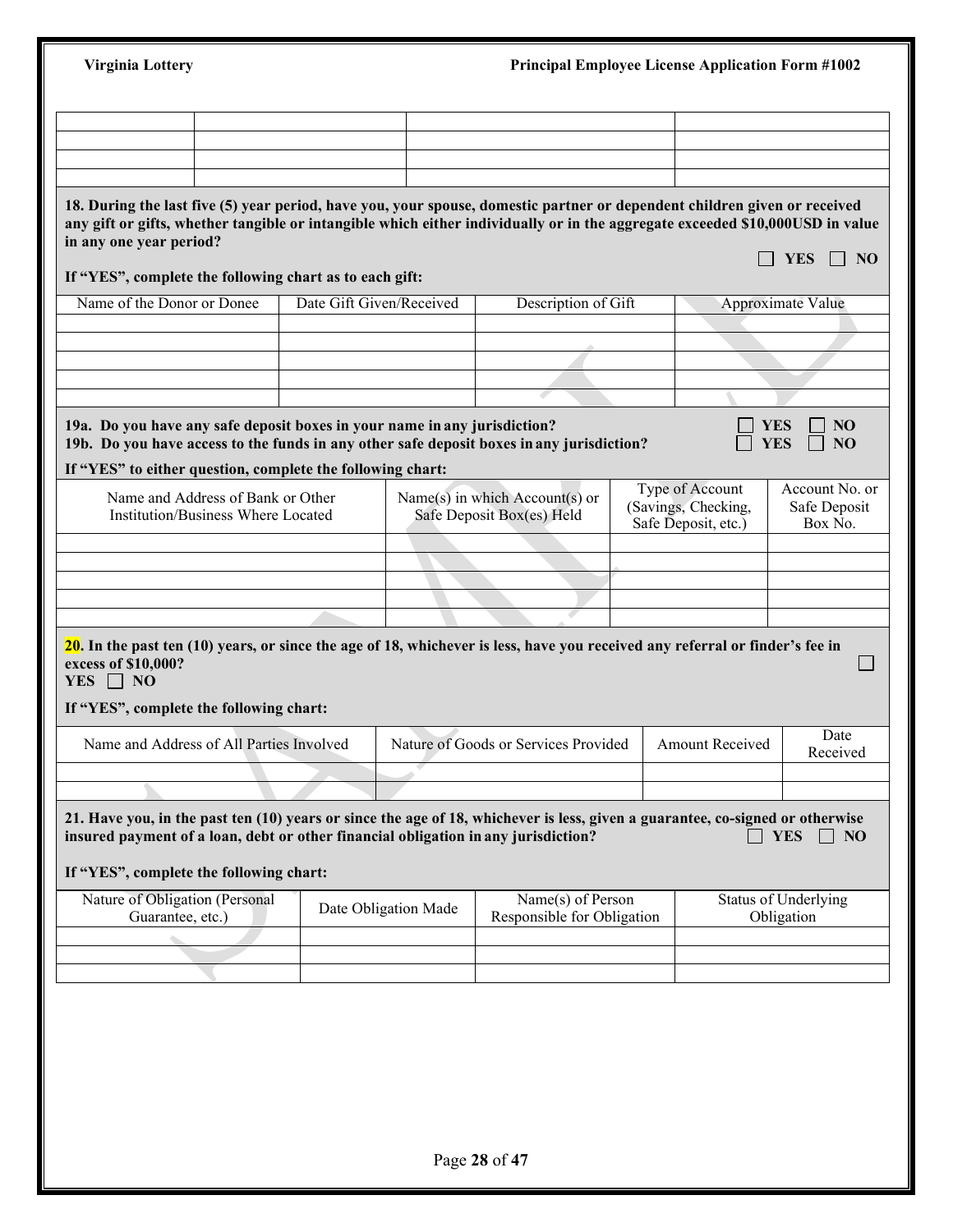a bir

| Please list all assets, tangible and intangible, in which a direct or indirect interest is held by you, your spouse,<br>domestic partner or dependent children. For each line item, list both the cost of the asset and the present market<br>values as of the date of this statement unless this cannot reasonably be done, in which case any special valuation date<br>should be noted in the column provided. Detail each line entry on the appropriate schedule. |                                              |                                                                                                             |                                   |                                                         | Please list all liabilities of you, your spouse, domestic partner and dependent children. Enter the amount as of the<br>date of this statement. Detail each line entry on the appropriate schedule. |                                  |
|----------------------------------------------------------------------------------------------------------------------------------------------------------------------------------------------------------------------------------------------------------------------------------------------------------------------------------------------------------------------------------------------------------------------------------------------------------------------|----------------------------------------------|-------------------------------------------------------------------------------------------------------------|-----------------------------------|---------------------------------------------------------|-----------------------------------------------------------------------------------------------------------------------------------------------------------------------------------------------------|----------------------------------|
| <b>ASSET</b>                                                                                                                                                                                                                                                                                                                                                                                                                                                         | Cost at Date Acquired<br>or Purchased<br>(A) | <b>Current Market Value</b><br>(B)                                                                          | Special Valuation Date,<br>If Any | <b>LIABILITY</b>                                        | Original Amount of Liability<br>(C)                                                                                                                                                                 | <b>Amount Outstanding</b><br>(D) |
| 1. Cash<br>a) On Hand                                                                                                                                                                                                                                                                                                                                                                                                                                                |                                              | a)                                                                                                          |                                   | 10. Notes Payable<br>(Schedule I)                       |                                                                                                                                                                                                     |                                  |
| b) In bank (Schedule A)                                                                                                                                                                                                                                                                                                                                                                                                                                              |                                              | b)                                                                                                          | b)                                |                                                         |                                                                                                                                                                                                     |                                  |
| 2. Loans, Notes and Other<br>Receivables<br>(Schedule B)                                                                                                                                                                                                                                                                                                                                                                                                             |                                              |                                                                                                             |                                   | 11. Loans and Other Payables<br>(Schedule J)            |                                                                                                                                                                                                     |                                  |
| 3. Securities<br>(Schedule C)                                                                                                                                                                                                                                                                                                                                                                                                                                        |                                              |                                                                                                             |                                   | 12. Taxes Payable<br>(Schedule K)                       |                                                                                                                                                                                                     |                                  |
| 4. Real Estate Interests                                                                                                                                                                                                                                                                                                                                                                                                                                             |                                              |                                                                                                             |                                   | 13. Mortgages or Liens on<br>Real Estate                |                                                                                                                                                                                                     |                                  |
| (Schedule D)<br>5. Cash Value Life Insurance                                                                                                                                                                                                                                                                                                                                                                                                                         |                                              |                                                                                                             |                                   | (Schedule L)<br>14. Loans Against<br>Insurance/Pensions |                                                                                                                                                                                                     |                                  |
| (Schedule E)<br>6. Cash Value Pension/                                                                                                                                                                                                                                                                                                                                                                                                                               |                                              |                                                                                                             |                                   | (Schedule M)<br>15. Other Indebtedness                  |                                                                                                                                                                                                     |                                  |
| <b>Retirement Funds</b><br>(Schedule F)                                                                                                                                                                                                                                                                                                                                                                                                                              |                                              |                                                                                                             |                                   | (Schedule N)                                            |                                                                                                                                                                                                     |                                  |
| 7. Furniture and Clothing<br>(Reasonable Estimate)                                                                                                                                                                                                                                                                                                                                                                                                                   |                                              |                                                                                                             |                                   | <b>TOTAL LIABILITIES</b>                                |                                                                                                                                                                                                     |                                  |
| 8. Vehicles                                                                                                                                                                                                                                                                                                                                                                                                                                                          |                                              |                                                                                                             |                                   | <b>NET WORTH</b><br><b>Total Assets</b>                 |                                                                                                                                                                                                     |                                  |
| (Schedule G)<br>9. Other                                                                                                                                                                                                                                                                                                                                                                                                                                             |                                              |                                                                                                             |                                   | (From Column B) less<br><b>Total Liabilities</b>        |                                                                                                                                                                                                     |                                  |
| (Schedule H)                                                                                                                                                                                                                                                                                                                                                                                                                                                         |                                              |                                                                                                             |                                   | (From Column D)                                         |                                                                                                                                                                                                     |                                  |
| <b>TOTAL ASSETS</b>                                                                                                                                                                                                                                                                                                                                                                                                                                                  |                                              |                                                                                                             |                                   | 16. Contingent Liabilities<br>(Schedule O)              |                                                                                                                                                                                                     |                                  |
|                                                                                                                                                                                                                                                                                                                                                                                                                                                                      |                                              |                                                                                                             |                                   | Date of Statement:                                      |                                                                                                                                                                                                     |                                  |
|                                                                                                                                                                                                                                                                                                                                                                                                                                                                      |                                              | NOTE: Complete the financial statements on pages 31 through 38 and copy the totals in the appropriate space |                                   | someone other than you.                                 | Please provide the name, address and phone number of the person completing this statement if it is completed by                                                                                     |                                  |
|                                                                                                                                                                                                                                                                                                                                                                                                                                                                      | below.                                       |                                                                                                             |                                   | Name:                                                   |                                                                                                                                                                                                     |                                  |
|                                                                                                                                                                                                                                                                                                                                                                                                                                                                      |                                              |                                                                                                             |                                   | Address:                                                |                                                                                                                                                                                                     |                                  |
|                                                                                                                                                                                                                                                                                                                                                                                                                                                                      |                                              |                                                                                                             |                                   | Phone:                                                  |                                                                                                                                                                                                     |                                  |
|                                                                                                                                                                                                                                                                                                                                                                                                                                                                      |                                              |                                                                                                             |                                   |                                                         |                                                                                                                                                                                                     |                                  |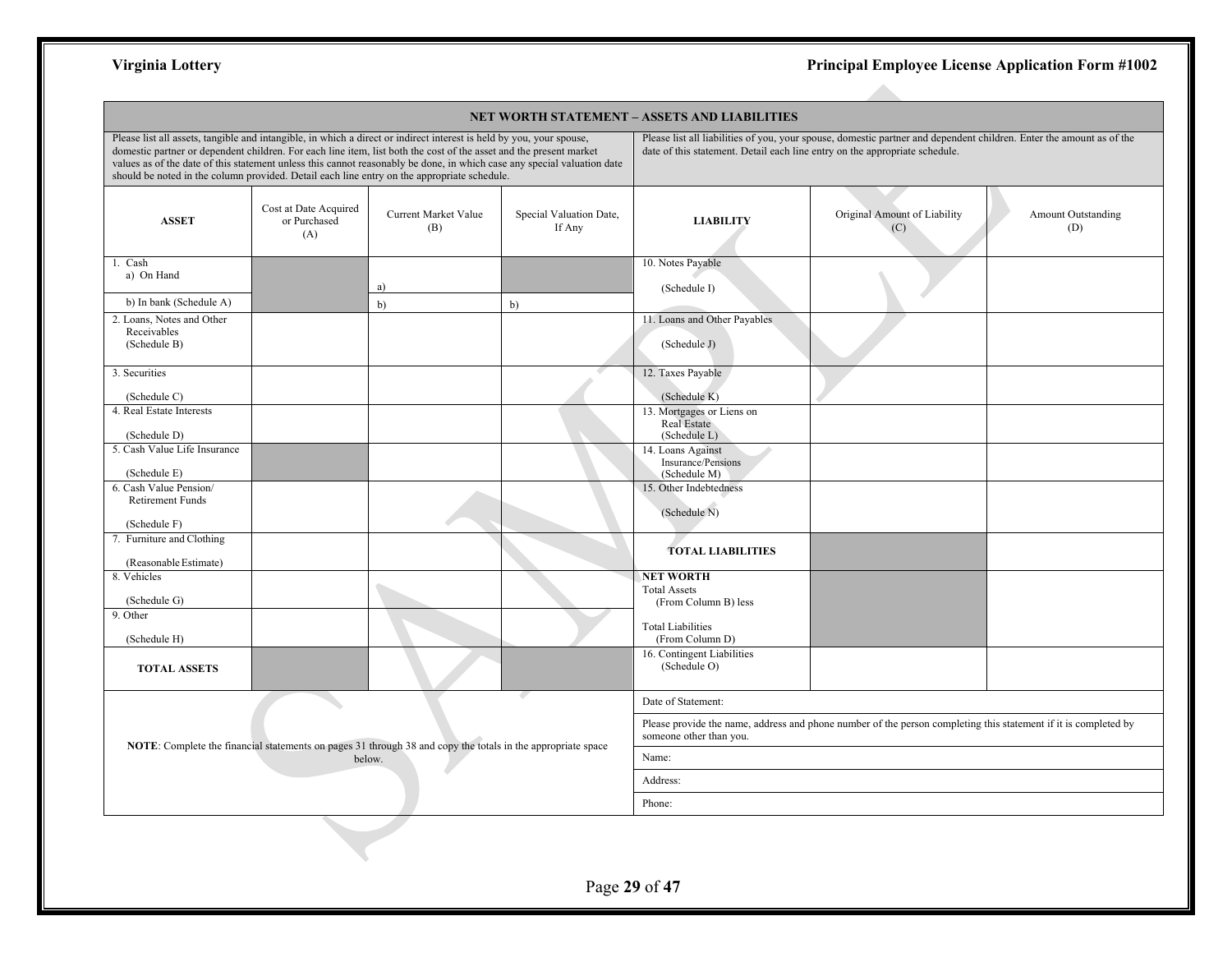|                                                                                                                                                                                                                                |                                                                                | <b>SCHEDULE "A" – CASH IN BANK</b> |                       |                           |                 |                                                                                                   |
|--------------------------------------------------------------------------------------------------------------------------------------------------------------------------------------------------------------------------------|--------------------------------------------------------------------------------|------------------------------------|-----------------------|---------------------------|-----------------|---------------------------------------------------------------------------------------------------|
| List below all bank accounts (checking, savings, time deposits, certificates of deposit, money market funds, etc.) foreign and domestic, maintained by you, your spouse, domestic partner, or dependent children. Identify wit |                                                                                |                                    |                       |                           |                 |                                                                                                   |
| Name and Address of Institution                                                                                                                                                                                                | Name of Person (s) and Tax<br>Identification Number(s) Appearing on<br>Account | Account Number                     | Interest Rate $(\% )$ | General Nature of Account | Date of Balance | <b>BALANCE</b>                                                                                    |
|                                                                                                                                                                                                                                |                                                                                |                                    |                       |                           |                 |                                                                                                   |
|                                                                                                                                                                                                                                |                                                                                |                                    |                       |                           |                 | <b>TOTAL CURRENT</b><br><b>BALANCE</b> (Enter this<br>figure in item 1a,<br>column B on page 30.) |
|                                                                                                                                                                                                                                |                                                                                |                                    |                       |                           |                 |                                                                                                   |

|                                                                        |                                                                                                                        |                             | <b>SCHEDULE "B" - LOANS, NOTES AND OTHER RECEIVABLES</b>                                                     |                                             |                       |          |                                                                                   |                                                                                                               |
|------------------------------------------------------------------------|------------------------------------------------------------------------------------------------------------------------|-----------------------------|--------------------------------------------------------------------------------------------------------------|---------------------------------------------|-----------------------|----------|-----------------------------------------------------------------------------------|---------------------------------------------------------------------------------------------------------------|
|                                                                        | List below all loans, notes and other receivables held by you, your spouse or domestic partner, or dependent children. |                             |                                                                                                              |                                             |                       |          |                                                                                   |                                                                                                               |
| Check If Held by<br>Spouse, domestic<br>partner, or<br>Dependent Child | Name and Address of Debtor                                                                                             | <b>Interest Rate</b><br>(%) | ORIGINAL LOAN<br><b>AMOUNT</b>                                                                               | Original Date<br>Of Loan/Note<br>Receivable | <b>Total Payments</b> | Date Due | Nature of Advance and<br>Nature of Security, If<br>Any (Indicate If<br>Unsecured) | <b>CURRENT</b><br><b>BALANCE</b>                                                                              |
|                                                                        |                                                                                                                        |                             |                                                                                                              |                                             |                       |          |                                                                                   | \$                                                                                                            |
|                                                                        |                                                                                                                        |                             | <b>TOTAL ORIGINAL</b><br><b>LOAN AMOUNTS(S)</b><br>(Enter this figure in item<br>2, column A on page<br>30.) |                                             |                       |          |                                                                                   | <b>TOTAL</b><br><b>CURRENT</b><br><b>BALANCE</b><br>(Enter this figure in<br>item 2, column B on<br>page 30.) |
|                                                                        |                                                                                                                        |                             |                                                                                                              | Page 30 of 47                               |                       |          |                                                                                   |                                                                                                               |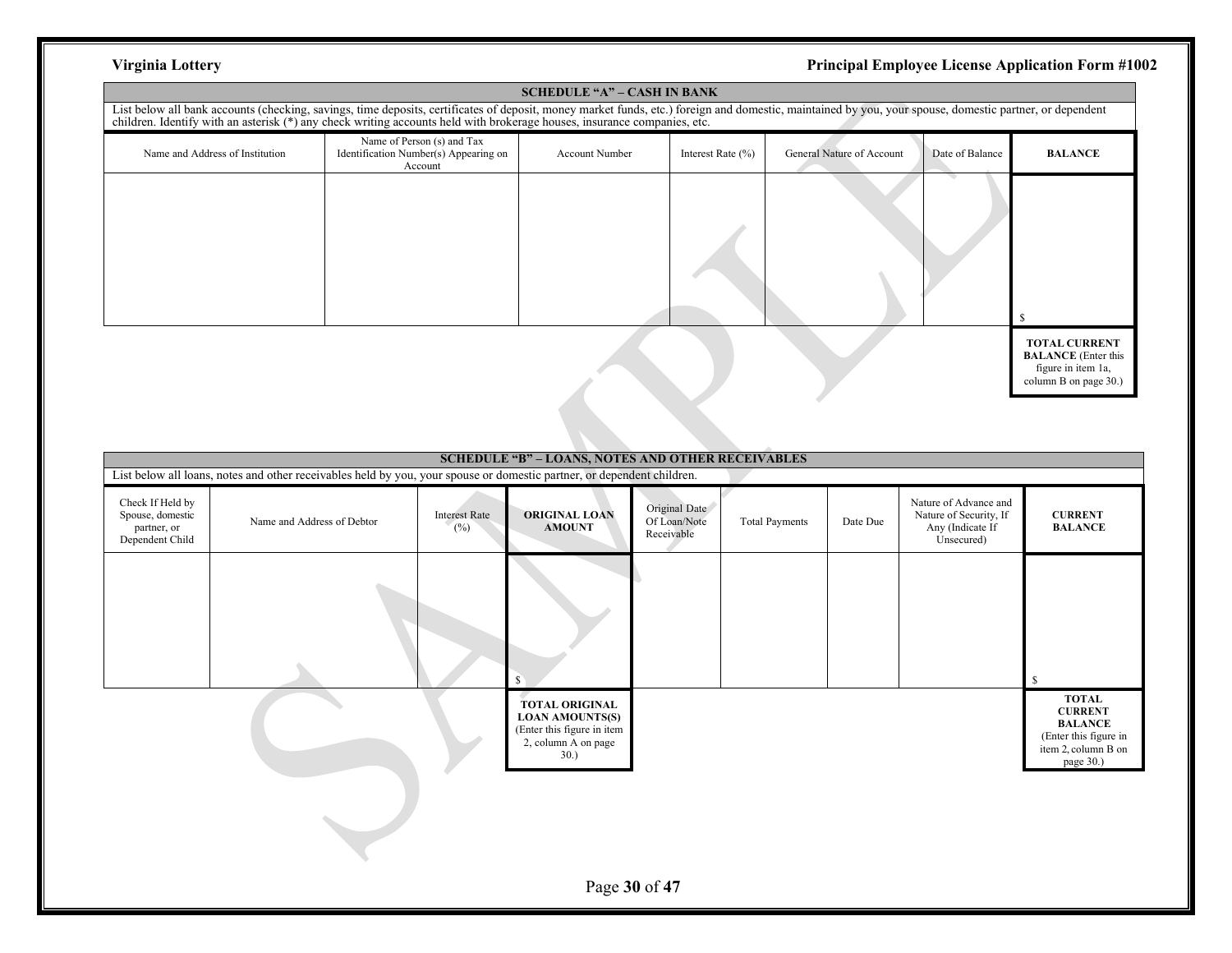### **SCHEDULE "C" –SECURITIES**

Provide the information in the table below for all stocks, bonds, mutual funds, commodity accounts, options, warrants, etc., held or controlled by you, your spouse, domestic partner or dependent children in any jurisdiction. Whenever interest exists through a mutual fund or holding company, the individual stocks or bonds held by such mutual fund or holding company need not be listed; whenever such interest exists through a beneficial interest in a trust, the securities held in such trust shall be listed if you, your spouse, domestic partner or dependent children have knowledge of what securities are so held.<br>INDICATE PUBLICL

| Check if Held by<br>Spouse,<br>domestic partner,<br>or Dependent<br>Child | Number of<br>Securities or<br><b>Contracts Held</b> | Type of<br>Security | Name of Issuing Company or<br>Government<br>Agency/Organization | Market Value at<br>Time of<br>Acquisition | <b>DATE OF AND</b><br>PRICE AT<br><b>PURCHASE</b>                                               | $%$ or<br>Ownership<br>if Greater<br>Than 5% | Registered Owner | Date of<br>Valuation | <b>CURRENT MARKET</b><br><b>VALUE</b>                                                                 |
|---------------------------------------------------------------------------|-----------------------------------------------------|---------------------|-----------------------------------------------------------------|-------------------------------------------|-------------------------------------------------------------------------------------------------|----------------------------------------------|------------------|----------------------|-------------------------------------------------------------------------------------------------------|
|                                                                           |                                                     |                     |                                                                 |                                           |                                                                                                 |                                              |                  |                      |                                                                                                       |
|                                                                           |                                                     |                     |                                                                 |                                           | <b>TOTAL PURCHASE</b><br><b>PRICE</b> (Enter this<br>figure in item 3, column<br>A on page 30.) |                                              |                  |                      | <b>TOTAL CURRENT</b><br><b>MARKET VALUE</b><br>(Enter this figure in item<br>3, column B on page 30.) |

|                                                                          |                                 |                                                     |                  |                               | <b>SCHEDULE "D" - REAL ESTATE INTERESTS</b><br>Indicate below the location, size, general nature, acquisition date and other information requested regarding any real property in any jurisdiction in which any direct, indirect, vested or contingent interest is held by yo |                                                                                                 |                                     |                                                                                                         |
|--------------------------------------------------------------------------|---------------------------------|-----------------------------------------------------|------------------|-------------------------------|-------------------------------------------------------------------------------------------------------------------------------------------------------------------------------------------------------------------------------------------------------------------------------|-------------------------------------------------------------------------------------------------|-------------------------------------|---------------------------------------------------------------------------------------------------------|
| Check if Held by<br>Spouse,<br>domestic partner<br>or Dependent<br>Child | Address<br>Parcel/Lot<br>Number | Lot Size/Stand<br>No./Square Footage<br>of Building | Type of Property | Date Acquired/Down<br>Payment | Individuals or Entities Sharing<br>Interest (Include % of<br>Ownership for Each)                                                                                                                                                                                              | <b>PURCHASE PRICE OF</b><br>% OWNED                                                             | Monthly<br>Rental Income,<br>If Any | <b>ESTIMATED</b><br><b>MARKET VALUE OF</b><br>% OWNED                                                   |
|                                                                          |                                 |                                                     |                  |                               |                                                                                                                                                                                                                                                                               | -8                                                                                              |                                     |                                                                                                         |
|                                                                          |                                 |                                                     |                  |                               |                                                                                                                                                                                                                                                                               | <b>TOTAL PURCHASE</b><br><b>PRICE</b><br>(Enter this figure in item 4,<br>column A on page 30.) |                                     | <b>TOTAL CURRENT</b><br><b>MARKET VALUE</b><br>(Enter this figure in item<br>4, column B on page<br>30. |
|                                                                          |                                 |                                                     |                  | Page 31 of 47                 |                                                                                                                                                                                                                                                                               |                                                                                                 |                                     |                                                                                                         |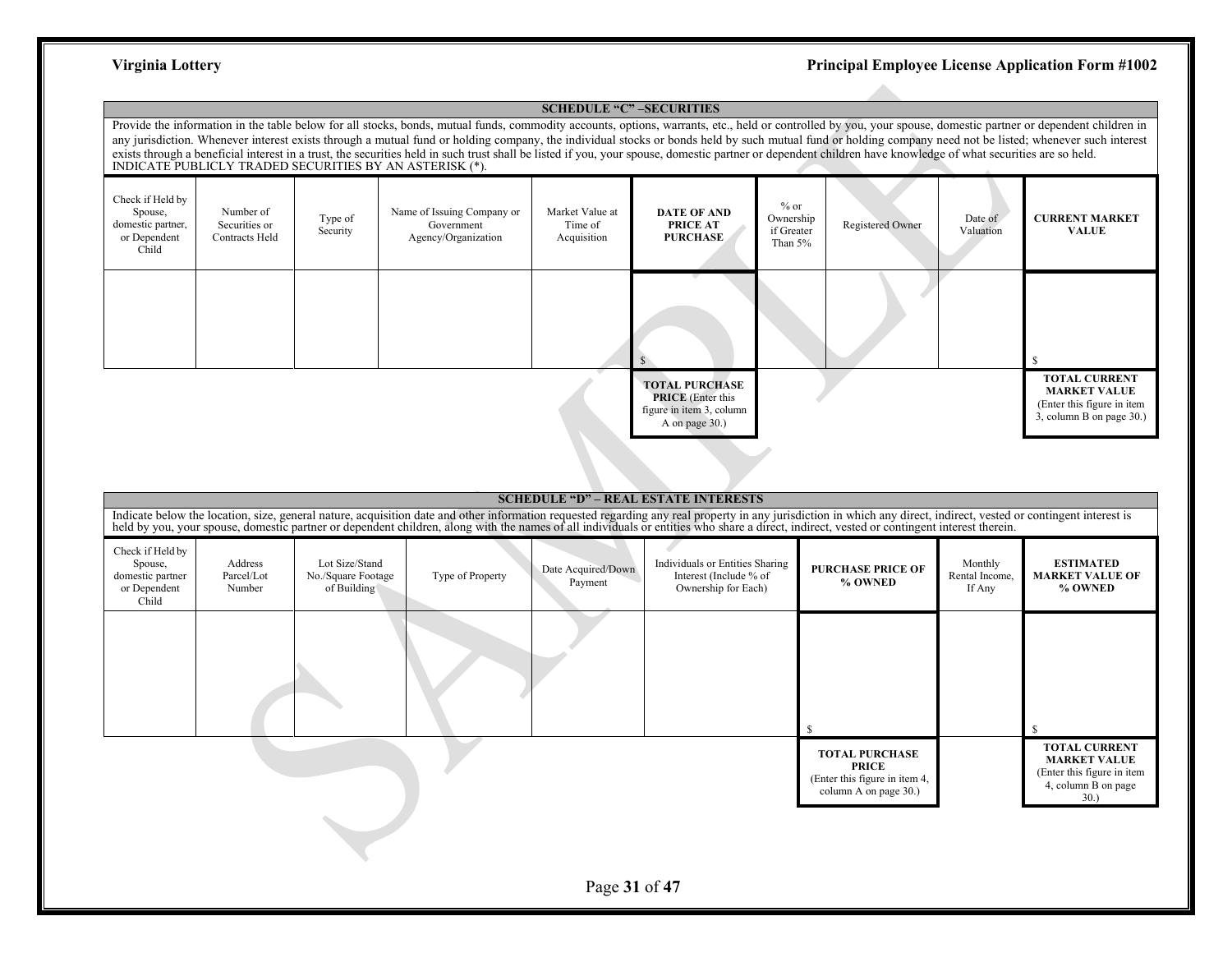|                                                                       |                   | Indicate below the information requested with regard to the cash value of all life insurance policies held by you, your spouse, domestic partner, or dependent children. | <b>SCHEDULE "E - CASH VALUE - LIFE INSURANCE</b> |            |                                |                                                                                                       |                                           |
|-----------------------------------------------------------------------|-------------------|--------------------------------------------------------------------------------------------------------------------------------------------------------------------------|--------------------------------------------------|------------|--------------------------------|-------------------------------------------------------------------------------------------------------|-------------------------------------------|
| Check If Held by<br>Spouse, domestic<br>partner or<br>Dependent Child | Date<br>Purchased | Insurance Carrier Policy Number                                                                                                                                          | Beneficiary(ies)                                 | Face Value | <b>Annual Premium Payments</b> | <b>CASH</b><br><b>SURRENDER</b><br>VALUE                                                              | Effective Date of Cash<br>Surrender Value |
|                                                                       |                   |                                                                                                                                                                          |                                                  |            |                                |                                                                                                       |                                           |
|                                                                       |                   |                                                                                                                                                                          |                                                  |            |                                | <b>TOTAL CASH</b><br><b>SURRENDER VALUE</b><br>(Enter this figure in item 5,<br>column B on page 30.) |                                           |

|                                                   |              |                                                                                                                                                                                                                             |                          | <b>SCHEDULE "F" - CASH VALUE - PENSION/RETIREMENT FUNDS</b>                                                                             |                                     |                                                                                                               |                                        |
|---------------------------------------------------|--------------|-----------------------------------------------------------------------------------------------------------------------------------------------------------------------------------------------------------------------------|--------------------------|-----------------------------------------------------------------------------------------------------------------------------------------|-------------------------------------|---------------------------------------------------------------------------------------------------------------|----------------------------------------|
| Check if Held by<br>Spouse or<br>domestic partner | Type of Fund | Indicate below the information requested with regard to the cash value of all retirement/investment/pension funds* held by you or your spouse or domestic partner.<br>Type of Securities Held and Account Number, If<br>Any | Employer/<br>Institution | <b>CUMULATIVE</b><br><b>EMPLOYEE</b><br><b>CONTRIBUTION</b>                                                                             | Cumulative Employer<br>Distribution | <b>CURRENT</b><br><b>CASH</b><br><b>VALUE</b>                                                                 | <b>Effective Date</b><br>of Cash Value |
|                                                   |              |                                                                                                                                                                                                                             |                          | S                                                                                                                                       |                                     |                                                                                                               |                                        |
|                                                   |              | $*$ If you are filing this application in the United States, the information is to include IRA 401K and KEOGH plans                                                                                                         |                          | <b>TOTAL</b><br><b>CUMULATIVE</b><br><b>EMPLOYEE</b><br><b>CONTRIBUTION</b><br>(Enter this figure in item<br>6, column A on page<br>30. |                                     | <b>TOTAL</b><br><b>CURRENT CASH</b><br><b>VALUE</b><br>(Enter this figure in item 6,<br>column B on page 30.) |                                        |

\*If you are filing this application in the United States, the information is to include IRA, 401K and KEOGH plans.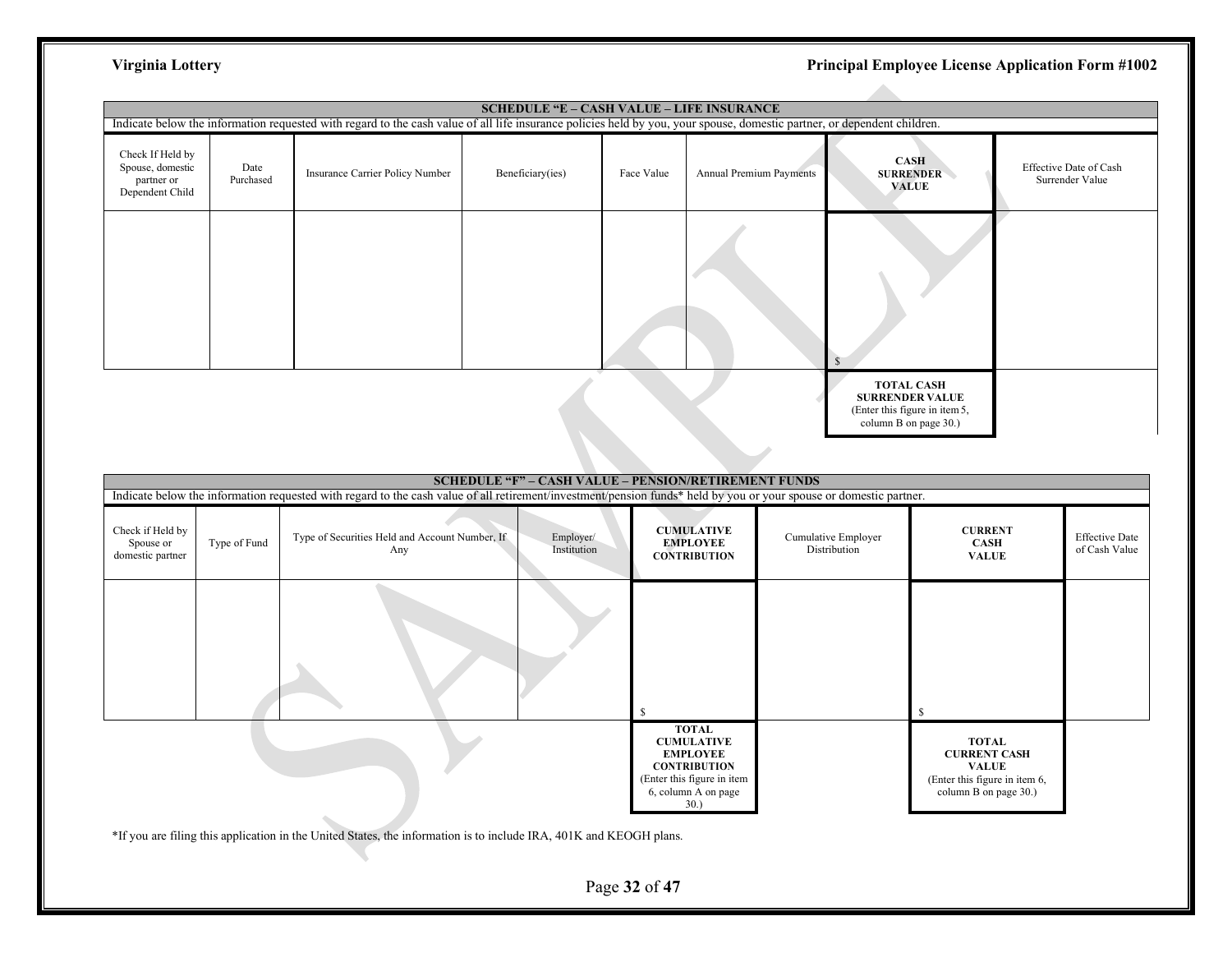|                                                                          | Indicate below the information requested with regard to all vehicles owned or leased by you, your spouse, domestic partner, or dependent children.                                                                                                                      |                                | <b>SCHEDULE "G" - VEHICLES</b> |               |                          |                                                                                                             |                                                                                                       |
|--------------------------------------------------------------------------|-------------------------------------------------------------------------------------------------------------------------------------------------------------------------------------------------------------------------------------------------------------------------|--------------------------------|--------------------------------|---------------|--------------------------|-------------------------------------------------------------------------------------------------------------|-------------------------------------------------------------------------------------------------------|
| Check if Held by<br>Spouse,<br>domestic partner<br>or Dependent<br>Child | Type of Vehicle                                                                                                                                                                                                                                                         | Specify if Owned or<br>Leased* | Date of Purchase/<br>Lease     | Model<br>Year | Make/Model<br>of Vehicle | $COST**$                                                                                                    | IF OWNED,<br><b>CURRENT MARKET</b><br><b>VALUE</b>                                                    |
|                                                                          |                                                                                                                                                                                                                                                                         |                                |                                |               |                          |                                                                                                             |                                                                                                       |
|                                                                          | *If leased, specify in this column the length of the lease, total lease costs, down payments, monthly payments and number of<br>payments over the life of the lease.<br>**If leased, enter the sum of the down payment plus monthly payments to date as the total cost. |                                |                                |               |                          | <b>TOTAL</b><br><b>COST OF</b><br><b>VEHICLES</b><br>(Enter this figure in Item 8,<br>column A on page 30.) | <b>TOTAL CURRENT</b><br><b>CASH VALUE</b><br>(Enter this figure in item<br>8, column B on page<br>30. |

## **SCHEDULE "H" – OTHER ASSETS**

List below the information requested regarding all other assets, including any business investments in which any direct, indirect, vested or contingent is held by you, your spouse, domestic partner, or dependent children. Business interests should include, but not be limited to, joint ventures, partnerships, sole proprietorships, corporations and LLCs. Other assets should include, but not be limited to, art collections, coin collections, and antiques.

| Check if Held by Spouse,<br>domestic partner or<br>Dependent Child | Nature of Asset | Date<br>of Acquisition | <b>COST</b>                                                                                       | % of Ownership<br>Interest | Date Of<br>Valuation | <b>CURRENT</b><br><b>MARKET</b><br><b>VALUE</b>                                                                          |
|--------------------------------------------------------------------|-----------------|------------------------|---------------------------------------------------------------------------------------------------|----------------------------|----------------------|--------------------------------------------------------------------------------------------------------------------------|
|                                                                    |                 |                        | <sup>\$</sup>                                                                                     |                            |                      |                                                                                                                          |
|                                                                    |                 |                        | <b>TOTAL COST(S)</b><br>OF OTHER ASSETS<br>(Enter this figure in item 9,<br>column A on page 30.) |                            |                      | <b>TOTAL CURRENT</b><br><b>MARKET VALUE</b><br>OF OTHER ASSETS<br>(Enter this figure in item 9,<br>column B on page 30.) |
|                                                                    |                 |                        |                                                                                                   |                            |                      |                                                                                                                          |
|                                                                    |                 |                        | Page 33 of 47                                                                                     |                            |                      |                                                                                                                          |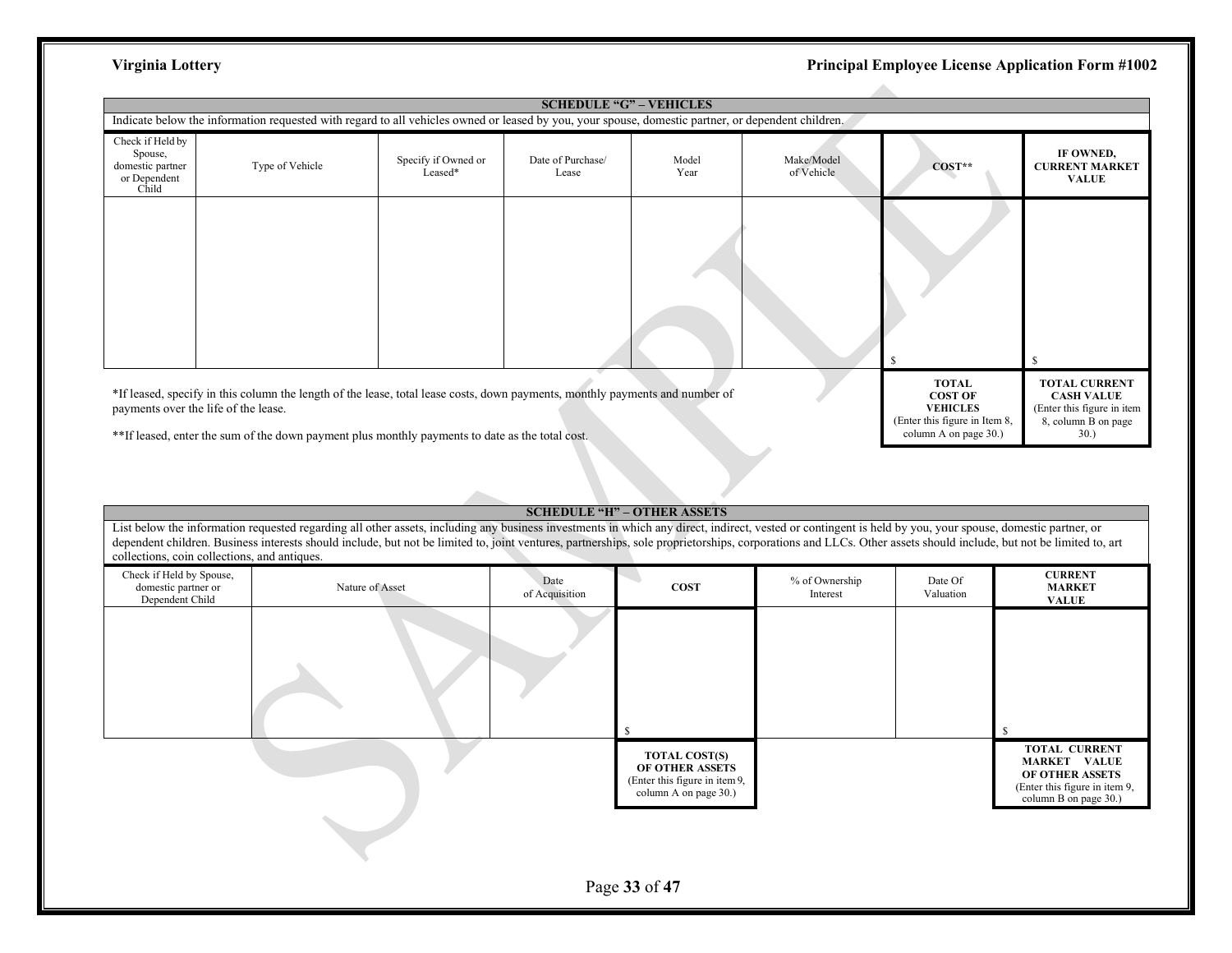|                                                                          |                                    |                              |               |          |                         | <b>SCHEDULE "I" - NOTES PAYABLE</b><br>List below the information requested with regard to all notes payable for which you, your spouse, domestic partner or dependent children are obligated. |                                                                                                                                           |                                  |                       |                                                                                                                             |
|--------------------------------------------------------------------------|------------------------------------|------------------------------|---------------|----------|-------------------------|------------------------------------------------------------------------------------------------------------------------------------------------------------------------------------------------|-------------------------------------------------------------------------------------------------------------------------------------------|----------------------------------|-----------------------|-----------------------------------------------------------------------------------------------------------------------------|
| Check if Held by<br>Spouse,<br>domestic partner<br>or Dependent<br>Child | Name and<br>Address of<br>Creditor | Account<br>Number, If<br>Any | Date Incurred | Due Date | Interest<br>Rate<br>(%) | Amount of Periodic<br>Payment/Pay Period                                                                                                                                                       | <b>ORIGINAL</b><br><b>AMOUNT OF</b><br><b>NOTE</b>                                                                                        | Nature of<br>Security,<br>If Any | <b>Total Payments</b> | <b>OUTSTANDING</b><br><b>AMOUNT OF</b><br><b>LIABILITY</b>                                                                  |
|                                                                          |                                    |                              |               |          |                         |                                                                                                                                                                                                | -S                                                                                                                                        |                                  |                       | -S                                                                                                                          |
|                                                                          |                                    |                              |               |          |                         |                                                                                                                                                                                                | <b>TOTAL</b><br><b>ORIGINAL</b><br><b>AMOUNT OF</b><br><b>NOTES PAYABLE</b><br>(Enter this figure in<br>item 10, Column C<br>on page 30.) |                                  |                       | <b>TOTAL AMOUNT</b><br>OF OUTSTANDING<br><b>NOTES PAYABLE</b><br>(Enter this figure in item<br>10, column D on page<br>30.) |

|                                                                          |                                                   |                              |                            |             |                         | <b>SCHEDULE "J" - LOANS AND OTHER PAYABLES</b> |                                                                                                                                                                                                              |                                  |                       |                                                                                                                                                  |
|--------------------------------------------------------------------------|---------------------------------------------------|------------------------------|----------------------------|-------------|-------------------------|------------------------------------------------|--------------------------------------------------------------------------------------------------------------------------------------------------------------------------------------------------------------|----------------------------------|-----------------------|--------------------------------------------------------------------------------------------------------------------------------------------------|
|                                                                          | partner or your dependent children are obligated. |                              |                            |             |                         |                                                | List below the information requested with regard to all accounts payable (include lines of credit, installment loans, revolving charge accounts and any other accounts) for which you, your spouse, domestic |                                  |                       |                                                                                                                                                  |
| Check if Held by<br>Spouse,<br>domestic partner<br>or Dependent<br>Child | Name & Address<br>of Creditor                     | Account<br>Number,<br>If Any | Date Opened<br>or Incurred | Due<br>Date | Interest<br>Rate<br>(%) | Nature<br>of Account                           | <b>ORIGINAL</b><br><b>AMOUNT OF</b><br><b>LIABILITY</b>                                                                                                                                                      | Nature of<br>Security, If<br>Any | <b>Total Payments</b> | <b>CURRENT AMOUNT</b><br><b>OUTSTANDING</b>                                                                                                      |
|                                                                          |                                                   |                              |                            |             |                         |                                                | \$                                                                                                                                                                                                           |                                  |                       |                                                                                                                                                  |
|                                                                          |                                                   |                              |                            |             |                         |                                                | <b>TOTAL</b><br><b>ORIGINAL</b><br><b>AMOUNT</b><br><b>OF LIABILITY</b><br>(Enter this figure in<br>item 11, column C on<br>page 30.)                                                                        |                                  |                       | <b>TOTAL AMOUNT</b><br>OF OUTSTANDING<br><b>LOANS AND OTHER</b><br><b>PAYABLES</b><br>(Enter this figure in<br>item 11, column D on<br>page 30.) |
|                                                                          |                                                   |                              |                            |             |                         | Page 34 of 47                                  |                                                                                                                                                                                                              |                                  |                       |                                                                                                                                                  |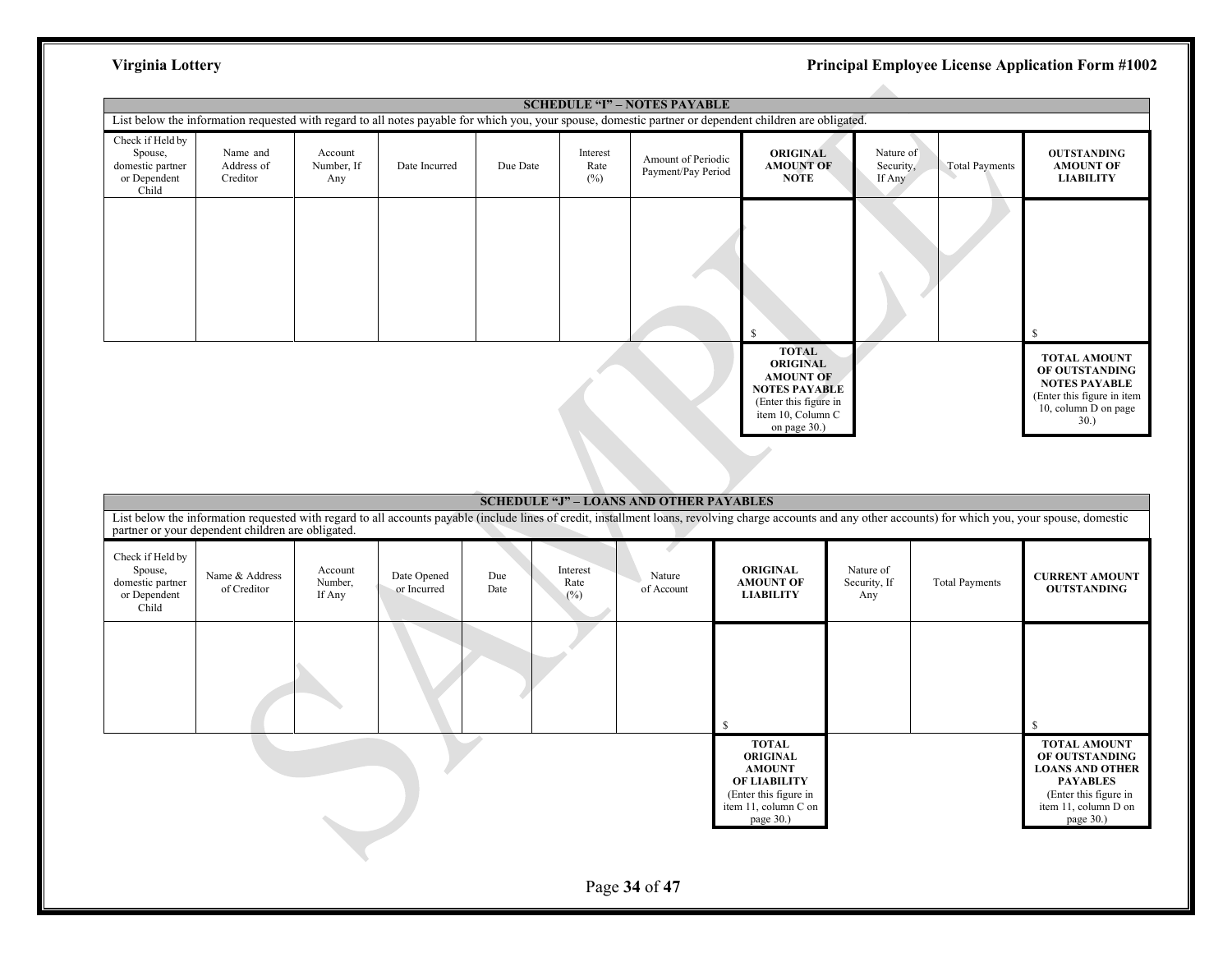|                                                                          |                                                 |                |                  | <b>SCHEDULE "K" - TAXES</b><br><b>PAYABLE</b>                                                                                                       |                                           |                                                                                                                                                                                |                                                 |                                                                                                                                            |
|--------------------------------------------------------------------------|-------------------------------------------------|----------------|------------------|-----------------------------------------------------------------------------------------------------------------------------------------------------|-------------------------------------------|--------------------------------------------------------------------------------------------------------------------------------------------------------------------------------|-------------------------------------------------|--------------------------------------------------------------------------------------------------------------------------------------------|
|                                                                          | income taxes need to be included.               |                |                  |                                                                                                                                                     |                                           | List below the information requested with regard to all taxes payable for which you, your spouse, domestic partner, or dependent children are obligated. Only real estate and  |                                                 |                                                                                                                                            |
| Check if Held by<br>Spouse, domestic<br>partner or<br>Dependent<br>Child | Taxing<br>Authority                             |                | Nature<br>of Tax | <b>DATE AND</b><br><b>AMOUNT OF</b><br><b>ORIGINAL</b><br><b>OBLIGATION</b>                                                                         |                                           | Fines, Penalties and Interest<br>If Any                                                                                                                                        |                                                 | <b>TOTAL AMOUNT DUE</b>                                                                                                                    |
|                                                                          |                                                 |                |                  |                                                                                                                                                     |                                           |                                                                                                                                                                                | $\mathbb{S}$                                    |                                                                                                                                            |
|                                                                          |                                                 |                |                  | <b>TOTAL ORIGINAL</b><br><b>TAX OBLIGATION</b><br>(Enter this figure in item 12, column C<br>on page $30.$ )                                        |                                           |                                                                                                                                                                                |                                                 | <b>TOTAL AMOUNT OF</b><br><b>TAXES PAYABLE</b><br>(Enter this figure in item 12, column D on<br>page $30.$ )                               |
|                                                                          |                                                 |                |                  | <b>SCHEDULE "L" - MORTGAGES OR LIENS</b><br>PAYABLE ON REAL ESTATE                                                                                  |                                           |                                                                                                                                                                                |                                                 |                                                                                                                                            |
| obligated.                                                               |                                                 |                |                  |                                                                                                                                                     |                                           | List below the information requested with regard to all mortgages or liens due and owing on real estate for which you, your spouse, domestic partner or dependent children are |                                                 |                                                                                                                                            |
| Check if Held by<br>Spouse, domestic<br>partner or<br>Dependent Child    | Name and Address of<br>Mortgagee or Lien Holder | Account Number | Date Incurred    | <b>ORIGINAL AMOUNT</b><br>OF<br><b>LIABILITY</b>                                                                                                    | Description/<br>Address of Real<br>Estate | Term of Mortgage/Interest<br>Rate $(\frac{6}{6})$                                                                                                                              | Amount of<br>Periodic<br>Payment/ Pay<br>Period | <b>CURRENT</b><br><b>MORTGAGE</b><br><b>BALANCE</b>                                                                                        |
|                                                                          |                                                 |                |                  |                                                                                                                                                     |                                           |                                                                                                                                                                                |                                                 | S                                                                                                                                          |
|                                                                          |                                                 |                |                  | TOTAL ORIGINAL<br><b>MORTGAGES OR</b><br><b>LIENS PAYABLE</b><br><b>ON REAL ESTATE</b><br>(Enter this figure in item<br>13, column C on page<br>30. |                                           |                                                                                                                                                                                |                                                 | $\bf TOTAL$<br><b>MORTGAGES OR</b><br><b>LIENS PAYABLE</b><br>ON REAL ESTATE<br>(Enter this figure in<br>item 13, column D on<br>page 30.) |
|                                                                          |                                                 |                |                  | Page 35 of 47                                                                                                                                       |                                           |                                                                                                                                                                                |                                                 |                                                                                                                                            |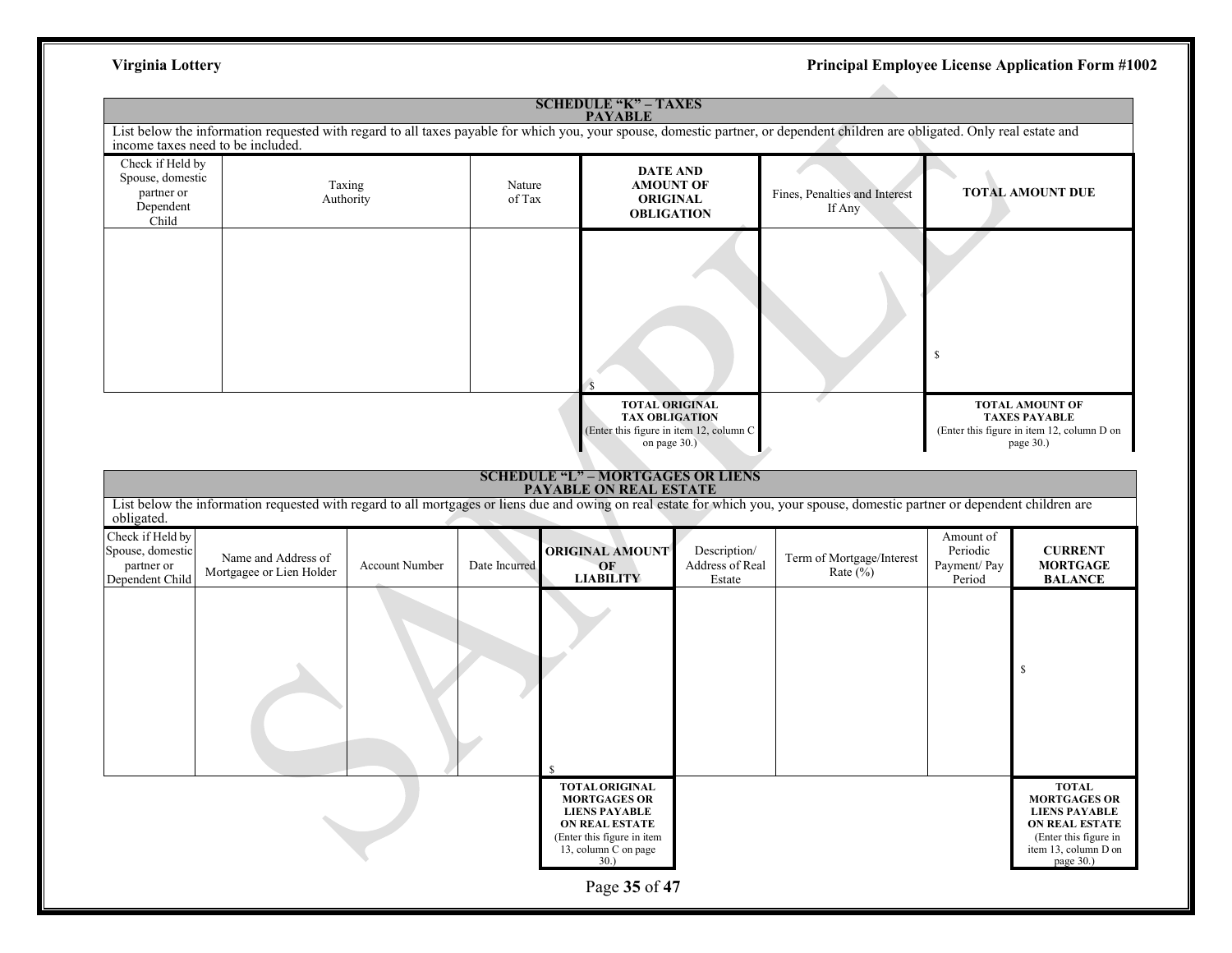|                                                                       |                                                                                                                                                                                        |                             | SCHEDULE "M" - LOANS AGAINST INSURANCE /<br><b>PENSION PLANS</b>                                                     |                          |                                           |                                                                                                                          |                                                                                                                                                   |
|-----------------------------------------------------------------------|----------------------------------------------------------------------------------------------------------------------------------------------------------------------------------------|-----------------------------|----------------------------------------------------------------------------------------------------------------------|--------------------------|-------------------------------------------|--------------------------------------------------------------------------------------------------------------------------|---------------------------------------------------------------------------------------------------------------------------------------------------|
|                                                                       | List below the information requested with regard to all loans against life insurance policies, pension plans, etc., taken by you, your spouse, domestic partner or dependent children. |                             |                                                                                                                      |                          |                                           |                                                                                                                          |                                                                                                                                                   |
| Check if Held by<br>Spouse, domestic<br>partner or<br>Dependent Child | Insurance Carrier/ Pension Plan                                                                                                                                                        | Purpose of Loan             | ORIGINAL AMOUNT OF<br><b>LOAN</b>                                                                                    | Interest<br>Rate $(\% )$ | Date of Loan                              | Periodic Payment<br>Amount / Pay Period                                                                                  | <b>CURRENT LOAN BALANCE</b>                                                                                                                       |
|                                                                       |                                                                                                                                                                                        |                             | <b>TOTAL ORIGINAL</b><br><b>LIABILITY</b><br><b>INSURANCE/ PENSION</b><br><b>LOANS</b><br>(Enter this figure in item |                          |                                           |                                                                                                                          | <b>TOTAL AMOUNT</b><br><b>OUTSTANDING</b><br><b>INSURANCE/PENSI</b><br><b>ON LOANS</b><br>(Enter this figure in item 14,<br>column D on page 30.) |
|                                                                       |                                                                                                                                                                                        |                             | 14, Column C on page 30.)                                                                                            |                          |                                           |                                                                                                                          |                                                                                                                                                   |
|                                                                       |                                                                                                                                                                                        |                             | <b>SCHEDULE "N" - ANY OTHER INDEBTEDNESS</b>                                                                         |                          |                                           |                                                                                                                          |                                                                                                                                                   |
|                                                                       | List below the information requested with regard to any other indebtedness for which you, your spouse, domestic partner or dependent children are obligated.                           |                             |                                                                                                                      |                          |                                           |                                                                                                                          |                                                                                                                                                   |
| Check if Held by<br>Spouse, domestic<br>partner or<br>Dependent Child | Name and Address of Creditor                                                                                                                                                           | <b>Interest Rate</b><br>(%) | Description of Liability, Type of<br>Obligation and Nature of Security,<br>Due Date<br>If Any                        |                          | Amount of Periodic Payment/<br>Pay Period | <b>ORIGINAL AMOUNT</b><br>OF LIABILITY                                                                                   | <b>OUTSTANDING</b><br><b>AMOUNT OF</b><br><b>INDEBTEDNESS</b>                                                                                     |
|                                                                       |                                                                                                                                                                                        |                             |                                                                                                                      |                          |                                           | $\mathbb{S}$<br><b>TOTAL</b>                                                                                             | <b>TOTAL AMOUNT</b>                                                                                                                               |
|                                                                       |                                                                                                                                                                                        |                             |                                                                                                                      |                          |                                           | <b>ORIGINAL</b><br><b>AMOUNT OTHER</b><br><b>INDEBTEDNESS</b><br>(Enter this figure in item<br>15, column C on page 30.) | <b>OUTSTANDING</b><br><b>OTHER</b><br><b>INDEBTEDNESS</b><br>(Enter this figure in item<br>15, column D on page<br>30.                            |
|                                                                       |                                                                                                                                                                                        |                             | Page 36 of 47                                                                                                        |                          |                                           |                                                                                                                          |                                                                                                                                                   |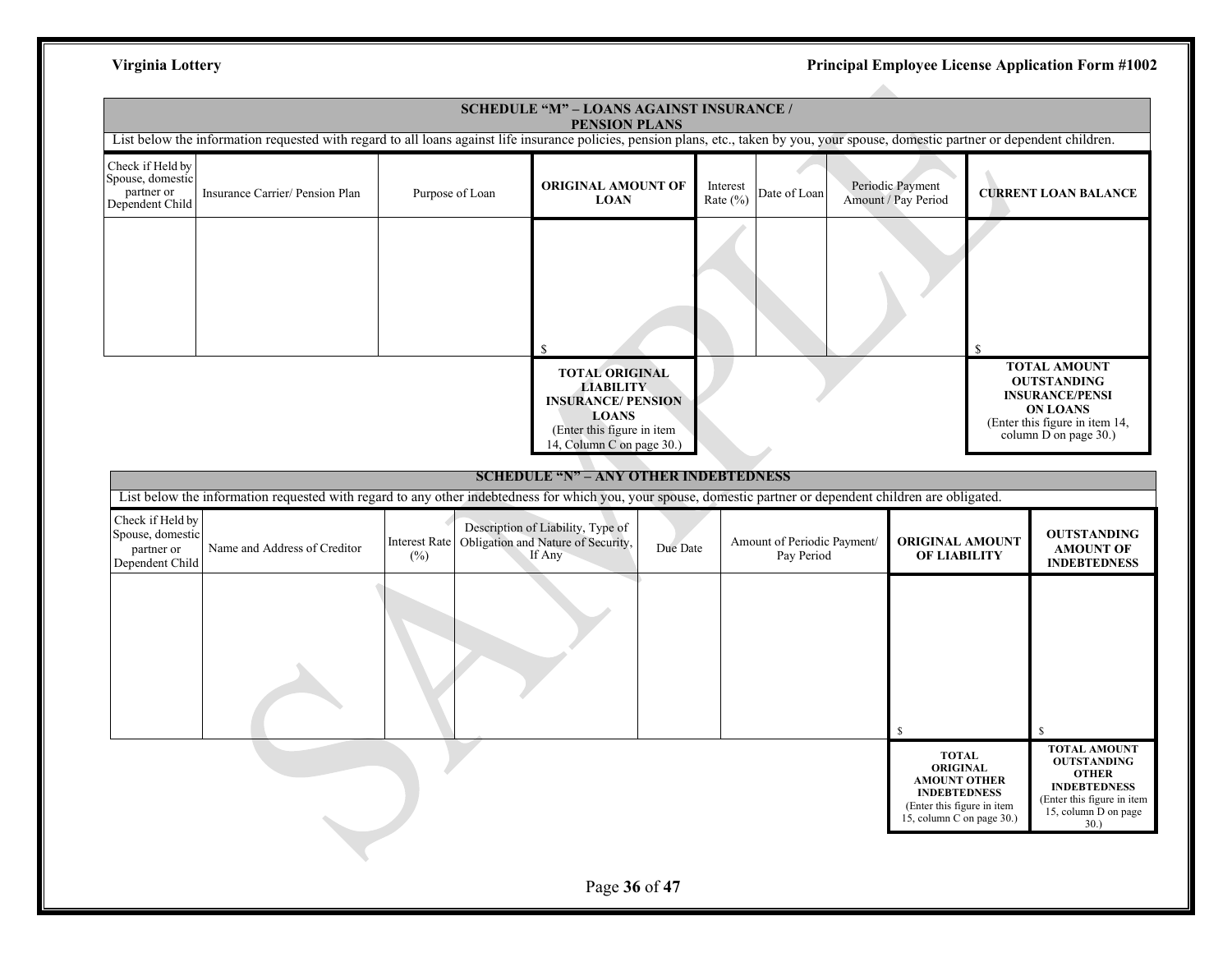|                                                                       |                                            |               |                | <b>SCHEDULE "O" - CONTINGENT<br/>LIABILITIES</b> |                                                                                                                                                                  |                                                                                                                                                           |                                                                                                                                                                 |
|-----------------------------------------------------------------------|--------------------------------------------|---------------|----------------|--------------------------------------------------|------------------------------------------------------------------------------------------------------------------------------------------------------------------|-----------------------------------------------------------------------------------------------------------------------------------------------------------|-----------------------------------------------------------------------------------------------------------------------------------------------------------------|
|                                                                       |                                            |               |                |                                                  | List below the information requested with regard to all contingent liabilities for which you, your spouse, domestic partner or dependent children are obligated. |                                                                                                                                                           |                                                                                                                                                                 |
| Check if Held by<br>Spouse, domestic<br>partner or<br>Dependent Child | Name and Address of Contingent<br>Creditor | Date Incurred | Account Number | Primary Debtor                                   | Description of Obligation Including<br>Nature of Security, If Any                                                                                                | <b>ORIGINAL</b><br><b>AMOUNT OF</b><br><b>CONTINGENT</b><br><b>OBLIGATION</b>                                                                             | <b>CURRENT AMOUNT</b><br>OF CONTINGENT<br><b>OBLIGATION</b>                                                                                                     |
|                                                                       |                                            |               |                |                                                  |                                                                                                                                                                  | <sup>\$</sup><br><b>TOTAL ORIGINAL</b><br><b>CONTINGENT</b><br><b>LIABILITIES</b><br>(Enter this figure in item<br>16, column $\overline{C}$ on page 30.) | <sup>\$</sup><br><b>TOTAL AMOUNT</b><br>OF OUTSTANDING<br><b>CONTINGENT</b><br><b>LIABILITIES</b><br>(Enter this figure in<br>item 16, column D on<br>page 30.) |
|                                                                       |                                            |               |                | Page 37 of 47                                    |                                                                                                                                                                  |                                                                                                                                                           |                                                                                                                                                                 |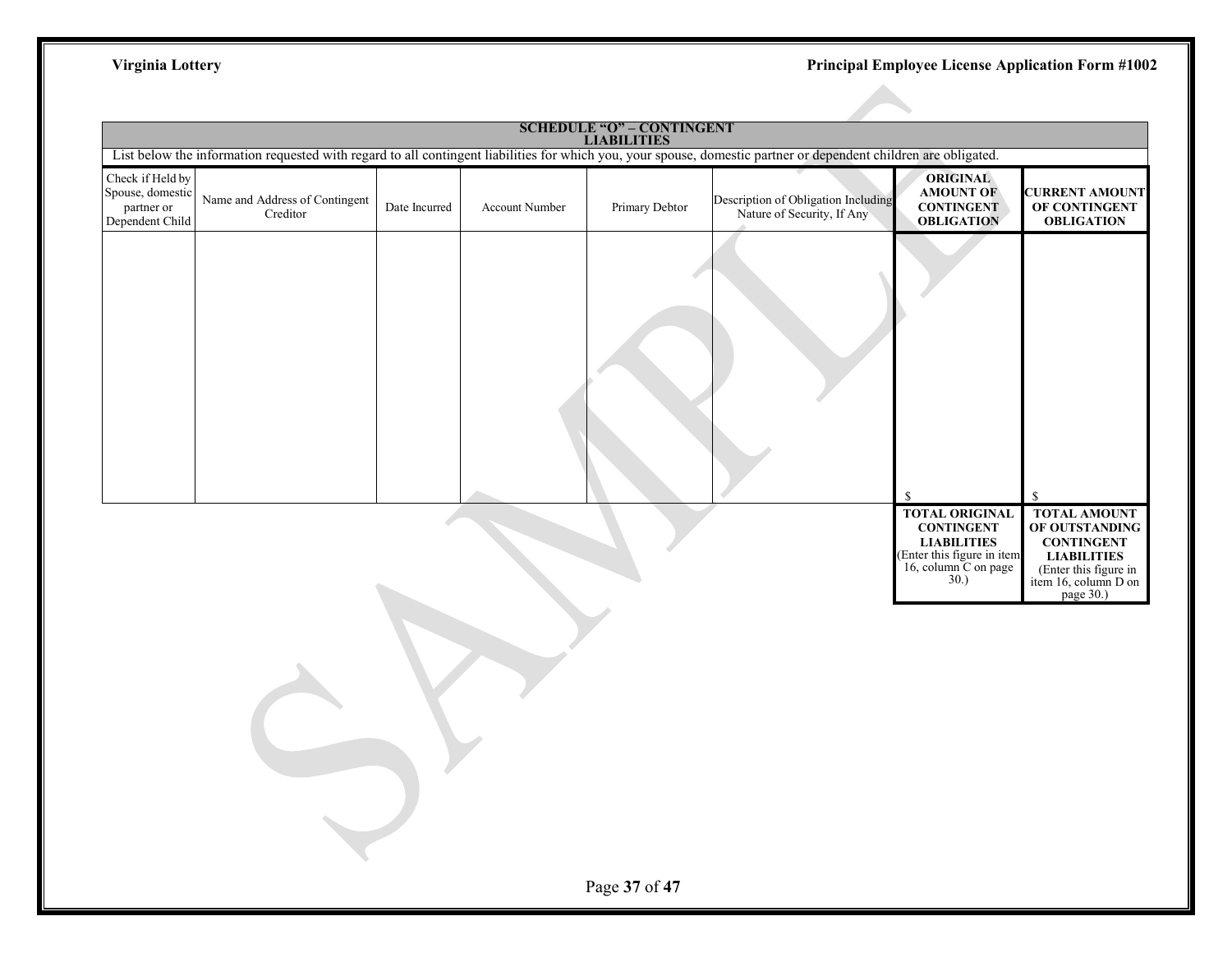|                                                                                                                                                                                                                                                                                                                                |       | <b>Miscellaneous Questions</b> | <b>Exhibit 11</b> |                                  |         |        |                 |                 |
|--------------------------------------------------------------------------------------------------------------------------------------------------------------------------------------------------------------------------------------------------------------------------------------------------------------------------------|-------|--------------------------------|-------------------|----------------------------------|---------|--------|-----------------|-----------------|
| 1. Is Applicant currently in default on the payment of any student loan?                                                                                                                                                                                                                                                       |       |                                |                   |                                  |         |        | <b>YES</b>      | $\Box$ NO       |
| If "YES", complete the following chart:                                                                                                                                                                                                                                                                                        |       |                                |                   |                                  |         |        |                 |                 |
| Name of Creditor:                                                                                                                                                                                                                                                                                                              |       |                                |                   |                                  |         |        |                 |                 |
| Address of Creditor:                                                                                                                                                                                                                                                                                                           | City: |                                |                   | County:                          |         | State: | Zip:            |                 |
| Account/Loan Number:                                                                                                                                                                                                                                                                                                           |       |                                |                   | Outstanding Amount of Liability: |         |        |                 |                 |
| 2. Is Applicant currently delinquent in the filing of any state or federal tax returns or the payment of any local, state or<br>federal taxes, penalties and/or interest, excluding items under formal appeal?                                                                                                                 |       |                                |                   |                                  |         |        | <b>YES</b>      | NO              |
| If "YES", complete the following chart:                                                                                                                                                                                                                                                                                        |       |                                |                   |                                  |         |        |                 |                 |
| Name of Taxing Authority:                                                                                                                                                                                                                                                                                                      |       |                                |                   |                                  |         |        |                 |                 |
| Address of Taxing Authority:                                                                                                                                                                                                                                                                                                   |       | City:                          |                   | County:                          | State:  |        | Zip:            |                 |
| Outstanding Amount of Liability:                                                                                                                                                                                                                                                                                               |       |                                |                   |                                  |         |        |                 |                 |
| If "YES", complete the following chart:<br>Name of Licensing Authority:                                                                                                                                                                                                                                                        |       |                                |                   |                                  |         |        | License Number: |                 |
| Address of Licensing Authority:                                                                                                                                                                                                                                                                                                |       | City:                          |                   |                                  | County: | State: | Zip:            |                 |
| Details of regulatory action:                                                                                                                                                                                                                                                                                                  |       |                                |                   |                                  |         |        |                 |                 |
| Lottery, the Virginia State Police or Office of the Virginia Attorney General?<br><b>YES</b><br>NO.<br>If <sup>k</sup> YES", provide the following information about the individual with whom you have a personal or business                                                                                                  |       |                                |                   |                                  |         |        |                 |                 |
| relationship.                                                                                                                                                                                                                                                                                                                  |       |                                |                   |                                  |         |        |                 |                 |
| Name:<br>Address:                                                                                                                                                                                                                                                                                                              |       |                                | Employer:         |                                  |         | State: | Zip:            |                 |
| Details of relationship with Applicant:                                                                                                                                                                                                                                                                                        | City: |                                |                   | County:                          |         |        |                 |                 |
| 5. Has the Applicant ever received remuneration in cash, goods, or services of any kind, directly or indirectly, from any<br>person in connection with any casino or gaming/gambling related operation, including any referral, finder's or<br>consulting fee? (Exclude employment)<br>If "YES", complete the following chart: |       |                                |                   |                                  |         |        | <b>YES</b>      | NO <sub>1</sub> |
| Name of Persons involved:                                                                                                                                                                                                                                                                                                      |       |                                |                   |                                  |         |        |                 |                 |
|                                                                                                                                                                                                                                                                                                                                | City: |                                |                   | County:                          |         | State: | Zip:            |                 |
|                                                                                                                                                                                                                                                                                                                                |       |                                |                   |                                  |         |        |                 |                 |
| Address of Person involved:<br>Dates received:                                                                                                                                                                                                                                                                                 |       |                                | Amount(s)         |                                  |         |        |                 |                 |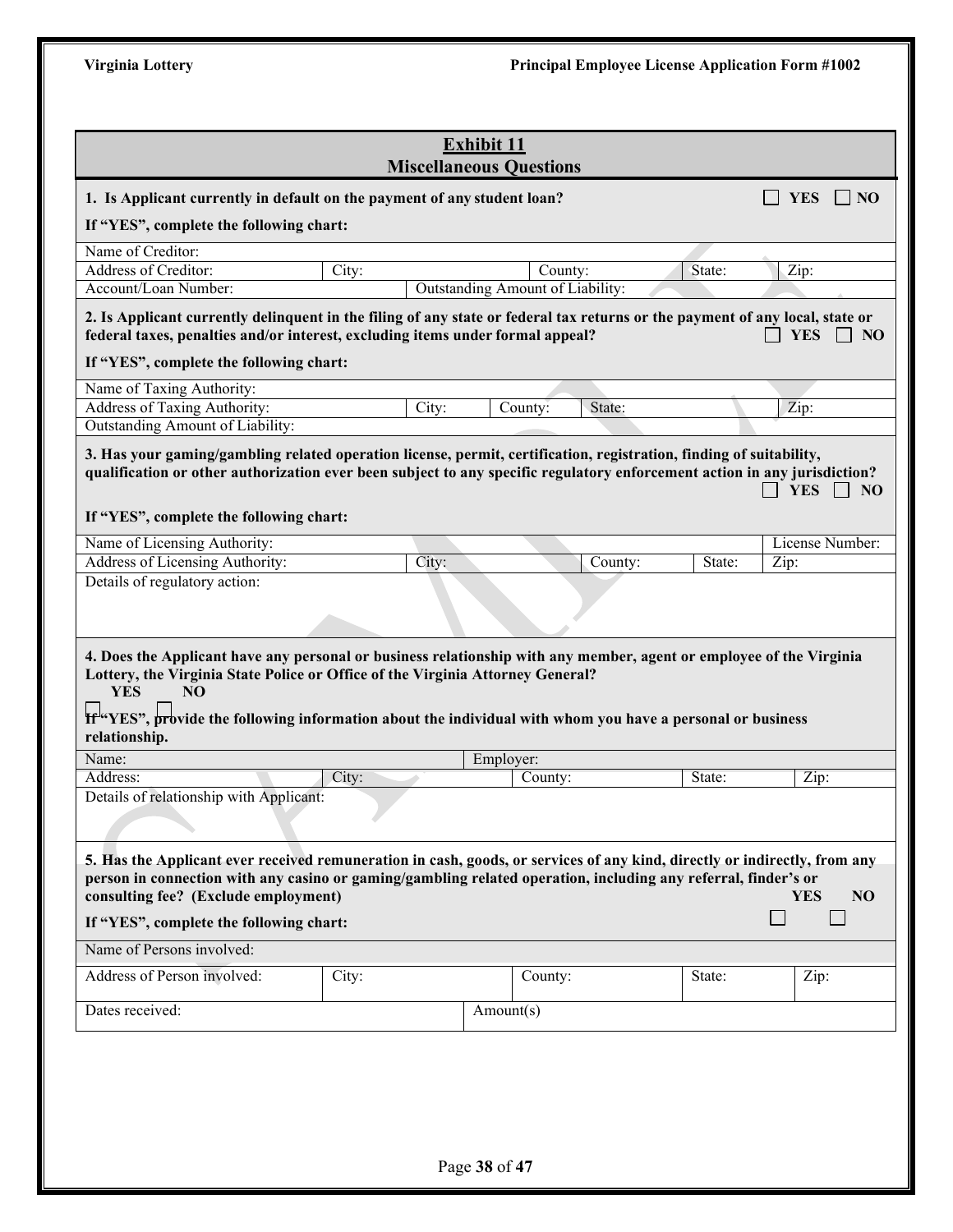Reasons for remuneration:

# **Exhibit 12**

# **Illegal Use of Controlled Dangerous Substances; Use of Alcohol in the Workplace; Problem Gambling (Answer all questions and provide information to any question you answer If "YES").**

|                               | 1. Do you currently engage in the illegal use of drugs, or have you ever been arrested for such use?<br>NO<br>YES                                                                                                              |
|-------------------------------|--------------------------------------------------------------------------------------------------------------------------------------------------------------------------------------------------------------------------------|
| If yes, please explain below. |                                                                                                                                                                                                                                |
| If yes explain below.         | 2. The use of alcohol that adversely affects job performance or conduct maybe the basis for discipline of licensee and the<br>revocation or suspension of a license. Does this present a problem for you?<br>NO.<br><b>YES</b> |
|                               | 3. Are you a compulsive gambler, or have you ever been voluntarily or involuntarily excluded from any gaming facility?<br>$\Box$ YES $\Box$ NO<br>If yes, please explain listing the jurisdiction, if applicable.              |
| Item $#$                      | Detailed Explanation (dates, jurisdictions, etc., as applicable for full explanation)                                                                                                                                          |
|                               |                                                                                                                                                                                                                                |

| Item $#$ | Detailed Explanation (dates, jurisdictions, etc., as applicable for full explanation) |
|----------|---------------------------------------------------------------------------------------|
|          |                                                                                       |
|          |                                                                                       |
|          |                                                                                       |
|          |                                                                                       |
|          |                                                                                       |
|          |                                                                                       |
|          |                                                                                       |

\* If necessary, copy Exhibit and attach to application

# **Exhibit 13 References**

**Provide the name, address, etc., of three (3) references. Each reference must be at least 18 years of age, have known you for at least one year, and can attest to your good character and reputation. Family members may not be listed as a reference. For the purpose of this form "family member" means spouse, domestic partner, parent, grandparent, child, grandchild, sibling, aunt, uncle, niece, nephew, mother-in-law, father-in-law, daughter-in-law, son-in-law, sister-in-law and brother-in-law, or any other individual related by blood, marriage, or adoption.**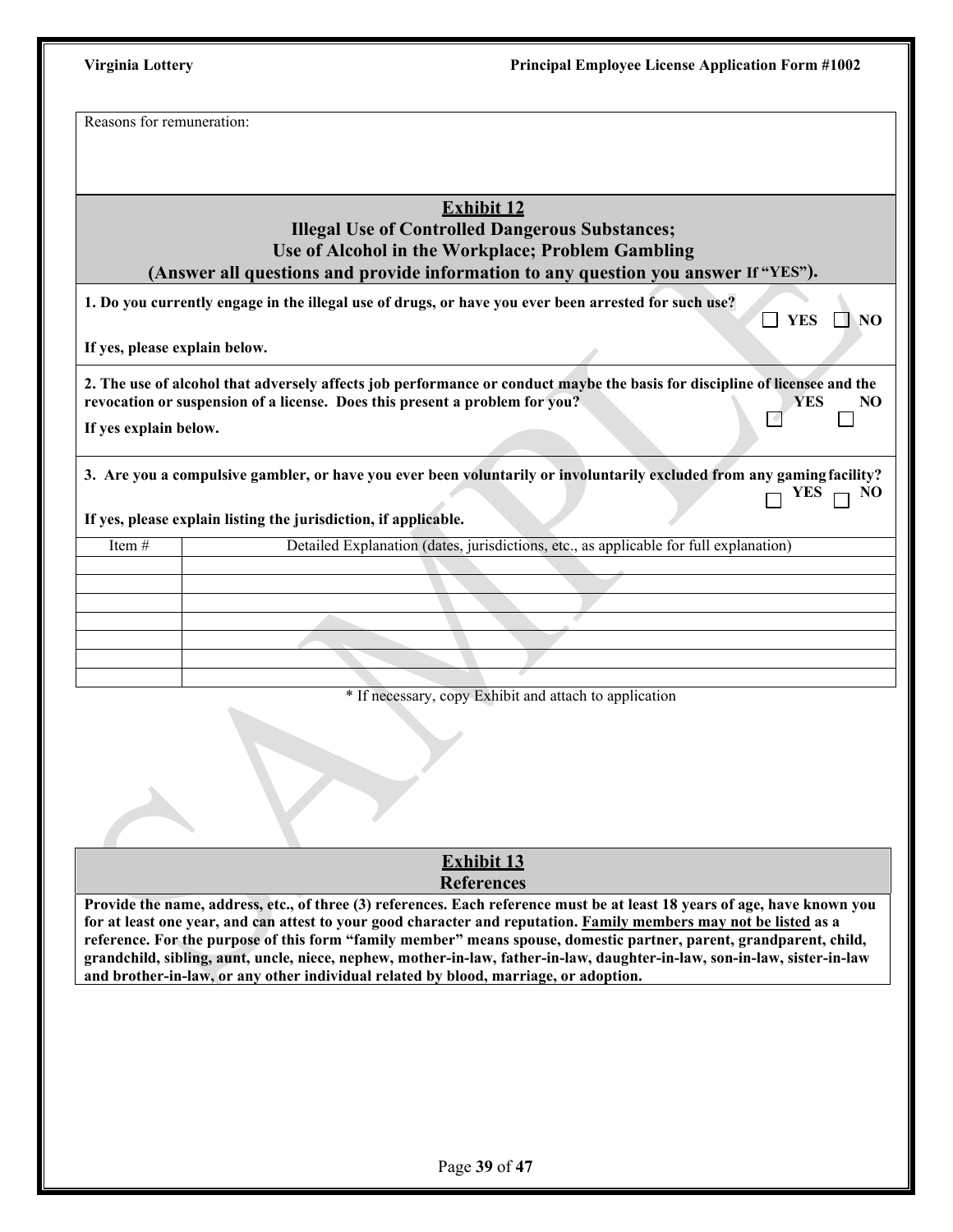|                               | Reference #1 Information                                     |        |              |                        |
|-------------------------------|--------------------------------------------------------------|--------|--------------|------------------------|
| Reference Name: Last          | First                                                        | Middle |              | Suffix (i.e. Jr., Sr.) |
| Reference Email Address:      |                                                              |        |              |                        |
|                               |                                                              |        |              |                        |
| <b>Reference Home Address</b> |                                                              |        |              |                        |
|                               |                                                              |        |              |                        |
| City                          | State                                                        |        |              | Postal Code            |
| Occupation                    | Home Phone #                                                 |        | Cell Phone # |                        |
| Years Known                   | Explain Relationship (ex: friend, neighbor, co-worker, etc.) |        |              |                        |
|                               |                                                              |        |              |                        |
|                               | Reference #2 Information                                     |        |              |                        |
| Reference Name: Last          | First                                                        | Middle |              | Suffix (i.e. Jr., Sr.) |
| Reference Email Address:      |                                                              |        |              |                        |
|                               |                                                              |        |              |                        |
| <b>Reference Home Address</b> |                                                              |        |              |                        |
|                               |                                                              |        |              |                        |
| City                          | State                                                        |        |              | Postal Code            |
| Occupation                    | Home Phone #                                                 |        | Cell Phone # |                        |
| Years Known                   |                                                              |        |              |                        |
|                               | Explain Relationship (ex: friend, neighbor, co-worker, etc.) |        |              |                        |
|                               | Reference #3 Information                                     |        |              |                        |
| Reference Name: Last          | First                                                        | Middle |              | Suffix (i.e. Jr., Sr.) |
| Reference Email Address:      |                                                              |        |              |                        |
|                               |                                                              |        |              |                        |
| Reference Home Address        |                                                              |        |              |                        |
|                               |                                                              |        |              |                        |
| City                          | State                                                        |        |              | Postal Code            |
| Occupation                    | Home Phone #                                                 |        | Cell Phone # |                        |
|                               |                                                              |        |              |                        |
| Years Known                   | Explain Relationship (ex: friend, neighbor, co-worker, etc.) |        |              |                        |
|                               |                                                              |        |              |                        |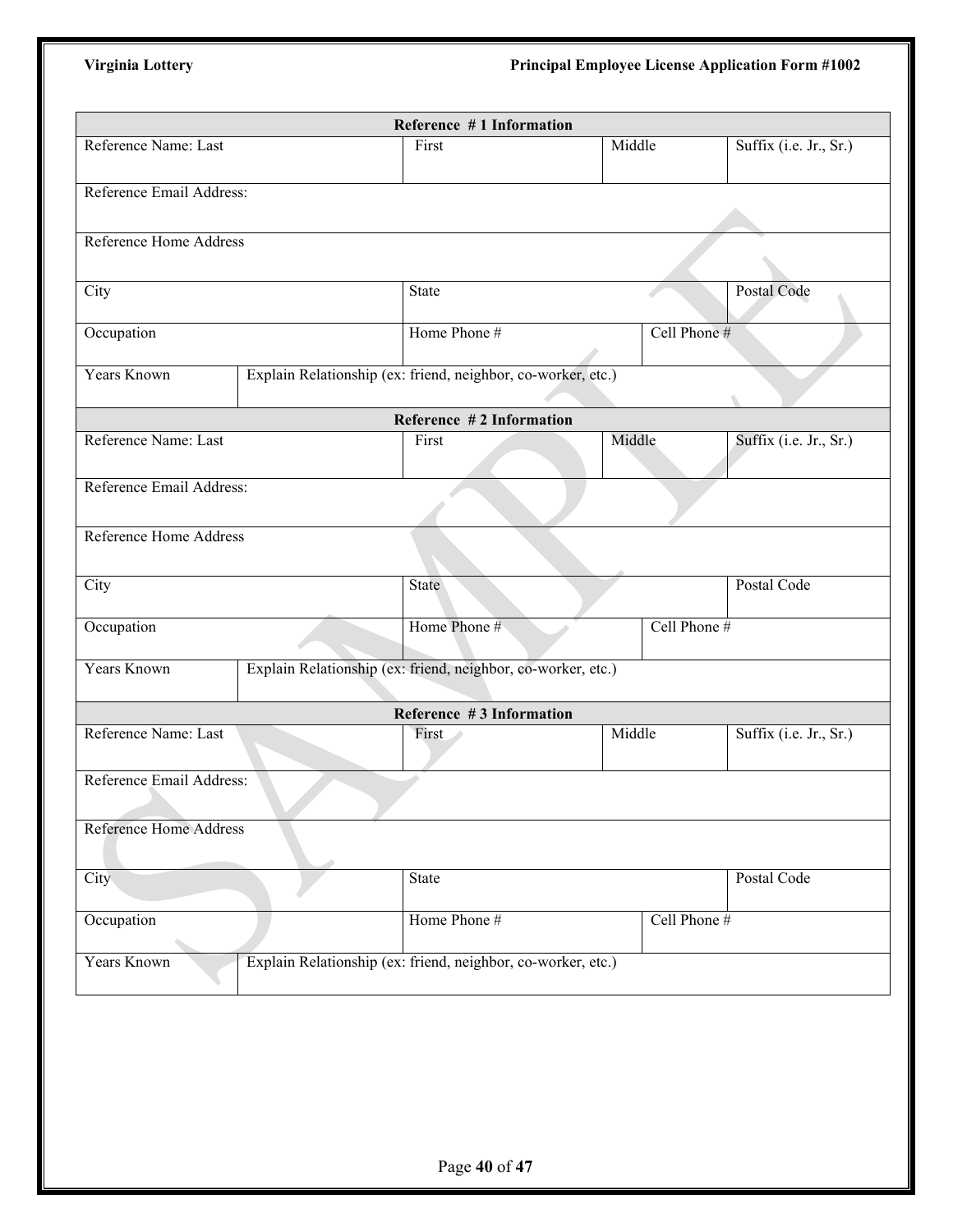|                                                                                                                                                                             | <b>Exhibit 14</b><br><b>Federal, State and Foreign Tax Returns</b> |                                                                                                                                                                                                                                                                                                                                                                                |
|-----------------------------------------------------------------------------------------------------------------------------------------------------------------------------|--------------------------------------------------------------------|--------------------------------------------------------------------------------------------------------------------------------------------------------------------------------------------------------------------------------------------------------------------------------------------------------------------------------------------------------------------------------|
|                                                                                                                                                                             | <b>Applicant Tax History</b>                                       |                                                                                                                                                                                                                                                                                                                                                                                |
| Year of Last Federal Tax Return Filed                                                                                                                                       |                                                                    | Period Covered                                                                                                                                                                                                                                                                                                                                                                 |
|                                                                                                                                                                             |                                                                    |                                                                                                                                                                                                                                                                                                                                                                                |
| Year of Last State Tax Return Filed                                                                                                                                         | Period Covered                                                     | State of Filing                                                                                                                                                                                                                                                                                                                                                                |
|                                                                                                                                                                             |                                                                    | Included with this application, provide a copy of each tax return, each IRS form filed with or concerning that tax return<br>and all IRS schedules filed by you in the last five (5) years. If you and your spouse or domestic partner did not file joint<br>returns at any time in the last five (5) years, please provide and attach your spouse's or partner's tax returns. |
| 1. Have your tax returns ever been audited or adjusted?                                                                                                                     |                                                                    | $YES \t{~}$ NO                                                                                                                                                                                                                                                                                                                                                                 |
| If "YES", for which tax year did it occur and describe the outcome.                                                                                                         |                                                                    |                                                                                                                                                                                                                                                                                                                                                                                |
|                                                                                                                                                                             |                                                                    |                                                                                                                                                                                                                                                                                                                                                                                |
| 2. Have you ever failed to file a federal, state or foreign tax return?                                                                                                     |                                                                    | YES $\Box$ NO                                                                                                                                                                                                                                                                                                                                                                  |
|                                                                                                                                                                             |                                                                    |                                                                                                                                                                                                                                                                                                                                                                                |
|                                                                                                                                                                             |                                                                    |                                                                                                                                                                                                                                                                                                                                                                                |
|                                                                                                                                                                             |                                                                    | 3. Have you or your spouse ever filed any type of tax return or the equivalent in a jurisdiction outside the United States<br><b>YES</b><br>NO                                                                                                                                                                                                                                 |
|                                                                                                                                                                             |                                                                    | If "YES", provide the information requested below. Attach a copy of each tax return filed; include all documentation                                                                                                                                                                                                                                                           |
| Jurisdiction where Filed                                                                                                                                                    | Tax Year                                                           | Amount of Tax                                                                                                                                                                                                                                                                                                                                                                  |
|                                                                                                                                                                             |                                                                    |                                                                                                                                                                                                                                                                                                                                                                                |
|                                                                                                                                                                             |                                                                    |                                                                                                                                                                                                                                                                                                                                                                                |
|                                                                                                                                                                             |                                                                    |                                                                                                                                                                                                                                                                                                                                                                                |
|                                                                                                                                                                             |                                                                    |                                                                                                                                                                                                                                                                                                                                                                                |
|                                                                                                                                                                             |                                                                    |                                                                                                                                                                                                                                                                                                                                                                                |
| If "YES", for which tax year did it occur and describe the reason for your failure to file.<br>in the last five (5) years?<br>required by the jurisdiction's tax authority. |                                                                    |                                                                                                                                                                                                                                                                                                                                                                                |
|                                                                                                                                                                             |                                                                    |                                                                                                                                                                                                                                                                                                                                                                                |
|                                                                                                                                                                             |                                                                    |                                                                                                                                                                                                                                                                                                                                                                                |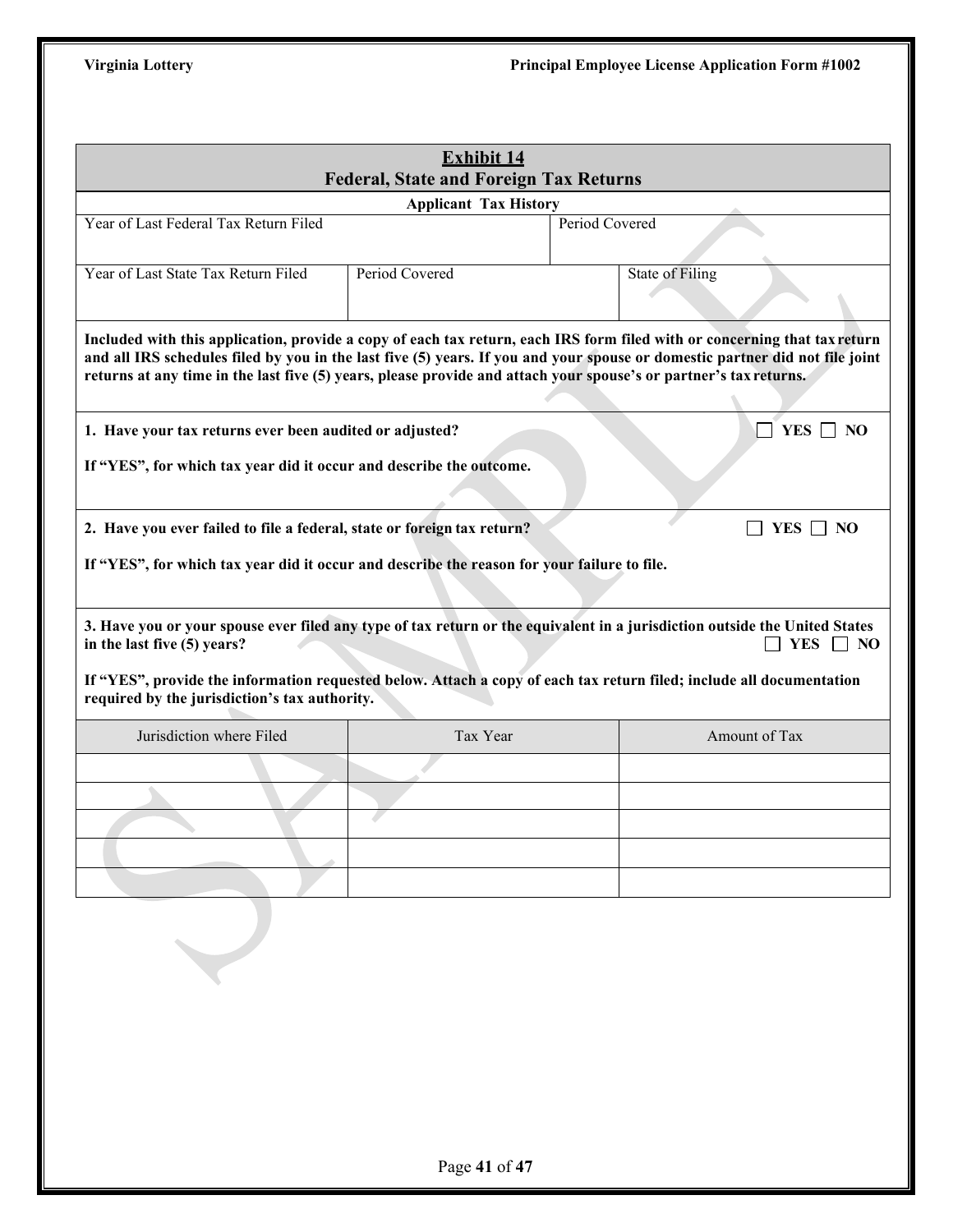# **EXHIBIT 15 Authorization for Release of Information**

**TO:** 

**(To be completed by the Department)**

**FROM:**

**(Printed Name of Applicant)**

I am an applicant for a sports betting license in the Commonwealth of Virginia.

The Department is required by law to conduct an investigation of an applicant for a sports betting license. That investigation requires the Department to collect and evaluate information about the entity that I represent. On behalf of the entity, I irrevocably give consent to the Department, and persons authorized by the Department, to: (1) verify all information provided in the license application documents; (2) conduct a background investigation of the entity; and to have access to any and all information that the entity has provided to any other jurisdiction seeking a similar license in that jurisdiction, as well as the information obtained by that other jurisdiction during the course of any investigation that it may have conducted about the entity.

By executing this Authorization, I authorize any of the following entities to release to the Department any and all information about the entity that the Department requests: local, State or federal government unit; commercial or business enterprise; nonprofit entity; individual; or any other public or private entity. The requested information may be released in written, verbal, electronic, or any other form.

With respect to any claims or liability arising from the release of the requested information to the Department, on behalf of the entity, I expressly waive, release, discharge and forever hold harmless and agree to indemnify, the unit, entity, or individual that releases information to the Department under the authority of this Authorization. Photo, facsimile, or electronic copy of this signed and dated Authorization shall be equally effective as an original.

| Signature of Individual Completing Form                   | Date                                                                                                                             |                   |
|-----------------------------------------------------------|----------------------------------------------------------------------------------------------------------------------------------|-------------------|
| <b>Printed Name</b>                                       | Title                                                                                                                            |                   |
|                                                           |                                                                                                                                  |                   |
|                                                           | <b>NOTARY PUBLIC</b>                                                                                                             |                   |
| The undersigned, a Notary Public in and for the County of | <u> 1989 - Jan Sterling Start, fransk politik (d. 1989)</u>                                                                      | , in the State of |
|                                                           | , certifies that the above named individual appeared in person, and before me, either known to                                   |                   |
|                                                           |                                                                                                                                  |                   |
|                                                           | me or satisfactorily proven to be the individual whose name subscribed to the within instrument and signed the Authorization and |                   |
|                                                           |                                                                                                                                  |                   |
|                                                           |                                                                                                                                  |                   |
| day of                                                    | $\frac{1}{20}$ , 20 $\frac{1}{20}$ , and to which witness my hand and seal.                                                      |                   |
|                                                           | <b>Notary Public</b>                                                                                                             |                   |
|                                                           |                                                                                                                                  |                   |
| Notification.<br><b>Stamp or Seal</b>                     | <b>Printed Name</b>                                                                                                              |                   |
|                                                           |                                                                                                                                  |                   |
|                                                           |                                                                                                                                  |                   |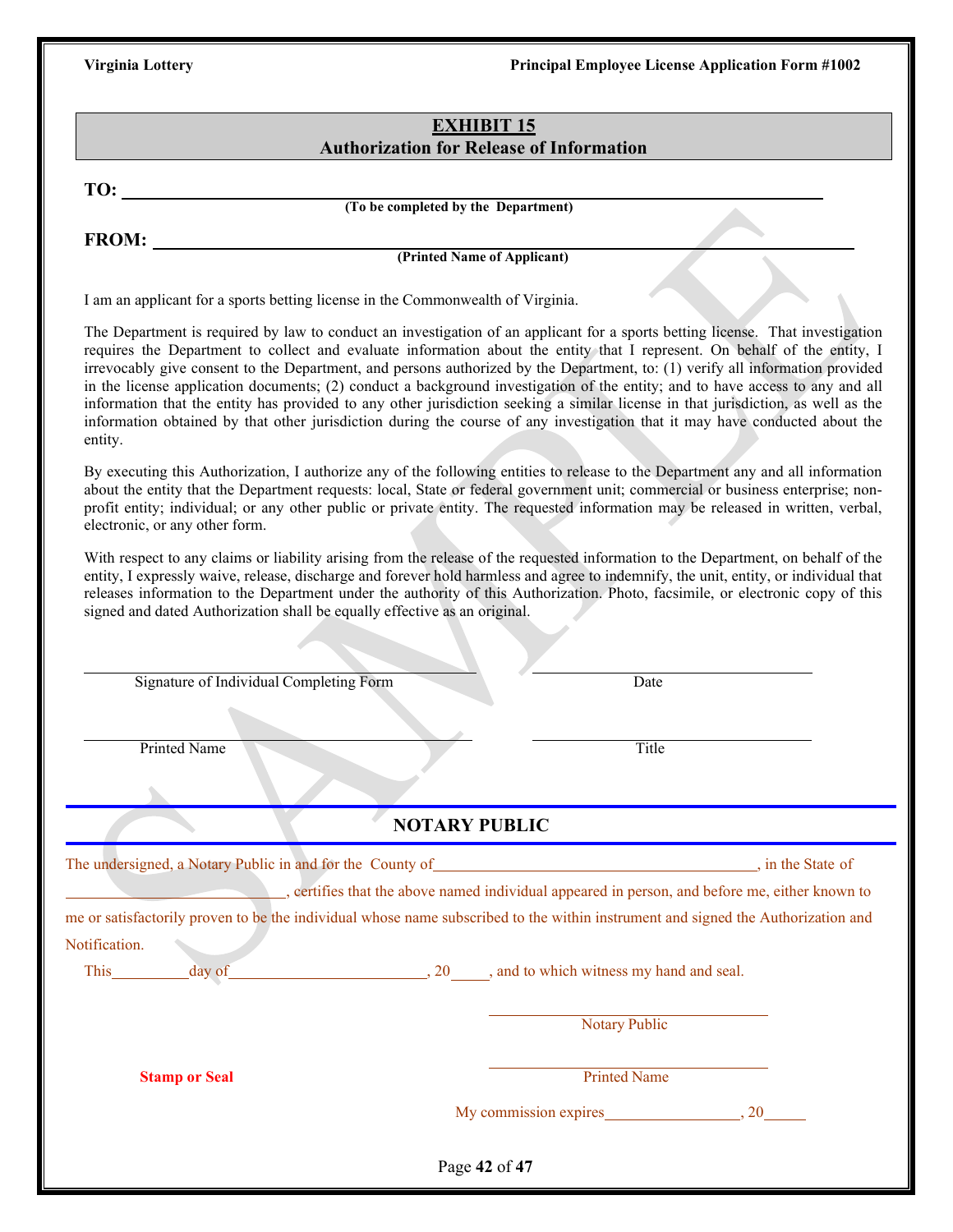# **EXHIBIT 16 Affidavit of Individual Applicant**

I, (printed name) am an applicant for a Principal Gaming Employee license in the Commonwealth of Virginia. I have read, and understand, every page of this Application.

To the best of my knowledge, information, and belief, the information that I have provided on, or attached to, this Form is accurate, complete, and not misleading. I understand that any misrepresentation or omission may lead to the delay or denial of my application for a Principal Gaming Employee license, and may subject me to civil or criminal liability. I also understand that providing the Department with false or misleading information is grounds for the Department to reject the application, or to suspend or revoke a license. I also understand that if I am issued a license, I have an ongoing obligation to comply with all licensing requirements and to promptly notify the Department if any information that I provided to the Department changes.

By a separate Authorization for Release of Information, I am authorizing any entity or individual that has information about me to release that information to the Department, its employees, agents, and vendors (collectively, "the Department"), for purposes of its investigation of the application for a sports betting license.

I expressly waive, release, discharge, and forever hold harmless and agree to indemnify, the Department, the Commonwealth of Virginia, and their employees, agents, and representatives, from liability for any and all claims or legal action arising from any actions that the Department or the Commonwealth Virginia may take related to the collection of information from the any individual or person and the use of that information in connection with investigating and processing the application for a Principal Gaming Employee license.

Signature of Individual Completing Form Date

Printed Name Title **The Community of the Community Community** Title Title **Title** 

.

# **NOTARY PUBLIC**

The undersigned, a Notary Public in and for the County of , in the State of , in the State of , certifies that the above named individual appeared in person, and before me, either known to

me or satisfactorily proven to be the individual whose name subscribed to the within instrument and signed the Authorization and Notification.

This day of  $\frac{1}{20}$ , 20 , and to which witness my hand and seal.

Notary Public

**Stamp or Seal** Printed Name

My commission expires 6.1 and 20

Page **43** of **47**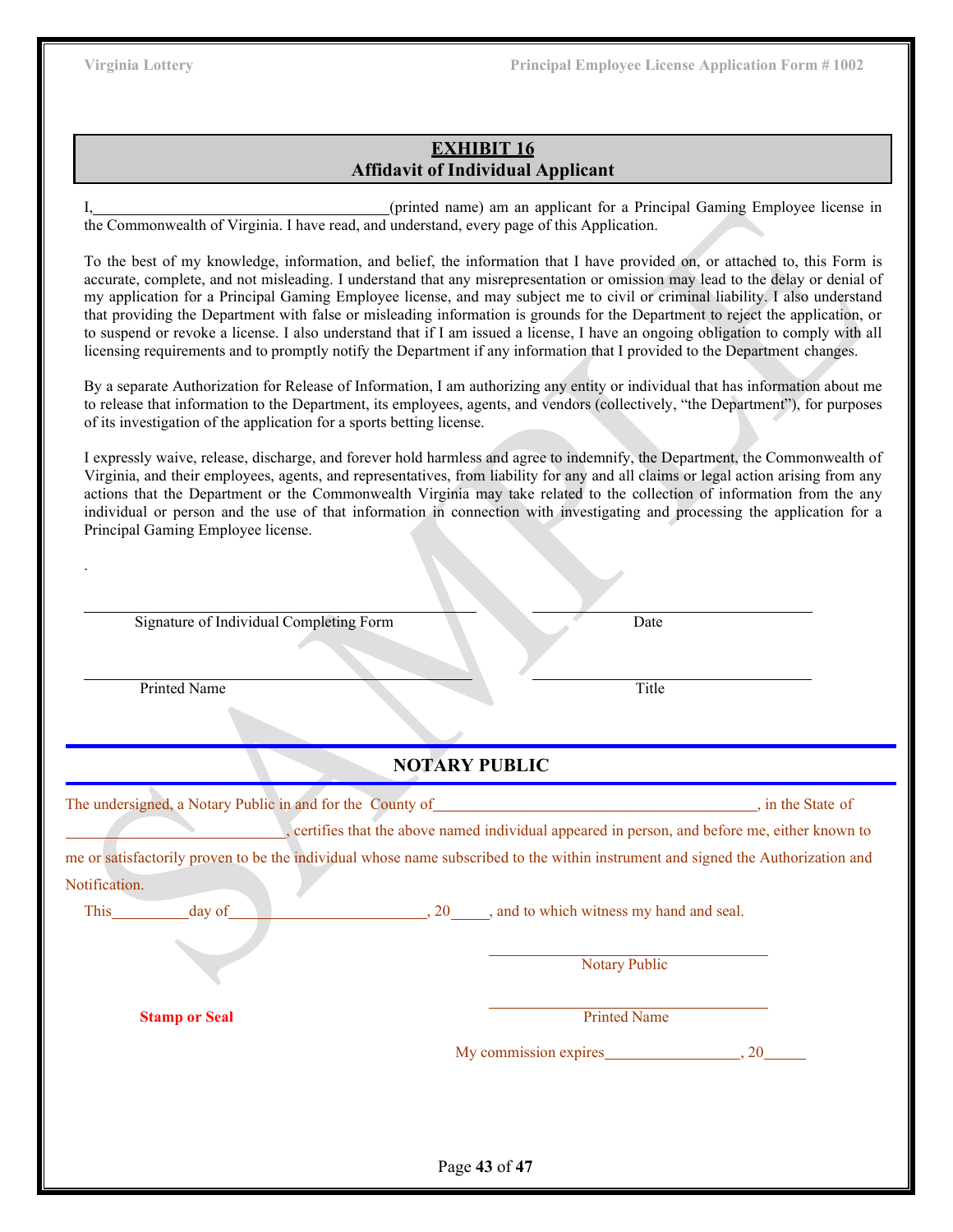# **EXHIBIT 17 Acknowledgement and Disclosure**

I understand and acknowledge with my initials and signature the following:

The Department, through its employees, agents and vendors, is required by law to conduct a background investigation of each applicant for a license. Each applicant must prove by clear and convincing evidence that he/she is suitable and qualified for the license. Initials and the license of the license of the license of the license of the license of the license of the license of the license of the license of the license of the license of the license of the license of t

I am applying for a Virginia Principal Employee license. I cannot be employed in a job that requires this license unless the Department finds that I meet the legal requirements for licensure. I am required to submit correct and accurate information, and I am prohibited from submitting false or misleading information, to the Department. Failure to disclose any required information will be considered when assessing my character, honesty and integrity, and may disqualify me. Initials

During the investigation, the Department is required to collect and evaluate various kinds of information or reports to determine if an applicant meets the eligibility requirements for licensure. The background investigation will include, but not be limited to, information or reports about my: character; general reputation; personal characteristics, including my honesty and integrity; credit worthiness; criminal record, record of involvement with law enforcement agencies, as specified in the application, or record of involvement with civil litigation. I have the right to request a complete and accurate disclosure of the nature and scope of the investigation and a copy of a summary of my rights under federal creditreporting law. Initials

I have a continuing obligation for the entire period I am licensed to inform the Department if any information I submit on my application changes, to include, but not limited to, contact information (physical/email addresses and phone numbers); name changes; arrests, charges, or convictions for any offense; or the inability to maintain mycredit stability. Initials

I am requesting that the Department, through its employees, agents or vendors, obtain this information about me to evaluate my eligibility for a Gaming license. I acknowledge that this disclosure and authorization remains in effect during the time my application is pending and during the time of any Gaming license that I may be granted. Initials

| Signature of Individual Completing Form                                                                                          |                      | Date                 |                                                                                             |
|----------------------------------------------------------------------------------------------------------------------------------|----------------------|----------------------|---------------------------------------------------------------------------------------------|
| <b>Printed Name</b>                                                                                                              |                      | Title                |                                                                                             |
|                                                                                                                                  |                      |                      |                                                                                             |
|                                                                                                                                  | <b>NOTARY PUBLIC</b> |                      |                                                                                             |
|                                                                                                                                  |                      |                      |                                                                                             |
|                                                                                                                                  |                      |                      | ertifies that the above named individual appeared in person, and before me, either known to |
| me or satisfactorily proven to be the individual whose name subscribed to the within instrument and signed the Authorization and |                      |                      |                                                                                             |
| Notification.                                                                                                                    |                      |                      |                                                                                             |
| This day of day of day $\frac{1}{20}$ , and to which witness my hand and seal.                                                   |                      |                      |                                                                                             |
|                                                                                                                                  |                      | <b>Notary Public</b> |                                                                                             |
| <b>Stamp or Seal</b>                                                                                                             |                      | <b>Printed Name</b>  |                                                                                             |
|                                                                                                                                  |                      |                      |                                                                                             |
|                                                                                                                                  | Page 44 of 47        |                      |                                                                                             |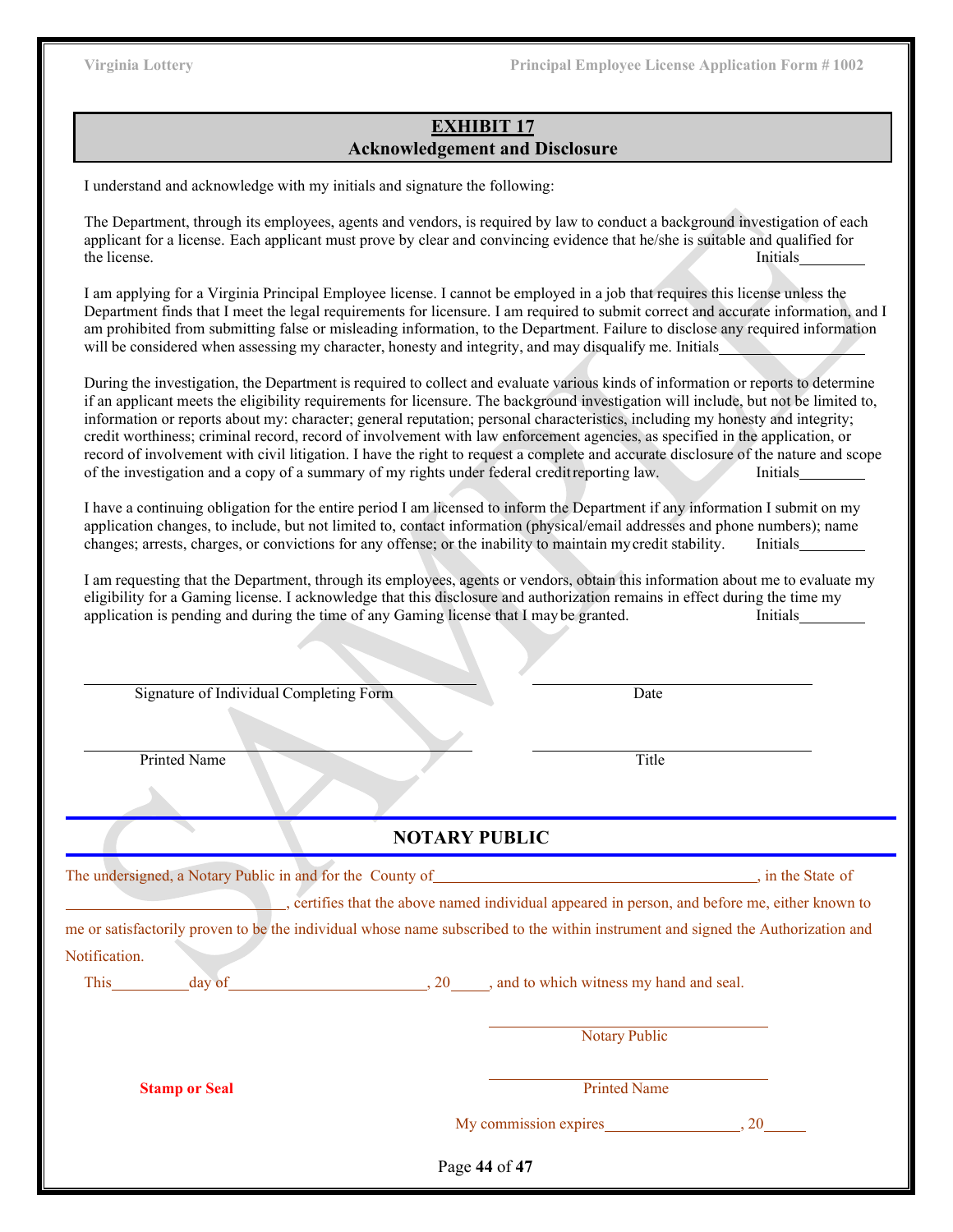# **Exhibit 18 Military Records Form**

Instructions for completing SF 180, Request Pertaining to Military Records

1. If you served in the U.S. Military, complete, sign and date the SF 180, Request Pertaining to Military Records. The form can be found at <https://www.archives.gov/files/research/order/standard-form-180.pdf>

Include the following information in the appropriate space:

Section I – Information Needed to Locate Records

• Complete all blanks and answer all questions.

Section II – Information and/or Documents Requested

- Item  $1 -$  Check the box DD Form 214 or equivalent. Do not check the box requesting a DELETED Report of Separation for the years you indicated in Dates of Service of Section I, Item 5.
- Check the "Other" box and insert the phrase "Info related to military court martial or other charges."
- Item 2 Purpose- Check the "Other" box Insert the phrase "This information is necessary in order for the Virginia Lottery to complete my background investigation."

Section III – Return Address and Signature

- Item  $1 -$  State your name.
- Item 2- Check the box that you are the Service Member or Veteran identified in 1 above.
- Item 3 -Send Information and documents to: Nathan Warfield Director of Licensing and Investigations Virginia Lottery 600 East Main Street Richmond, VA 23219
	- <u>Item  $4$ </u> Complete and sign with your information
- 2. Submit the form to the appropriate Processing Center and submit a copy of the form to your Account Representative for uploading into the gaming system.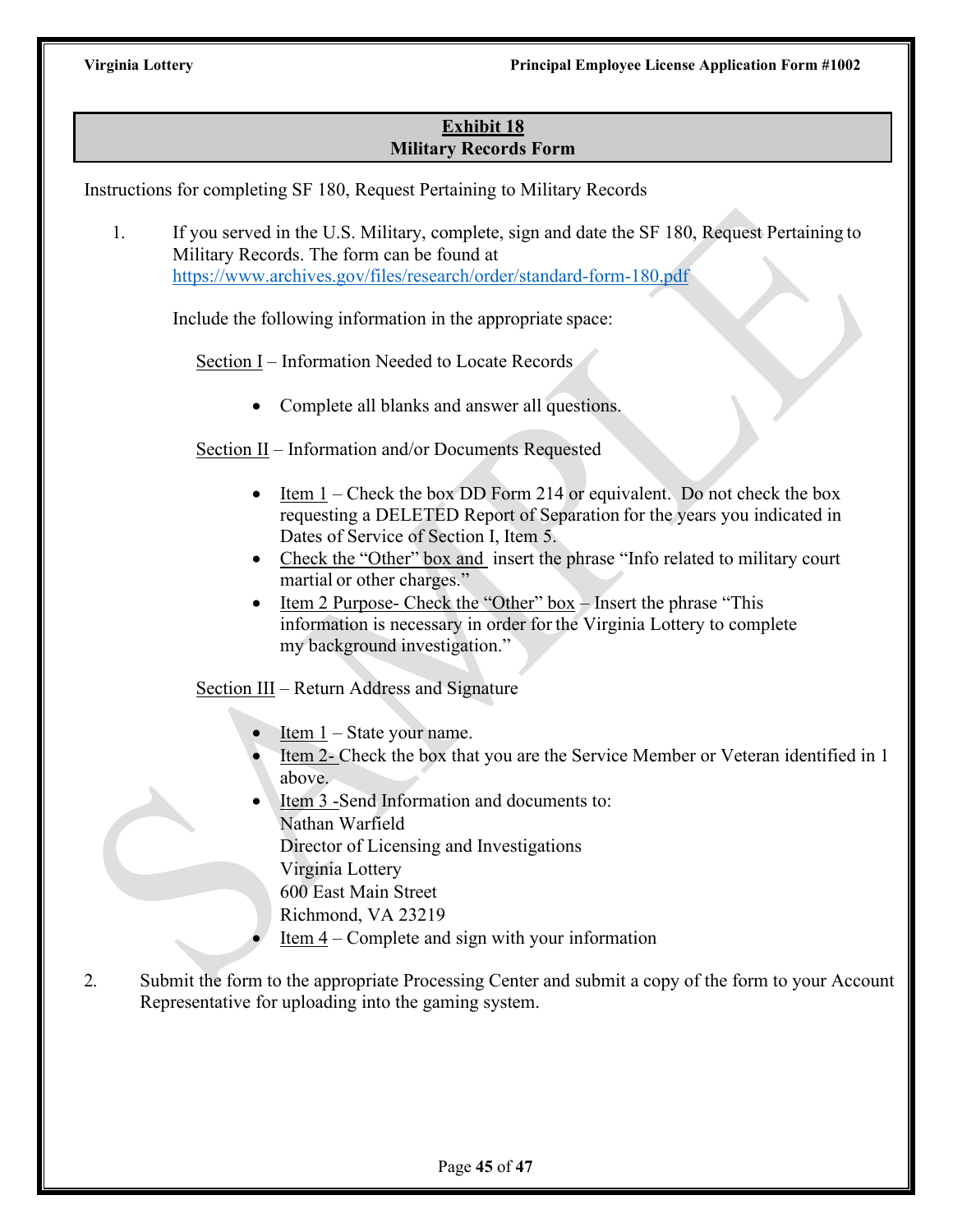# **Exhibit 19 - REQUIRED DOCUMENTS**

| All documentation / information provided is confidential and will become the property of the Virginia Lottery. No document will be<br>returned so please make certain you retain the original document unless otherwise specified. |                                                                                                                                                                                                                                                                                                                                                                                                                             |          |                       |  |
|------------------------------------------------------------------------------------------------------------------------------------------------------------------------------------------------------------------------------------|-----------------------------------------------------------------------------------------------------------------------------------------------------------------------------------------------------------------------------------------------------------------------------------------------------------------------------------------------------------------------------------------------------------------------------|----------|-----------------------|--|
| 1.                                                                                                                                                                                                                                 | Copy of your Birth Certificate:                                                                                                                                                                                                                                                                                                                                                                                             | Attached | Not Applicable        |  |
| 2.                                                                                                                                                                                                                                 | Copy of your Social Security card:                                                                                                                                                                                                                                                                                                                                                                                          | Attached | Not Applicable        |  |
| 3.                                                                                                                                                                                                                                 | Copy of your Naturalization Certificate (ifapplicable):                                                                                                                                                                                                                                                                                                                                                                     | Attached | $\Box$ Not Applicable |  |
| 4.                                                                                                                                                                                                                                 | Copy (front & back) of your Permanent Resident Card, Work Visa (H1B, H2B, TN1 etc.) (if applicable):                                                                                                                                                                                                                                                                                                                        | Attached | Not Applicable        |  |
| 5.                                                                                                                                                                                                                                 | Copy of your Passport (if applicable):                                                                                                                                                                                                                                                                                                                                                                                      | Attached | <b>Not Applicable</b> |  |
| 6.                                                                                                                                                                                                                                 | Copy (front & back) of your Driver's License or State ID card:                                                                                                                                                                                                                                                                                                                                                              | Attached | $\Box$ Not Applicable |  |
| 7.                                                                                                                                                                                                                                 | Official copy of your Driving Record(s) from any State in which you were licensed:                                                                                                                                                                                                                                                                                                                                          | Attached | Not Applicable        |  |
| 8.                                                                                                                                                                                                                                 | Copy of your High School Diploma, an official High School transcript, or copy of your G.E.D. certificate:                                                                                                                                                                                                                                                                                                                   | Attached | Not Applicable        |  |
| 9.                                                                                                                                                                                                                                 | Certified copy of college transcripts from all colleges and universities where you have attended. Transcripts must be received<br>directly from the Institution(s). Transcripts can be mailed to: Virginia Lottery, Licensing and Investigations Division, 600 East Main<br>Street, Richmond, VA 23219 or emailed to gaminglicensing@valottery.com<br>(Original document, mail or email only)<br>Attached<br>Not Applicable |          |                       |  |
|                                                                                                                                                                                                                                    | 10. Copy of your military DD214 or National Guard NGB 22 (ifapplicable):                                                                                                                                                                                                                                                                                                                                                    | Attached | Not Applicable        |  |
|                                                                                                                                                                                                                                    | 11. Request for Military Records, Form 180, completed & signed (if applicable) (Original document, mail only)                                                                                                                                                                                                                                                                                                               | Attached | Not Applicable        |  |
|                                                                                                                                                                                                                                    | 12. Copy of any professional license(s) held and documents relative to any sanctions:                                                                                                                                                                                                                                                                                                                                       | Attached | Not Applicable        |  |
|                                                                                                                                                                                                                                    | 13. Copy of any gaming licenses you hold now or have held in the past and documents relative to any sanctions, fines or suspension:                                                                                                                                                                                                                                                                                         | Attached | Not Applicable        |  |
|                                                                                                                                                                                                                                    | 14. Copy of registration for any vehicles, aircraft, or boats:                                                                                                                                                                                                                                                                                                                                                              | Attached | Not Applicable        |  |
|                                                                                                                                                                                                                                    | 15. Copy of each tax return (Federal, State & Local), each Internal Revenue Service form filed with or concerning that tax return and all<br>Internal Revenue Service schedules filed by you in the last five (5) years. If you and your spouse did not file joint returns at any time in<br>the last five (5) years, please provide and attach your spouses' tax returns:<br>Attached ■ Not Applicable                     |          |                       |  |
|                                                                                                                                                                                                                                    | 16. Letter from each bank on their stationary relative to attesting to all accounts you have signatory authority:<br>(Original document, mail only)                                                                                                                                                                                                                                                                         | Attached | □ Not Applicable      |  |
|                                                                                                                                                                                                                                    | 17. Copy of the last bank statement on all bank accounts for which you have signatory authority listed on the net worth statement, schedule<br>(A), and the last brokerage statement for all securities listed on the net worth statement, schedule (C). (We reserve the right to examine<br>all cancelled checks for an approximate two (2) year period for a selected time frame, if necessary):                          | Attached | Not Applicable        |  |